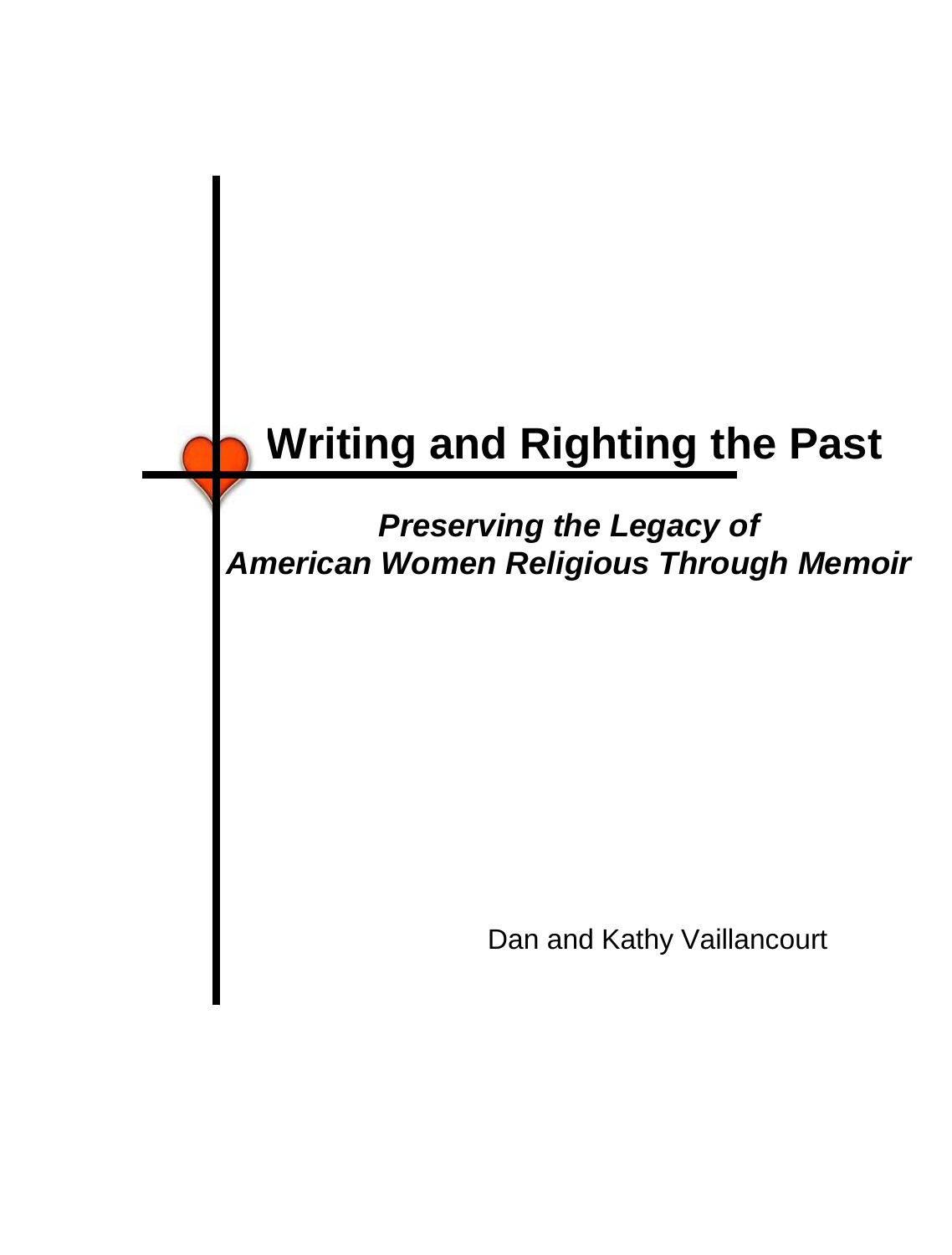## *Writing and Righting the Past*

*Preserving the Legacy of American Women Religious Through Memoir*

by Dan and Kathy Vaillancourt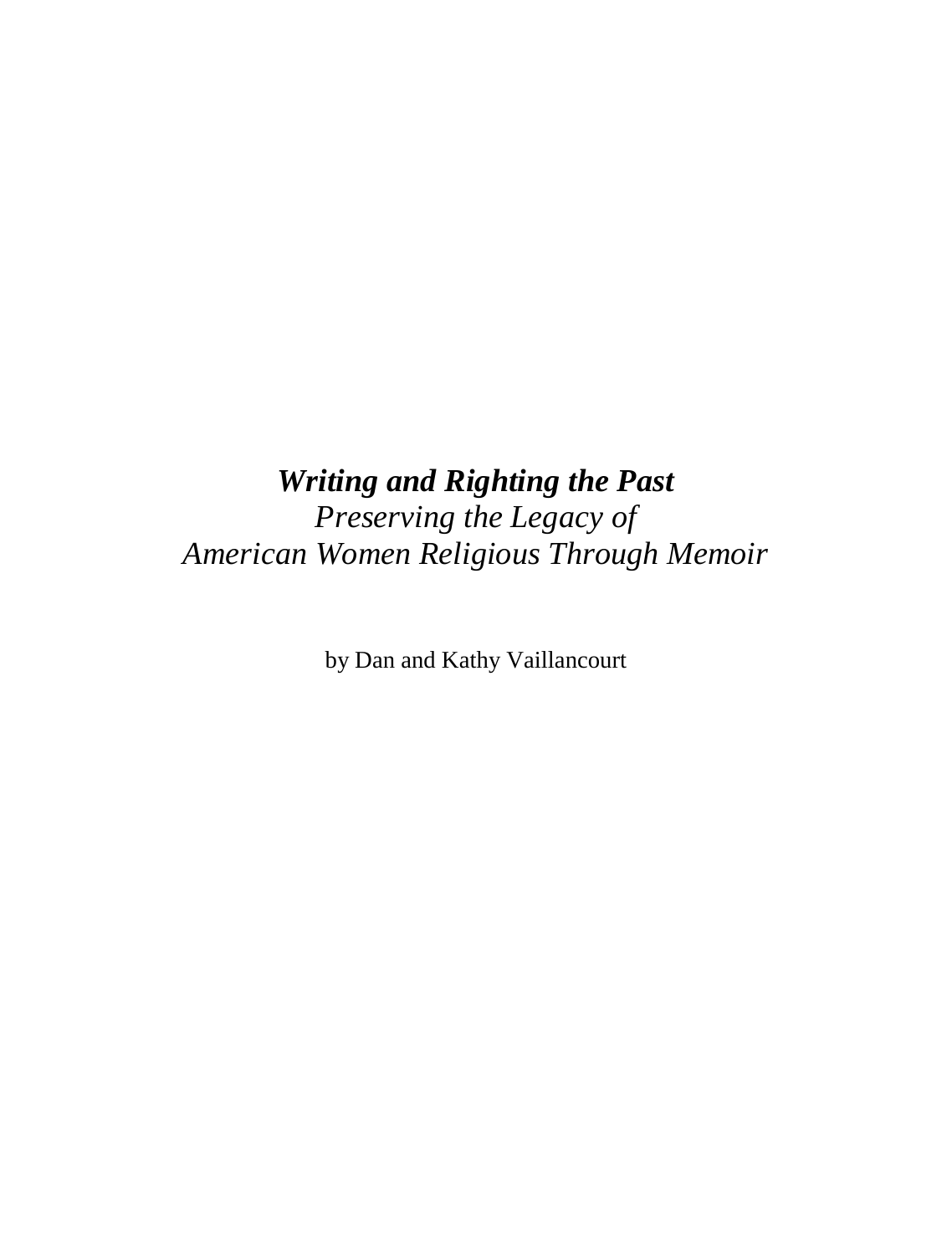## *Writing and Righting the Past Preserving the Legacy of American Women Religious Through Memoir*

by Dan and Kathy Vaillancourt

#### Copyright © 2011 Dan and Kathy Vaillancourt All rights reserved.

ISBN 0-978-9761154-2-7

Dan and Kathy Vaillancourt Philosophy Department Loyola University Chicago 1032 W. Sheridan Road Chicago, IL 60660 773-508-3344 [dvailla@luc.edu](mailto:dvailla@luc.edu) [www.memoirforchange.org](http://www.memoirforchange.org/)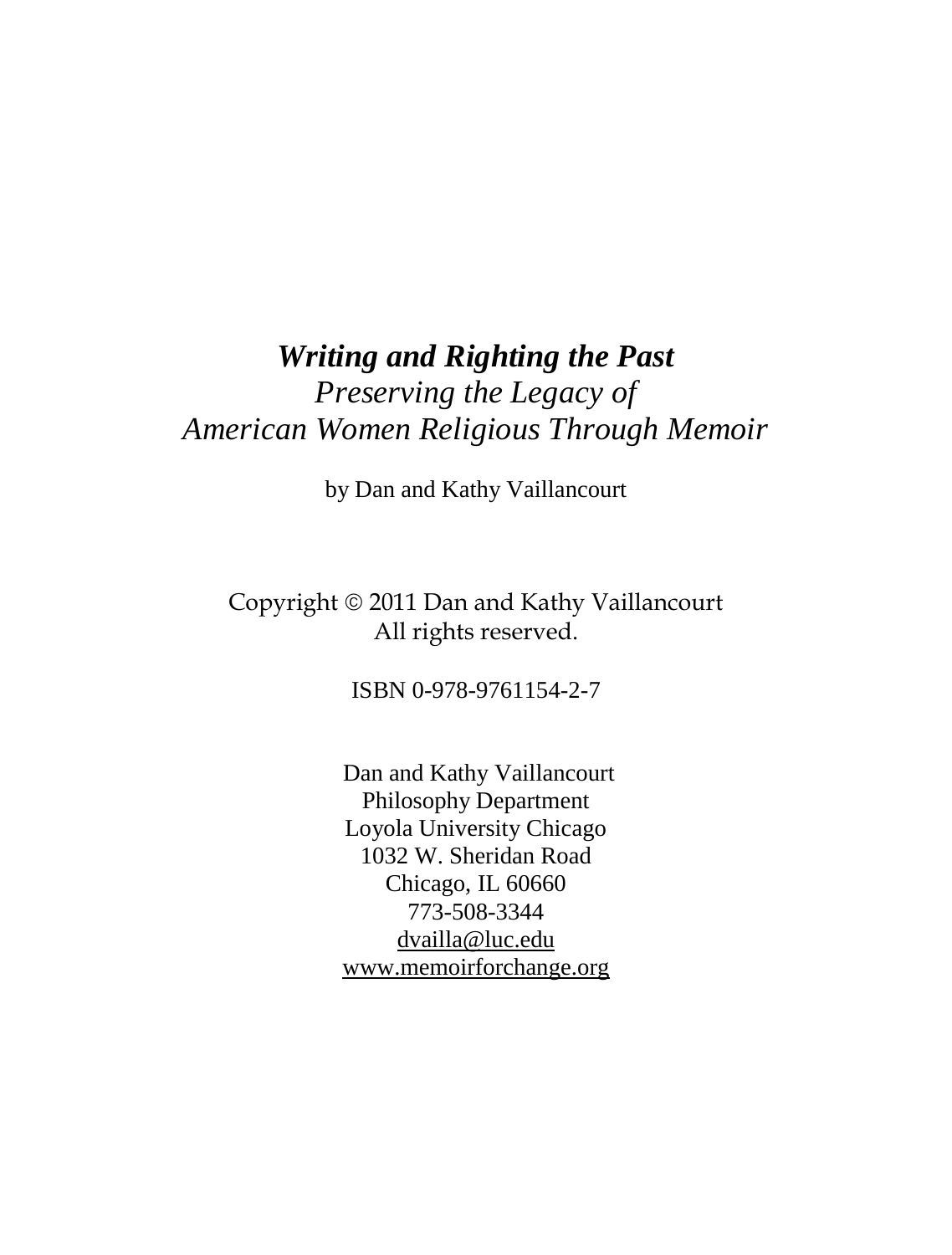## **Dedication**

**R** ecently, two good friends (both women religious) died a few weeks apart from one another. Both of these remarkable women had exercised a singular influence on my life.

I met Sr. Louise French, BVM, in August 1971. She was serving as Chair of Philosophy at Mundelein College in Chicago, and she needed a philosophy instructor to replace one of her tenured professors who had decided to move to California just a few weeks before the opening of the school year. In a panic, she called her good friend, Dr. Gerald Kreyche, DePaul University"s philosophy chair, and asked him to send one of his doctoral students to Mundelein for an interview. Dr. Kreyche told me about the opening, and added, "If you make a good impression, this opportunity could turn into a tenure-track position." I interviewed for the job, and, to make a good impression, I brought my wife Kathy and our two children with me. The rest, as they say, is history. Sr. Louise guided me in the development of my syllabi, she counseled me through rough emotional periods, and she encouraged me to spread my wings by creating and teaching new courses, many of them interdisciplinary. She was a great boss, gentle guide, and close friend.

Perhaps the best phrase with which to describe Sr. Joan Frances Crowley, BVM, is "the other woman." In 1972 at Mundelein College, Sr. Joan Frances and I created and then team-taught the course Marxism and Communism at least once a semester for 18 years. We also co-authored two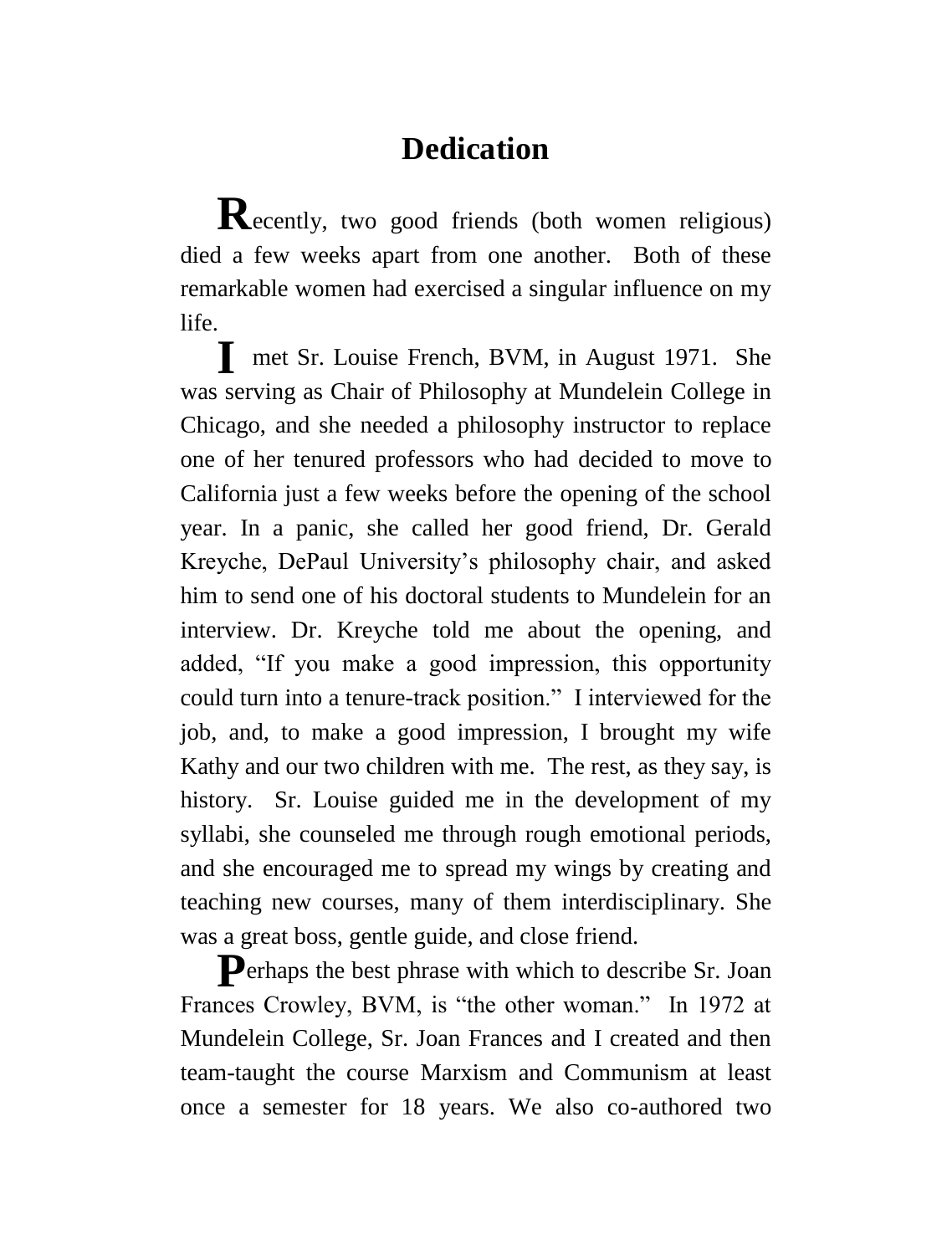editions of the interdisciplinary book *Lenin to Gorbachev: Three Generations of Communists* (the second edition was expanded to include the Gorbachev years and the beginning of the Yeltsin rule). Some days, I spent so many hours with Sr. Joan Frances that Kathy and the children referred to her affectionately as "the other woman." During the 18 years we worked together and then for two decades after that, we never exchanged even one heated word. In fact, we were notorious for lavishly praising each other"s performance in the classroom and for apologizing profusely for extending our lectures beyond the allotted time. I relished every minute I was with her.

Each sister put me on a path leading to this book. Sr. Louise, by bringing me on board at Mundelein, introduced me to the Sisters of Charity of the Blessed Virgin Mary (BVMs) and, more broadly, to the aspirations and concerns of women religious in the United States. Sr. Joan Frances exercised a more immediate and direct influence on the book. She vigorously recruited additional BVMs so that I could meet a minimum threshold of sisters to launch my work in "memoir-izing" them. Sr. Louise and Sr. Joan Frances traveled with me a long way, but they were unable to reach the destination with me. This text, therefore, stands as a tribute to them.

May they rest in peace.

 Dan Vaillancourt July 9, 2010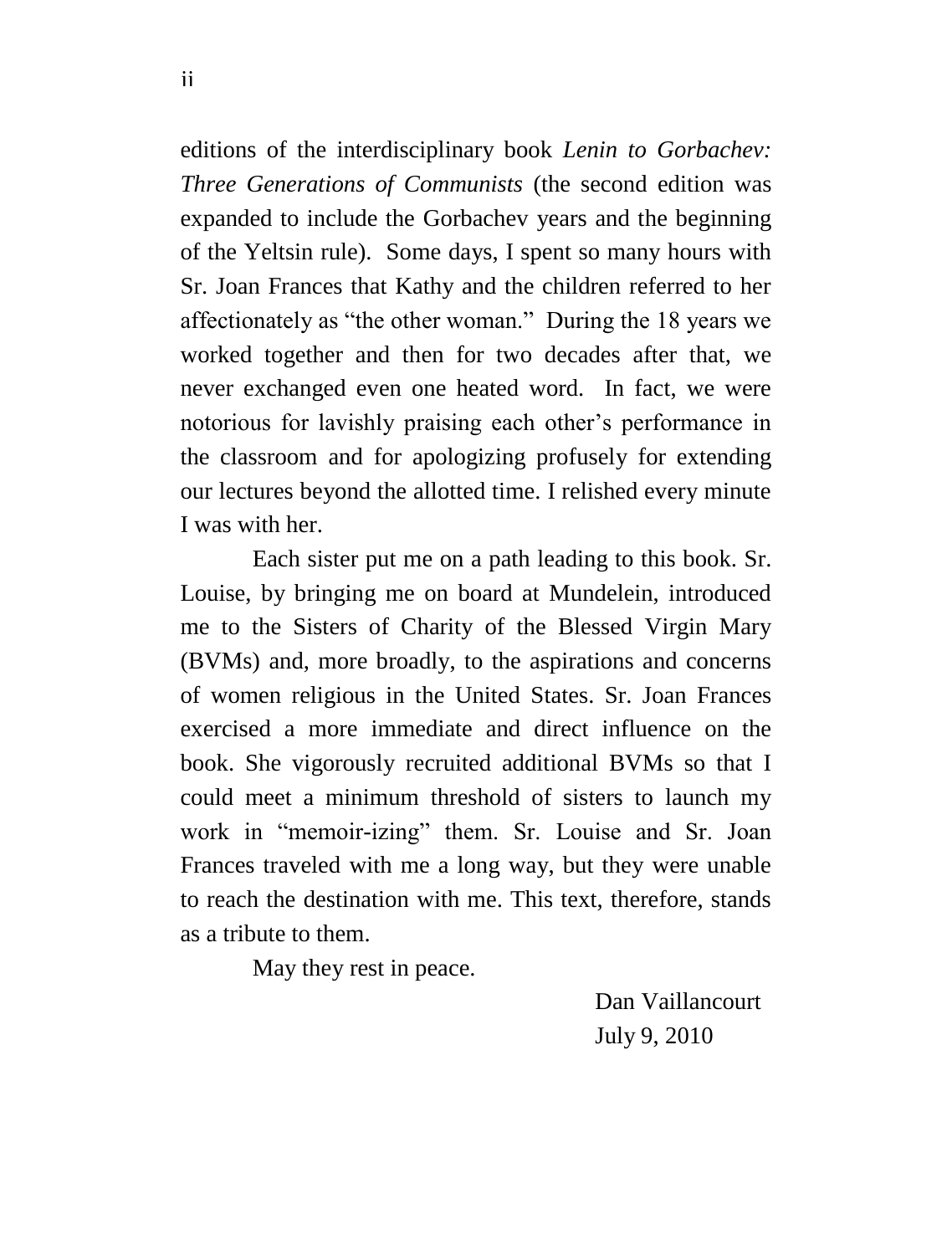### **Acknowledgements**

Intellectual journeys can sometimes meander in strange ways. Before we ever thought of addressing the crisis of legacy among women religious in America, we worked with one small group of sisters living in retirement in Chicago, Illinois. The Sisters of Charity of the Blessed Virgin Mary (BVMs) had employed Dan at Mundelein College for almost two decades, and so we thought the sisters may be open to working with us by telling their stories to Loyola University Chicago students in two experimental aesthetics courses. The original draft of the syllabi called for retired BVMs to relate their stories to the students in what, we hoped, would be powerful intergenerational experiences. From this whiff of an idea, the courses evolved a civic engagement/service-learning component to address the BVM crisis of legacy. The movement toward the writing of memoirs to address the crisis would never have occurred without the reconnoitering work of Sr. Ann Ida Gannon among the sisters living in retirement and the unflagging recruiting of BVMs by Sr. Joan Frances Crowley. The other sisters who completed the initial journey must be remembered and thanked, because they transformed the lives of the student interviewers/ writers, and they pushed the journey until the destination was clear: memoir is an ideal genre to address the crisis of legacy. The other 17 BVMs are: Sr. Gracita Daly, Sr. Mary DeCock, Sr. Bernadita Finnegan, Sr. Catherine Gibbons, Sr. Mary Pat Haley, Sr. Ann Harrington, Sr. Katherine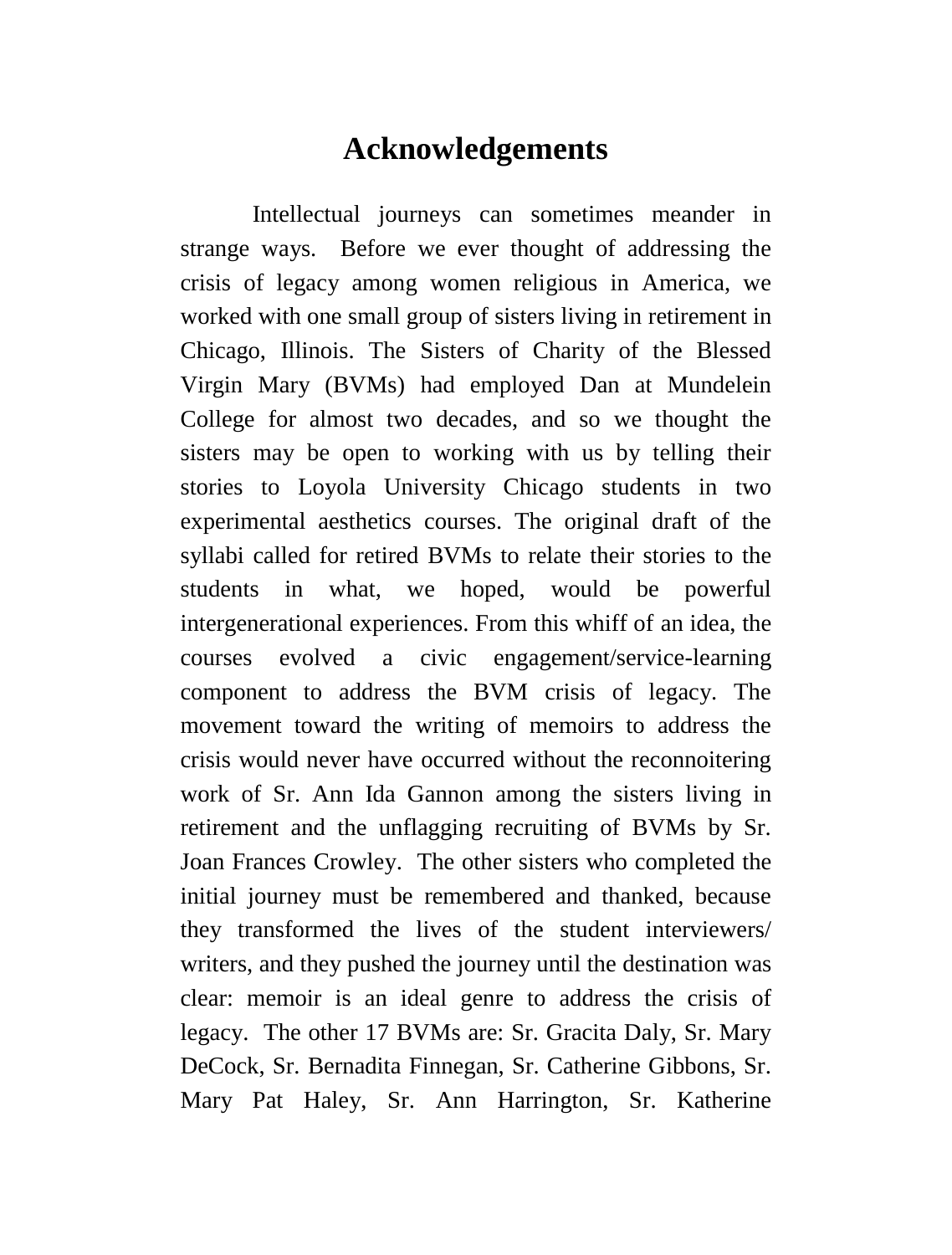Heffernan, Sr. Dorothy Hollahan, Sr. Carol Frances Jegen, Sr. Mary Jo Keane, Sr. Mary Kelliher, Sr. Katie McHugh, Sr. Marie Fitzpatrick, Sr. Monica Seelman, Sr. Mary Alma Sullivan, Sr. Therese Von Holdt, and Sr. Doris Walsh.

Loyola University Chicago has generously supported us in multiple ways. Chris Skrable guided us in the development of the course service-learning component. The President's office awarded us a President's Engaged Scholars grant to create the aesthetics courses and to provide financial assistance to the BVM community, and the Joan and Bill Hank Catholic Intellectual Heritage Center provided us with funds to develop a national memoir model to address the crisis of legacy among American women religious communities. The Hank grant permitted us to hire three energetic university students—Nesreen Tawfic, Lydia Gajdel, Kathleen Fulton—to interview and to write the memoirs of six more BVMs: Sr. Christine Athans, Sr. Joellen McCarthy, Sr. Therese Von Holdt, Sr. Bernadita Finnegan (an expanded memoir), Sr. Dodi Dwight, and Sr. Marina Kennelly. A talented Loyola graduate, Chelsea Andres, interviewed and wrote the memoir of Sr. Vivian Wilson, and another talented Loyola alum, Katherine Hall, edited the entire text of *Writing and Righting the Past*. The two Loyola alums, three students, and seven BVMs constituted an elite intellectual community guiding the development of the national model articulated in these pages.

Our brilliant graduate student, Hilary Bussell, has worked with us on almost every leg of this long, circuitous journey. She wrote the initial drafts of the grants, she edited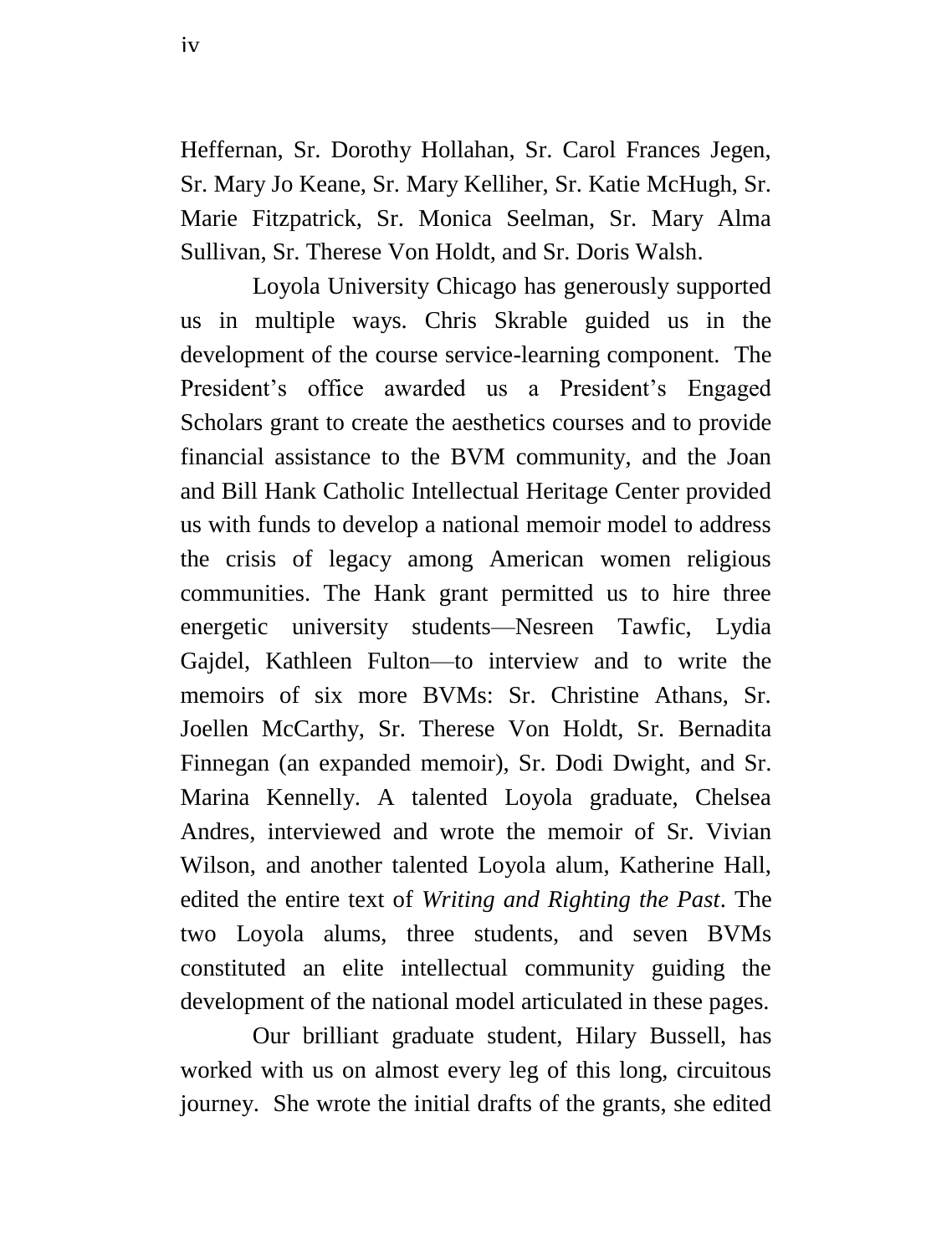the student interviews of the BVMs, and she pulled together the materials for the writing of this book. When not directly researching sources for the courses, working with student writing, or drafting parts of the grants, she taught classes, graded essays and quizzes, and performed myriad other activities so that we could keep traveling on the memoir journey. We could not have asked for a brighter and more cooperative young scholar to help us advance our projects.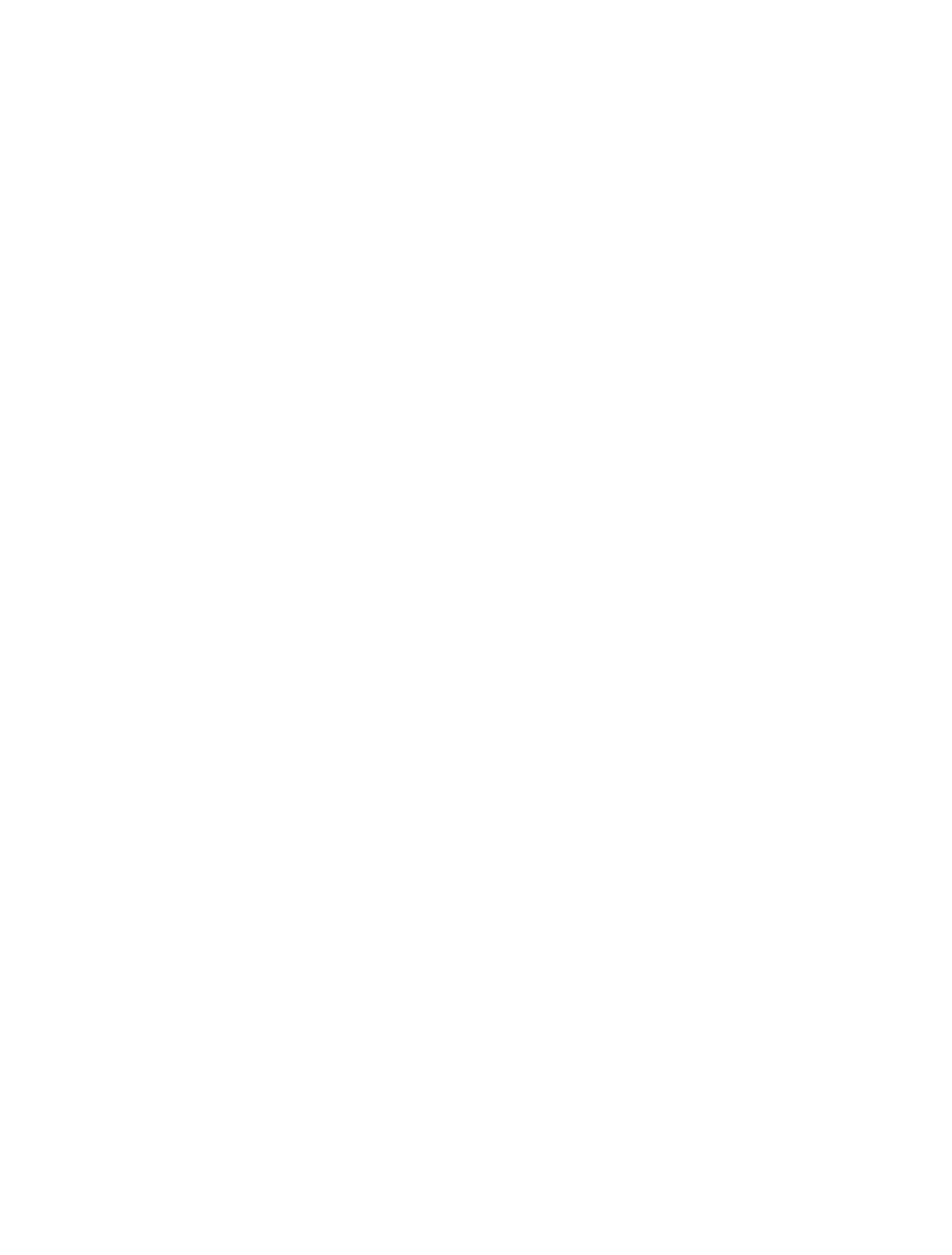### **Contents**

Dedication i

#### Acknowledgements iii

Chapter One: Introduction: To Tell or Not To Tell 1

> Chapter Two: Crisis of Legacy 11

Chapter Three: Craft and Art of Interviewing 21

Chapter Four: Craft and Art of Memoir Writing 33

Chapter Five: A Beginning and an Ending: Preface and Archives 59

> Chapter Six: Conclusion: Start Now! 73

> > Selected Bibliography 75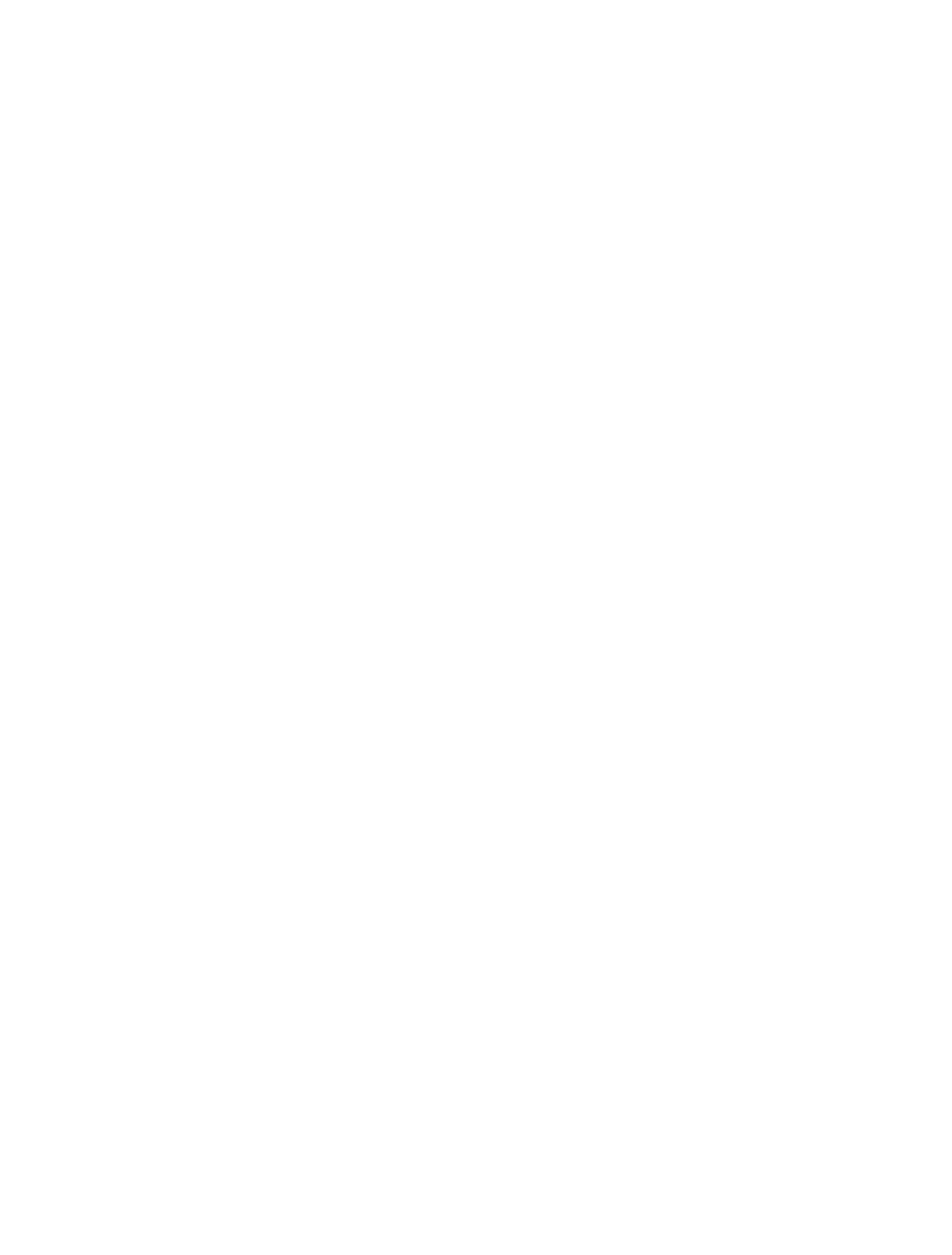**Chapter One**

## **Introduction: To Tell or Not To Tell**

*"In the midst of the great revolutions in which we find ourselves, women will find themselves forgotten, if they forget to think of themselves."*

 *-*Louise Otto*,* 19th century author of *Frauen-Zeitung*

The phrase "retired sister" is an oxymoron. Many sisters retire from lifelong careers only to assume two or three part-time jobs or full-time employment in an area different from their career work. Take, for example, Sr. Vivian Wilson.<sup>1</sup> After a distinguished teaching career and then employment as a director of religious education for a local parish, she volunteered her time doing catechetical work for the Archdiocese of Chicago. This work led to a position as Project Manager for the Archdiocese, which required her to help write a major religious education document, to organize and to participate in six committees, and then to oversee the implementation of the findings in the document. Sr. Vivian's story represents the norm, not the exception. Sisters are givers—they willingly offer their talents and their time to help others in deed and prayer, and they continue to do so long past official retirement. Generosity may indeed characterize the sociological modus operandi of sisterhood. Many questions, then, often arise in

 $<sup>1</sup>$  All sisters in the book, unless indicated otherwise, belong to the Sisters</sup> of Charity of the Blessed Virgin Mary (BVMs).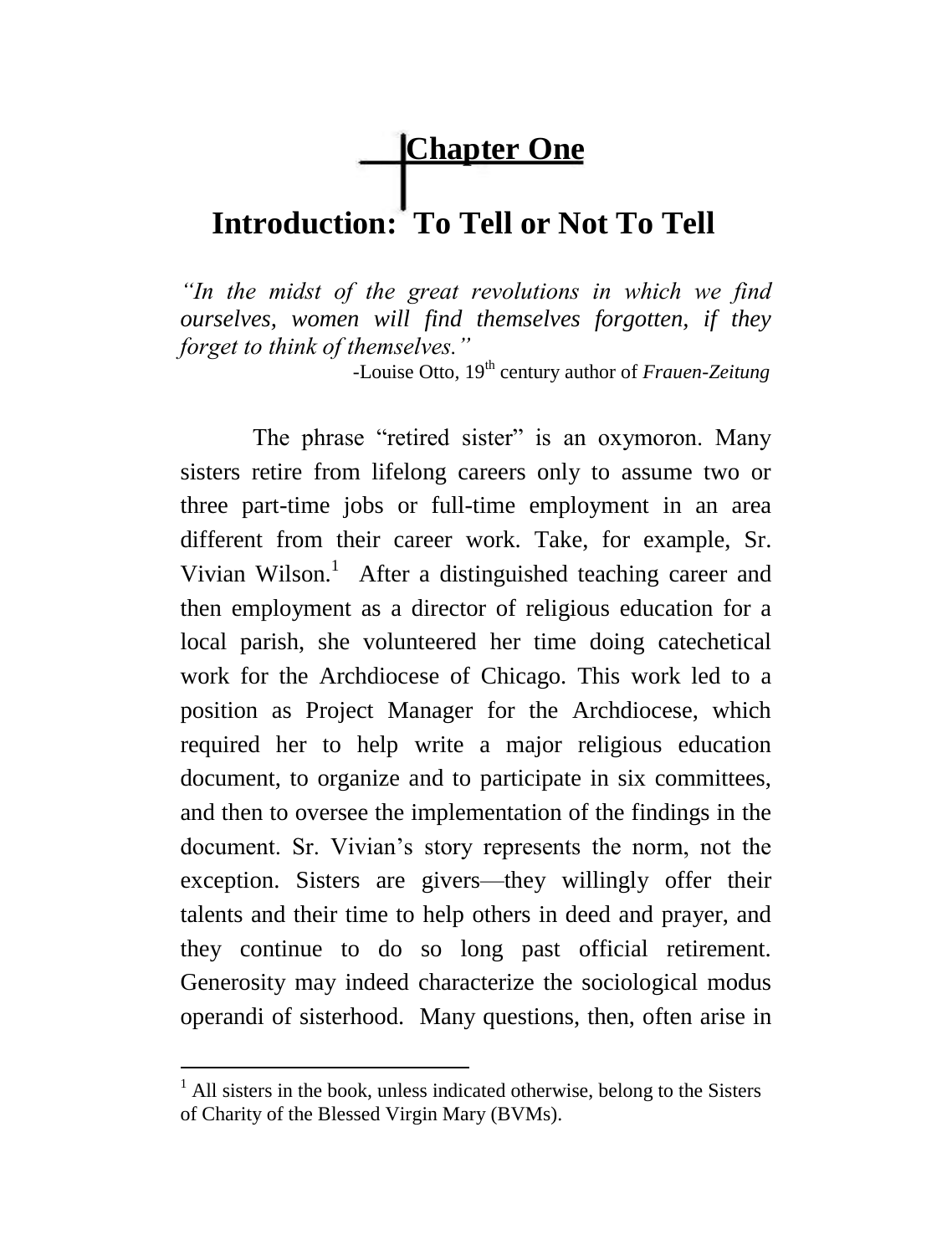the minds of sisters when they are asked to tell their stories. When is there time for reminiscence or life review? Will not life review work take precious time away from the paramount task of ministering to the needs of other people? Is not storytelling about one"s past life self-centered, even immodest? Other questions may relate more directly to the practice of reminiscence among sisters. Have some sisters already embarked on the journey of reminiscence? If so,

#### **Is a sister also a nun?**

A highly regarded recent publication on Catholic women religious in the United States, *Double Crossed: Uncovering the Catholic Church's Betrayal of American Nuns* (New York: Doubleday, 2006) by Kenneth A. Briggs, reminds readers that "the terms "nun" and 'sister' are now used interchangeably"  $(X)$ . Until a few decades ago, "nun" referred to a woman religious living in a cloister and "practicing contemplation and rarely if ever venturing outside" $(X)$ while "sister" identified a woman religious who left her convent "to" work in Church institutions such as schools and hospitals"(X). Notwithstanding the history behind the terms, the authors will follow the example of Briggs, and use "sister" and "nun" interchangeably, throwing into the mix "woman religious" as a third identifier. Briggs views "religious" as "more outdated and confusing" (X). However, the authors have encountered no difficulty with or resistance to the phrase "woman religious," and will continue to employ it.

why did they do it? How did their congregations get moving in this direction? Was there any assistance available to them?

#### **Content of** *Writing and Righting the Past*

*Writing and Righting the Past* addresses these questions. Chapter Two answers the "why" question (why reminisce?) by describing the crisis of legacy of sisters in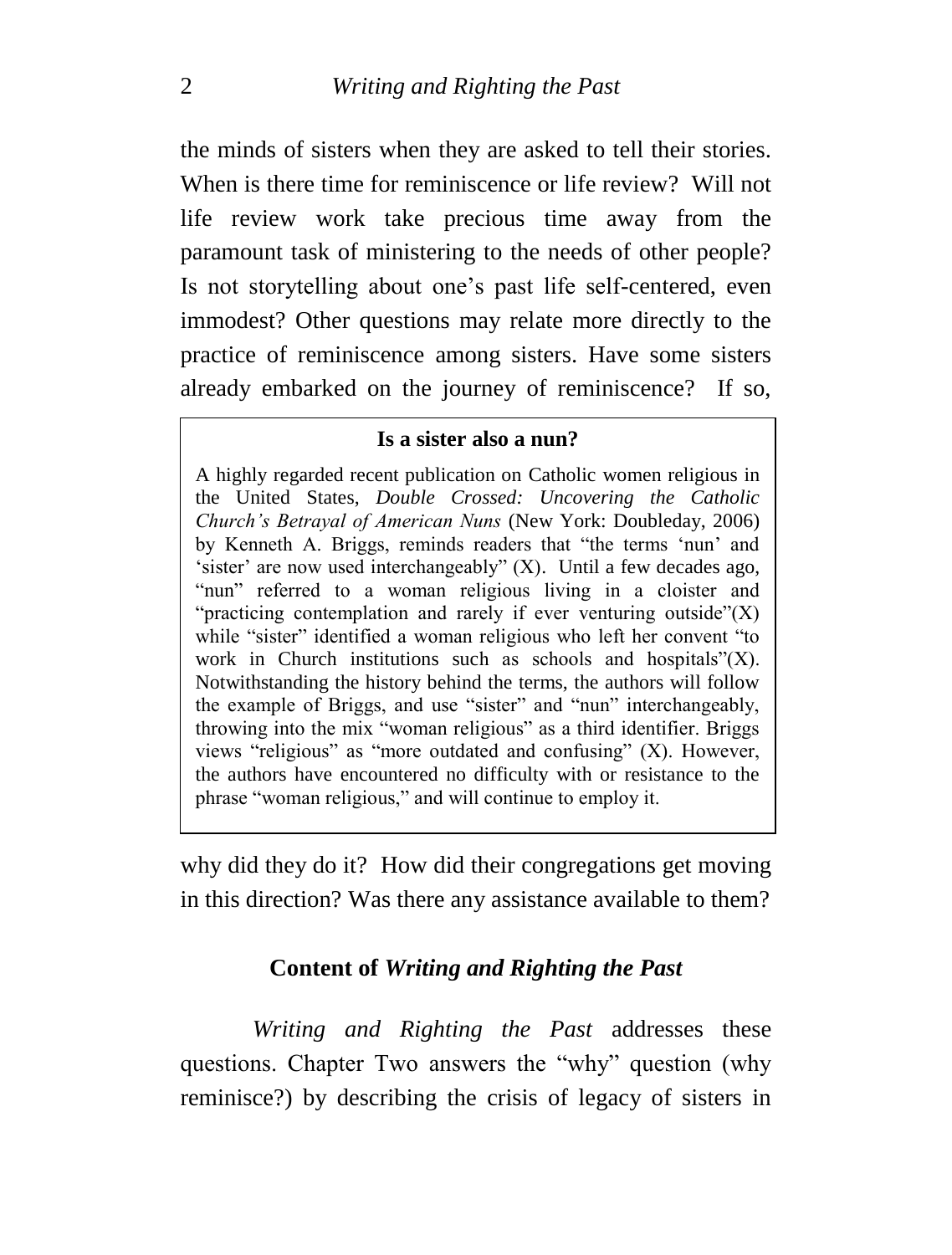America. Sisters must write about their past for historians to understand the role the sisters played in building America. In other words, sisters need to write the past in order to right it in the future. As nineteenth century educator and author Louise Otto once said, "[W]omen will find themselves forgotten, if they forget to think of themselves."<sup>2</sup> It would be a great wrong to forget these women in the accounting of America"s development. Chapters Three and Four respond to the "how" question, that is, how to interview and how to create a memoir from the interviews. Chapter Five frames the memoir project by describing the preface (written by the interviewer) that precedes the memoir and the steps that walk the memoir to the archives. Throughout the chapters, excerpts from the memoir packages (prefaces and memoirs) of Sr. Therese Von Holdt and Sr. Joan Frances Crowley illustrate key points. *Writing and Righting the Past* overviews the recent history of nuns in America, and then presents a model process—supported with real examples—to record and preserve that history, one sister at a time, for future generations.

1

<sup>2</sup> Document 12: Louise Otto, "Program," *Frauen-Zeitung, Ein Organ fur die Hoheren Weiblichen Interessen*, no. I, 21 April 1849. Translated by Susan Groag Bell. Reprinted in Susan Groag Bell and Karen M. Offen, eds., *Women, the Family, and Freedom: The Debate in Documents*, *Volume I, 1750-1880* (Palo Alto, CA: Stanford University Press, 1983) 263-64.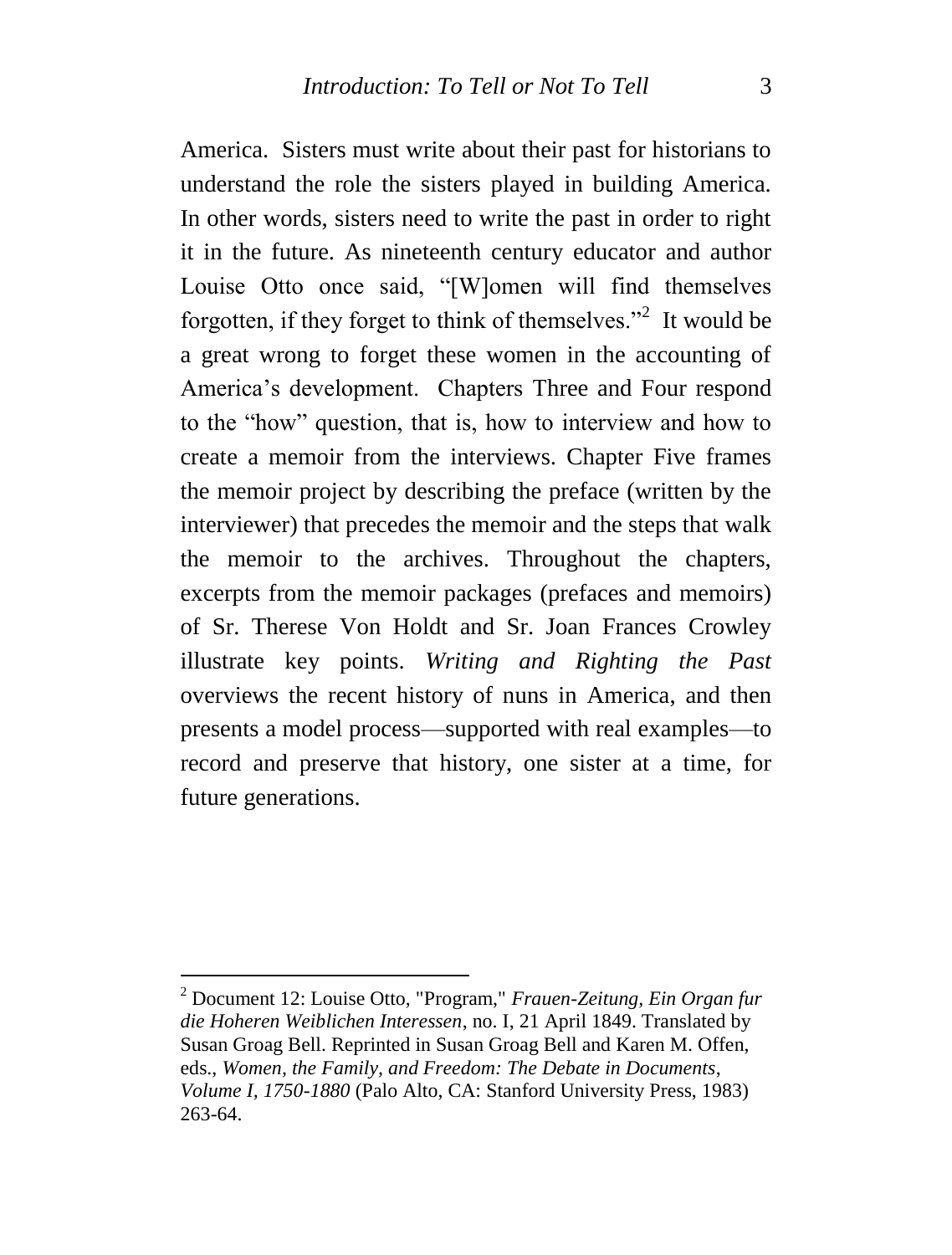#### **The Model Process**

The proposed model process did not originate in the ethereal regions of ethnography and aesthetics. On the contrary, the process evolved from real-life reminiscence and life-review work with the BVMs. In 2008, twenty-one Loyola University Chicago students, most of them natural and social science majors, enrolled in two aesthetics courses and, as part of their course work, interviewed nineteen BVMs about their childhood experiences, discernment of vocation, novitiate years, and the evolution of their leadership styles over decades of service as teachers in classrooms and as advocates for people living at the margins of society. The students interviewed the sisters about an hour a week for six weeks, and then transformed the digital recordings into 12,000-25,000 word memoirs capturing the unique stories of the BVMs in the sisters' own words and stylistic voice. Prefaces written by the students introduced the memoir packages and articulated the impact of the sisters on the lives of the students. In a sense, the students were explaining through their own examples how the sisters might have impacted the lives of thousands of people throughout their years of service and ministry. In other words, the power of the sisters" presence had probably affected the lives of the people with whom the sisters had interacted as it had influenced the students' lives. Thus, the memoirs might be read like case studies as much as records of the sisters' memories. After the sisters edited and approved the documents, the project leaders (Dan and Kathy) delivered the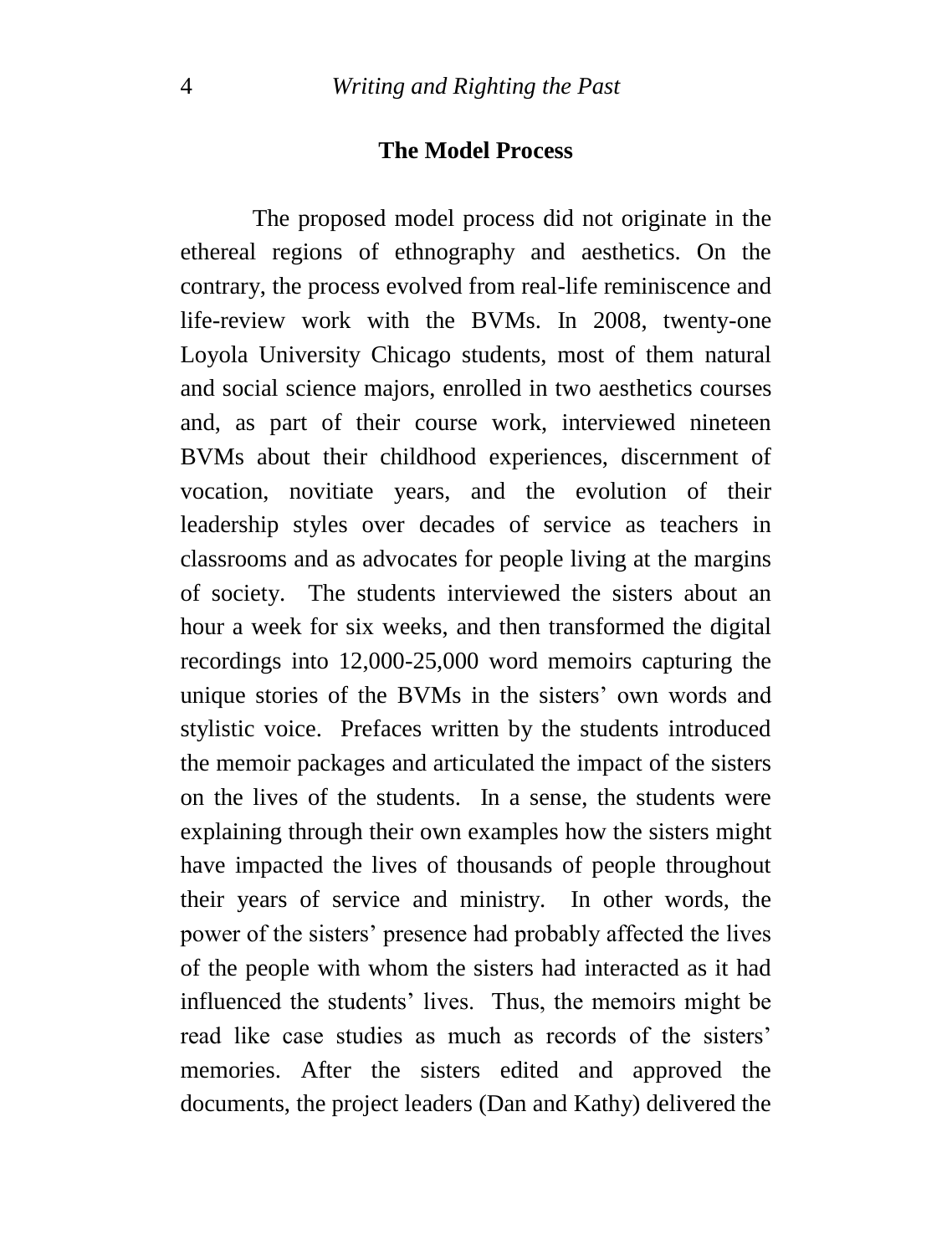packages to the archives at the University and the BVM motherhouse in Dubuque, Iowa. The project continues, and, to date, has "memoir-ized" almost 100 BVMs and other sisters, some of the recent ones as part of a grant to the writers and others as part of Dr. Norm Freund's Peace and Justice philosophy course at Clarke College in Dubuque.

The experience of working with BVMs for two years suggests that the most difficult tasks in the entire process appear at the beginning. The first challenge for the project leader involves the recruitment of volunteers. The sisters may hesitate to assume yet another responsibility in their lives. The second challenge steps on the heels of the first one. The project leader may wonder how to initiate and then to move the project along. Is there a person available to provide support, assistance, and guidance? Perhaps addressing these challenges would be helpful.

#### **Reasons to Reminisce**

Can any words ever carry sufficient power to persuade socially committed or contemplative women religious to tell their stories? The task risks failure—in the sense that sisters may still not want to tell their stories—but the most promising words are "unique legacy," "influence on young adults," and "inspiration for future generations."

**Preserving an historical legacy***.* Such is the impact of the more than 400 Catholic women religious congregations in the United States that it is difficult to imagine the development of the country without their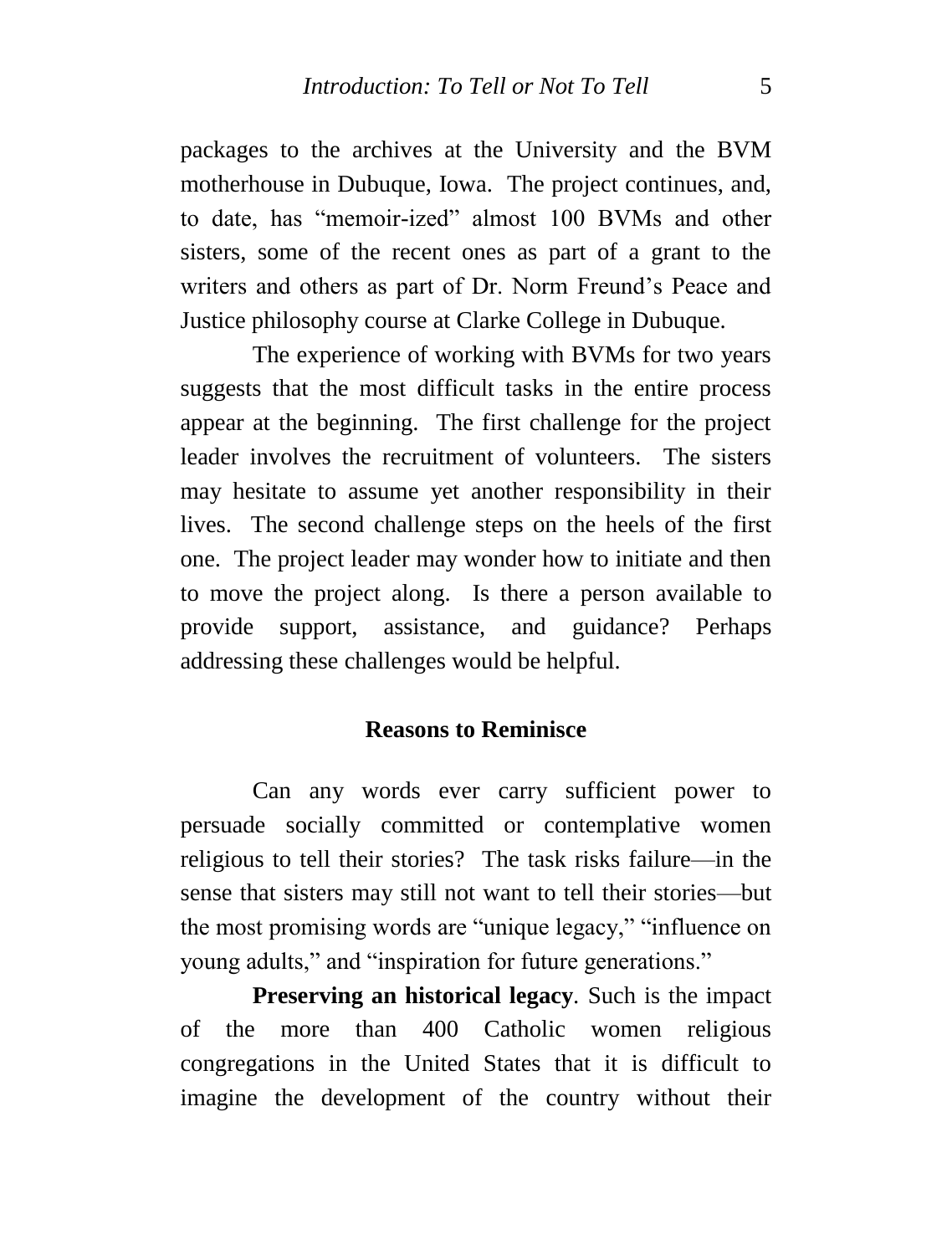pioneering work, teaching, and ministering. In education, for example, sisters were teaching 40,000 children in 1880, 1.7 million children in 1920, and 4.5 million children in 1965.<sup>3</sup> BVM President Sr. Mary Ann Zollman wrote that her community sisters made their presence and ideas felt not only in education but also in "literacy and advocacy programs, senior and spirituality centers, parishes and prisons, research institutes and hospital rooms, counseling and administrative offices."<sup>4</sup> She could have added hospice care, grief counseling, homeless shelters, soup kitchens, food pantries, care for orphans, and numerous other areas. Each congregation participated in some, if not most, of this work according to the mission and charism of its founder. But, in most cases, the intense daily press of responsibilities prevented the sisters from telling and recording their stories. Now, as a result of the diminishing number of nuns in the country, there exists a significant crisis of legacy. If the memories of the sisters alive today disappear with them, how will future generations of Americans ever understand how women religious helped build this country, that is, how they impacted through their service and prayers the neighborhoods and broader communities in which they lived and worked? Even Pope John Paul II underscores the importance of preserving sisters' stories in his 1996 apostolic exhortation *Vita Consecrata* where he says, "*The elderly and* 

<sup>&</sup>lt;sup>3</sup> Helen Maher Garvey, BVM, "Why Are You Afraid of a Little Exhibit?

A Story of Development" in *Salt*, Vol. 37, No. 4 (Summer, 2009): 10-12. <sup>4</sup> Mary Ann Zollman, BVM, Mira Mosle, BVM, and Teri Hadro, BVM,

<sup>&</sup>quot;Seasoning" in *Salt*, Vol. 38, No. 1 (Fall, 2009): 3.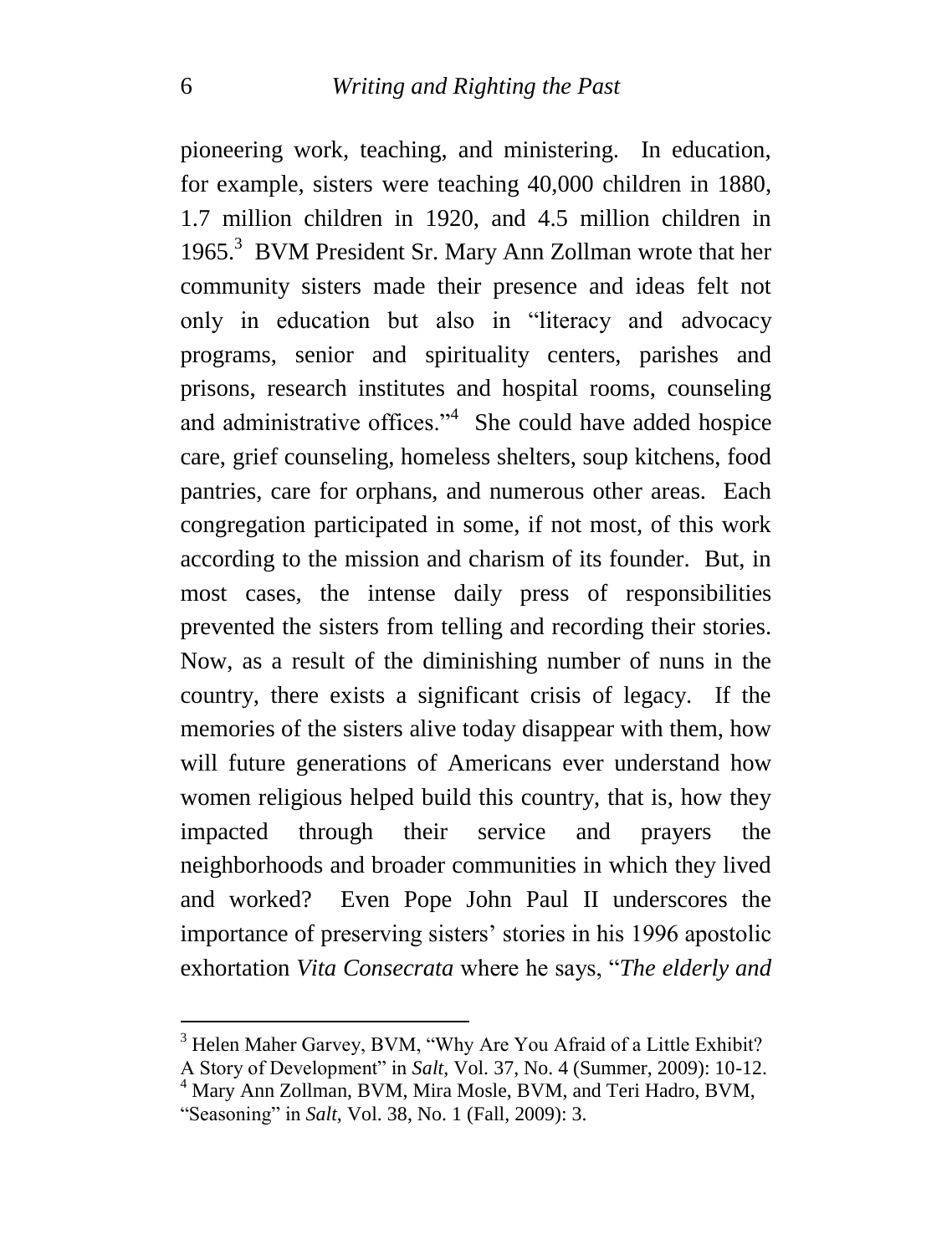*the sick* [religious] *have a great deal to give* in wisdom and experience to the community, if only the community can remain close to them with concern and an ability to listen" (italics in original text).<sup>5</sup> The community is now asking for this rich and irreplaceable wisdom.

**Impacting young adults today***.* To date, most of the sisters' interviewers have been college students, who have done the work enthusiastically and with aplomb.<sup>6</sup> Is it any wonder? These young adults have spent 18 or more years in the company of their classmates, teachers, and family members; and many of them yearn for other meaningful relationships with people who have lived outside their classrooms and family homes and who have wrestled with life's big questions and thrived in the midst of the struggles. The big questions are familiar ones to sisters. How do I choose my life"s work? Will my talents and my work help alleviate suffering in the world? How do I develop relationships with my family and friends if my work takes me away from them, or with God who sometimes appears hidden from me? Young adults come to the interviews ready

 5 Pope John Paul II, *Vita Consecrata*, given in Rome at Saint Peter"s on March 25, 1996: #44 or pp. 20-21. Document can be accessed online. See

[http://www.vatican.va/holy\\_father/john\\_paul\\_ii/apost\\_exhortations/docu](http://www.vatican.va/holy_father/john_paul_ii/apost_exhortations/documents/hf_jp-ii_exh_25031996_vita-consecrata_en.html) [ments/hf\\_jp-ii\\_exh\\_25031996\\_vita-consecrata\\_en.html](http://www.vatican.va/holy_father/john_paul_ii/apost_exhortations/documents/hf_jp-ii_exh_25031996_vita-consecrata_en.html) Accessed 2/15/2010.

<sup>&</sup>lt;sup>6</sup> Of course, interviewers could be high school students, retired nuns, or adults in the community. However, the BVM projects at Loyola and Clarke utilized college students in part because the project leaders worked in those communities and in part because they wanted to create unique and powerful intergenerational experiences.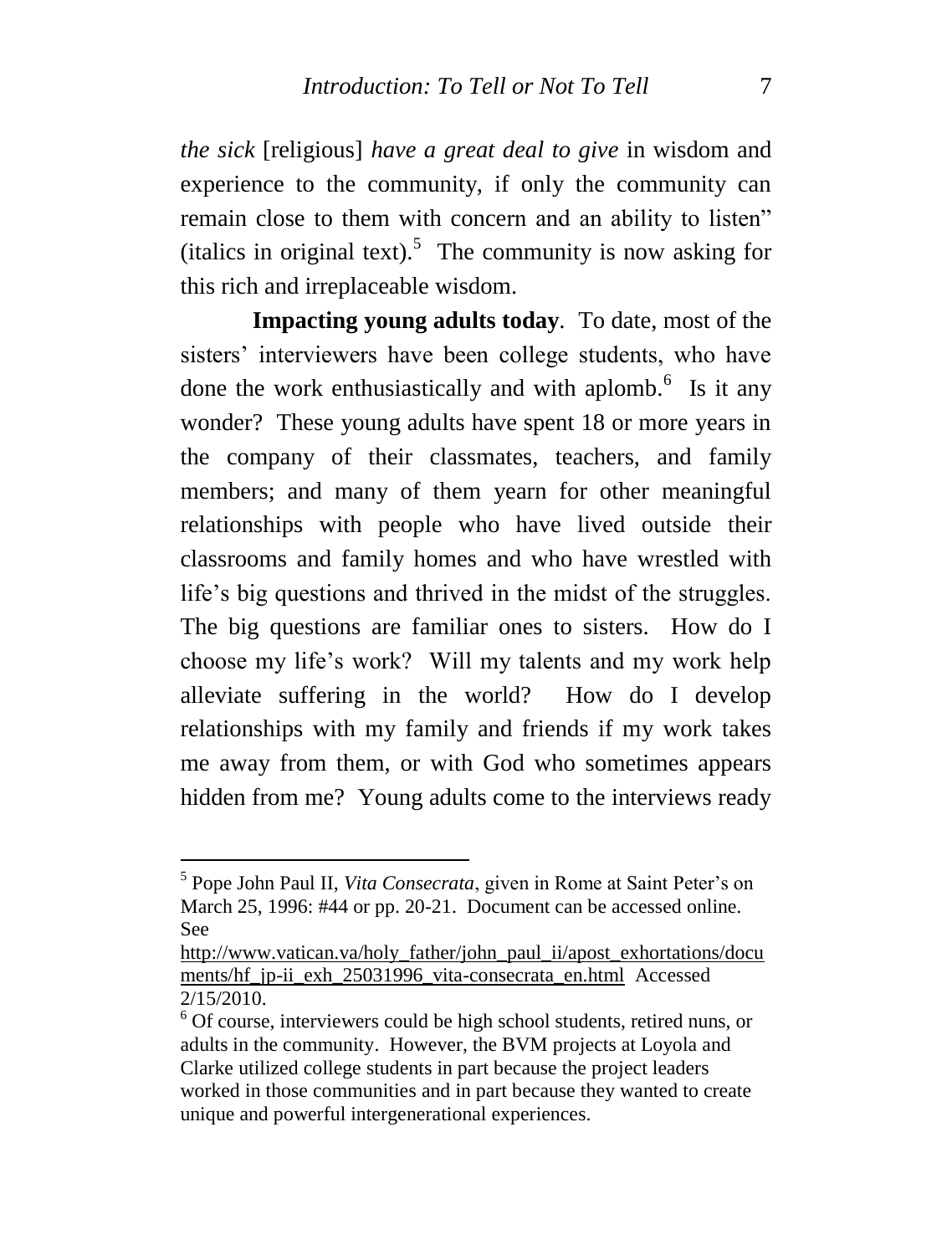to listen to the sisters and eager to learn from them. One young interviewer said, "I wanted to do medical research before I met Sr. Joan Frances, but now I"m thinking of becoming a teacher like her." Another explained, "I couldn"t talk to my father before I started interviewing Sr. Marie. She helped me break the barrier I had created between him and me. Over the Christmas holiday, my father and I went ice fishing together." The experiences with the sisters impacted the students in different ways, but not one person remained unaffected by the stories and the presence of the sisters. One young adult, who had never before seen sisters in real life, rather than on the television or theatre screen, summarized the feelings and views of his classmates when he said one day, "They"re cool."

**Inspiring young people tomorrow***.* Many young people yearn for the stories of extraordinary service, commitment, leadership, and devotion to community and God as told and lived by women religious. These sisters university presidents and school principals, professors and teachers, catechists and contemplatives, social workers and nurses—can serve as models for young people, who, despite their drive to change the world, often feel overwhelmed by the enormity of the challenge. The memoirs of the sisters can inspire, motivate, and instruct young people on how to provide assistance where it is needed and, in the process, to lead extraordinary lives themselves. Memoirs feature another advantage: they continue to inspire and instruct for generations to come.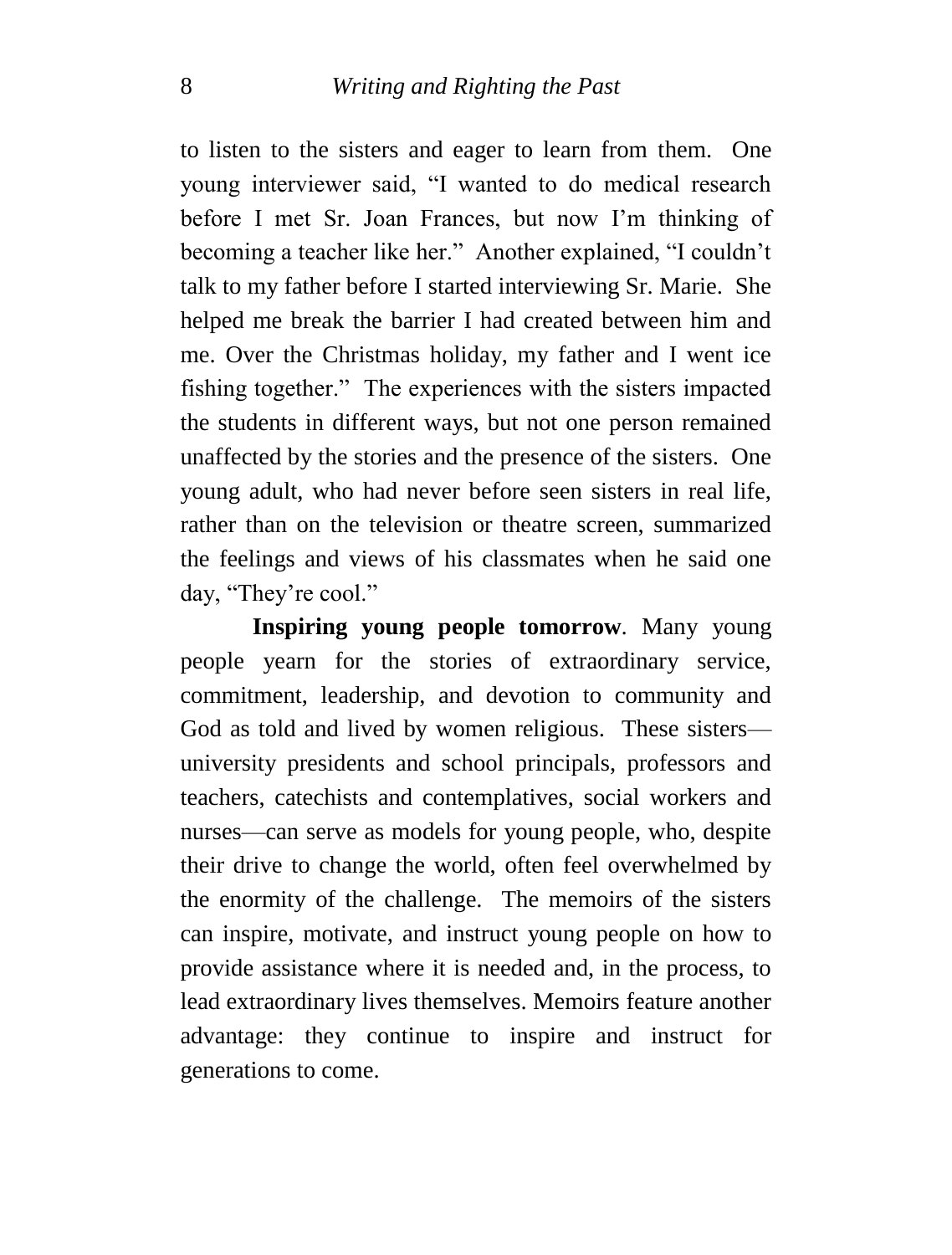Hopefully, the words about legacy, young adults, and future generations will tip the balance for sisters wondering whether they should come forward to work with young adults for a few hours. The investment of these hours has always yielded incalculable rewards for both the students and the sisters.

#### **Help Is Available**

The second challenge involves the availability of assistance, since a model process does not always lead easily to concrete activities. Sometimes a guide can facilitate and accelerate the walk over the bridge from the bank of theory to the other bank of practice. If any sisters wish *pro bono publico* assistance to structure or to initiate a memoir project for their community, they should contact the authors of this text. Conversations with the authors, exchanges of emails and letters, or even on-site visits by the authors will never cost sisters a penny. The work of the authors extends a lifelong commitment to education, and, besides, it generates its own rewards.

#### **Contact information**

Dan Vaillancourt Kathy Vaillancourt Philosophy Department Loyola University Chicago 1032 W. Sheridan Road Chicago, IL 60660 773-508-3344 (voice mail) [dvailla@luc.edu](mailto:dvailla@luc.edu) www.memoirforchange.org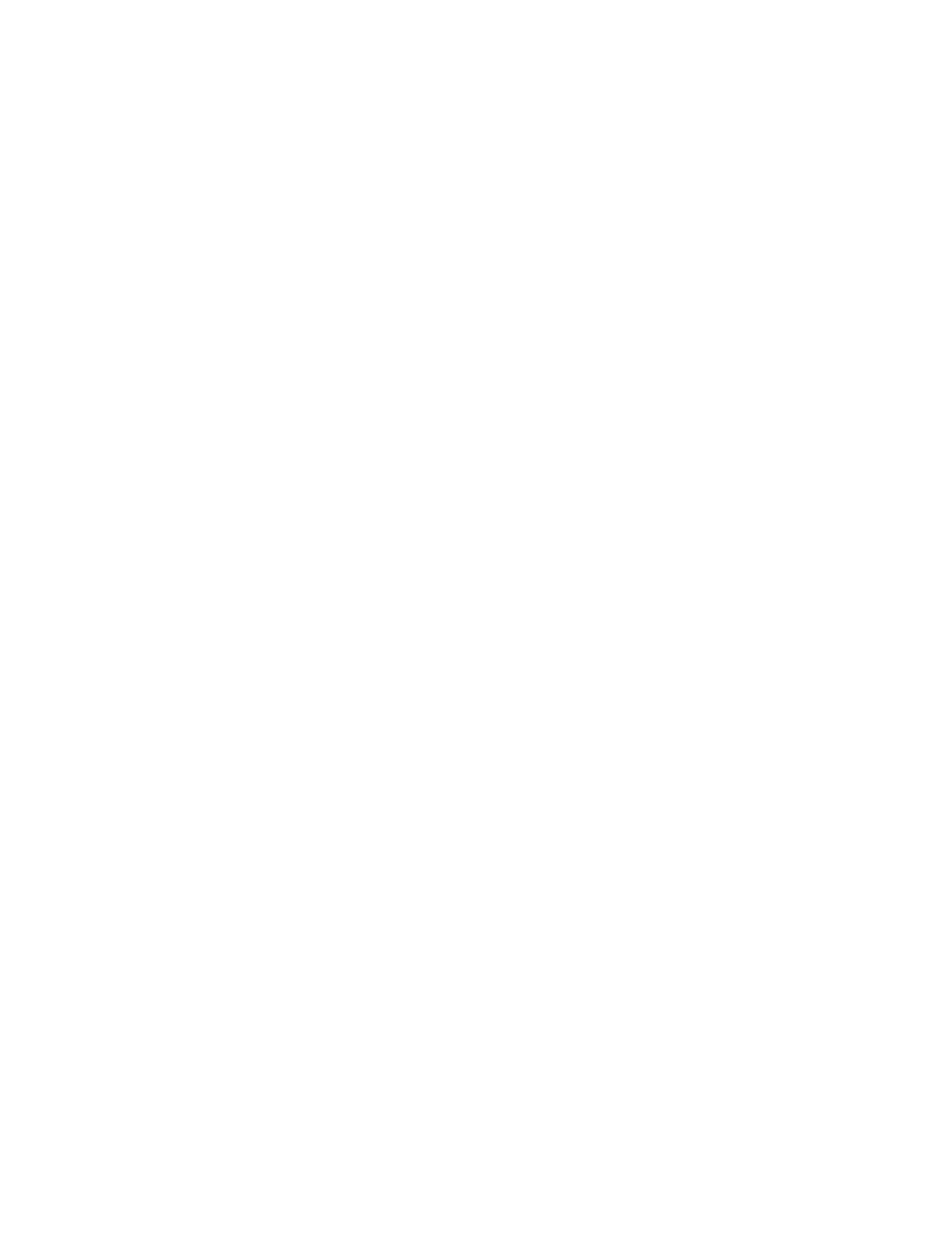# **Chapter Two Crisis of Legacy**

*"Let's be honest…. In the past 40 years the Church in America has seen a disastrous fall in the number of women religious."*

-Philip Lawler, Catholic editor

A crisis of legacy is besetting most women religious communities in the United States, and it is screaming for attention. A strong word, "crisis" conveys well the alarming implication of the diminishing number of sisters. It means that younger sisters simply do not exist, or exist in insufficient numbers, to gather and to record the unique wisdom of the older sisters in their communities. It also signals a missed historical moment, the opportunity for older sisters to articulate, through the stories of their lives, the singular charism of their communities. "Crisis" remains, nonetheless, a better word than "tragedy"—a crisis, after all, can still be resolved, while a tragedy remains irreversible. In this sense, "crisis" is a hopeful word, and as such it walks many steps ahead of "tragedy." Perhaps a review of the crisis through numbers will help determine how far—or close crisis leads tragedy.

#### **Crisis In Numbers**

Three sets of numbers create the context for the crisis of legacy faced by Catholic nuns in the United States: 32,000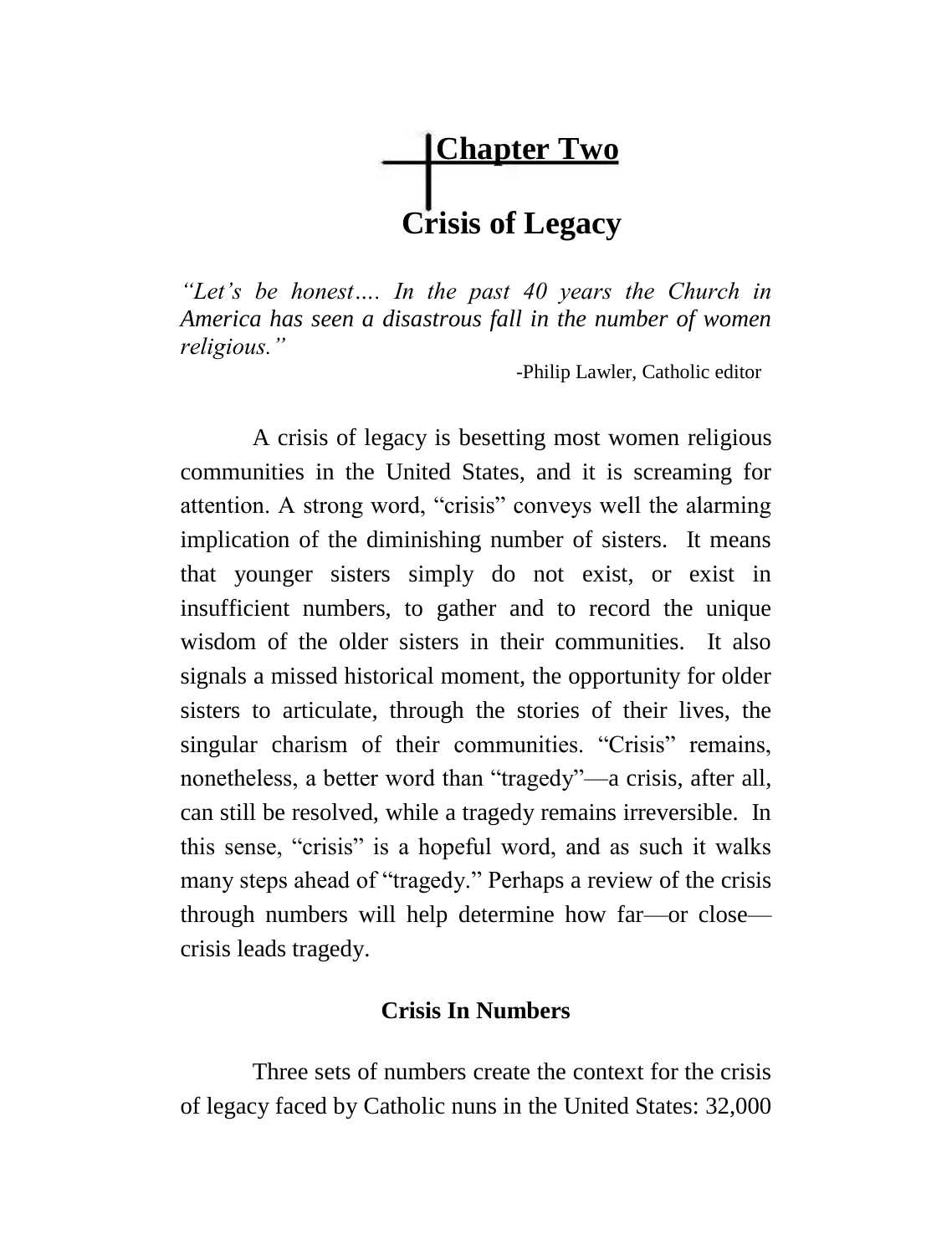and 300, 185,000 and 70,000, and 42,000 and 6,000. The first set of numbers speaks to the desire of women to pursue life as a member of a religious congregation. In 1962, 32,000 women entered the convent or monastery, but in 2005 only about 300 aspired to walk in this direction, and many of them might still turn around and leave before committing themselves to the lifestyle through final vows. In the words of Kenneth A. Briggs, author of *Double Crossed: Uncovering the Catholic Church's Betrayal of American Nuns*, "the applicant pool has nearly dried up."<sup>7</sup>

The next set of numbers identifies the size of the sister group in American society. In 1965, 185,000 sisters prayed and worked in this country, most of them easily recognized by the congregational habits they wore. Four decades later, the group had shrunk to less than 70,000 sisters with most of the sisters out of habit and donning secular clothing. But 70,000 sisters still constitute a significant number of women, capable of exercising a powerful influence on society, until, that is, the next set of numbers comes into play.

<sup>7</sup> Kenneth A. Briggs, *Double Crossed: Uncovering the Catholic Church's Betrayal of American Nuns* (New York: Doubleday, 2006) 1. The three sets of numbers originate from Briggs 1-2. Such large numbers are not sacrosanct. For example, Dr. Sandra Schneiders in her excellent essay "Why They Stay(ed)" lists 120,000 nuns as the high point in the 1960s and 60,000 as the number of nuns today (2009). The point of the numbers is to show a direction and a trend, not to list absolutes. See Dr. Sandra M. Schneiders, "Why They Stay(ed)" in the *National Catholic Reporter*, online. See<http://nconline.org/print/14432>Accessed 10/6/2009.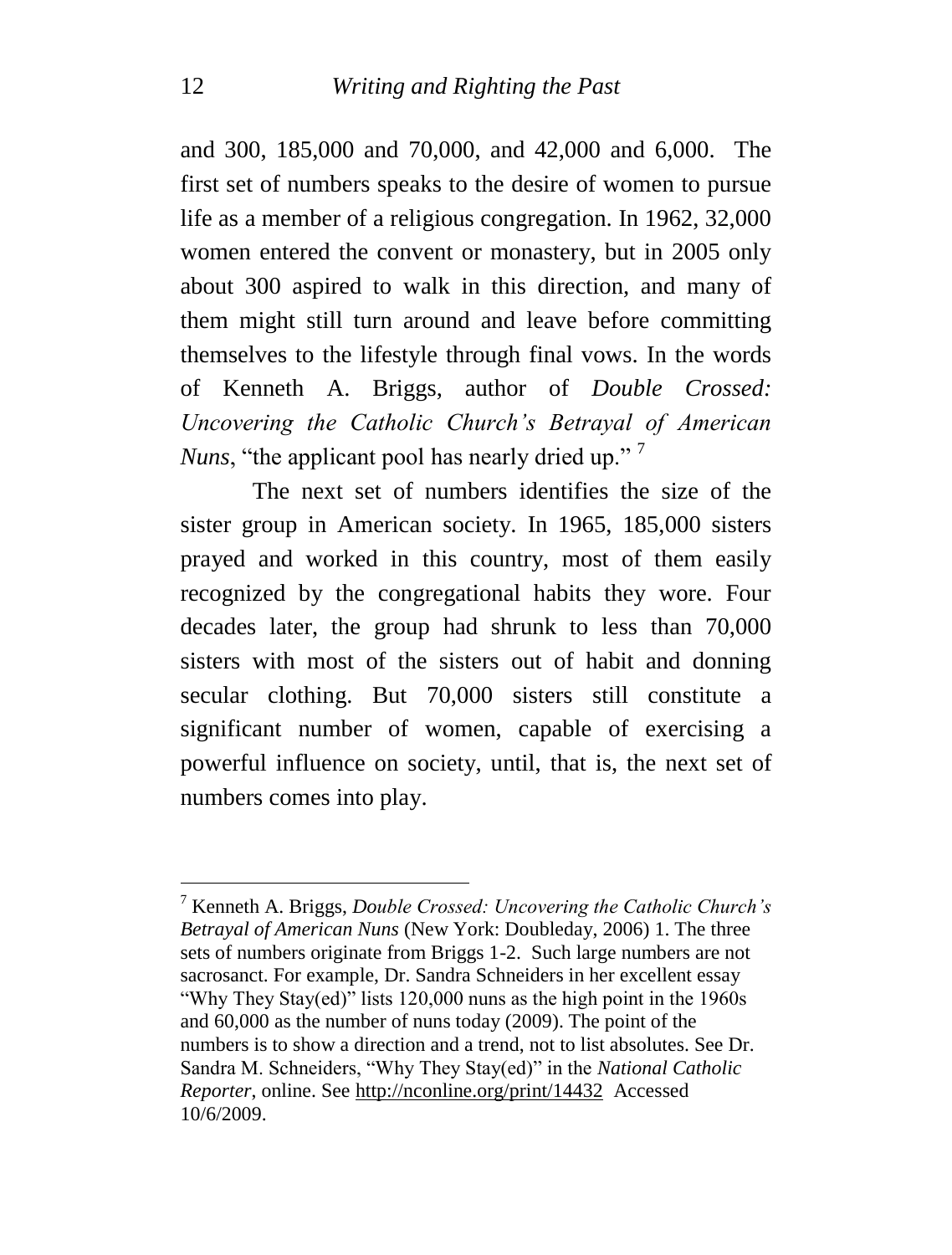Nuns are graying quickly. In 2005, three of every five sisters (42,000 of 70,000) had already crossed the 70-yearold threshold, and the two remaining sisters were more than likely over 50 (22,000 between 50-70 years). Some quick math reveals that only 6,000 sisters were younger than 50, a slim thread of women religious vitality in America, especially when coupled with the 300 women entering the



more than 400 religious orders each year. Perhaps these two numbers, 6,000 and 300, prompted Catholic editor Philip Lawler to describe the downtrend in the number of women religious as "disastrous."<sup>8</sup>

No human imagination can place faces on numbers in the tens of thousands. The numbers are so large that they

<sup>8</sup> Quoted in AD 2000 Report, "American Women Religious: Vatican Apostolic Visitation," online. See

[http://www.ad2000.com.au/articles/2009/apr2009p7\\_3007.html](http://www.ad2000.com.au/articles/2009/apr2009p7_3007.html)  Accessed 8/4/2009.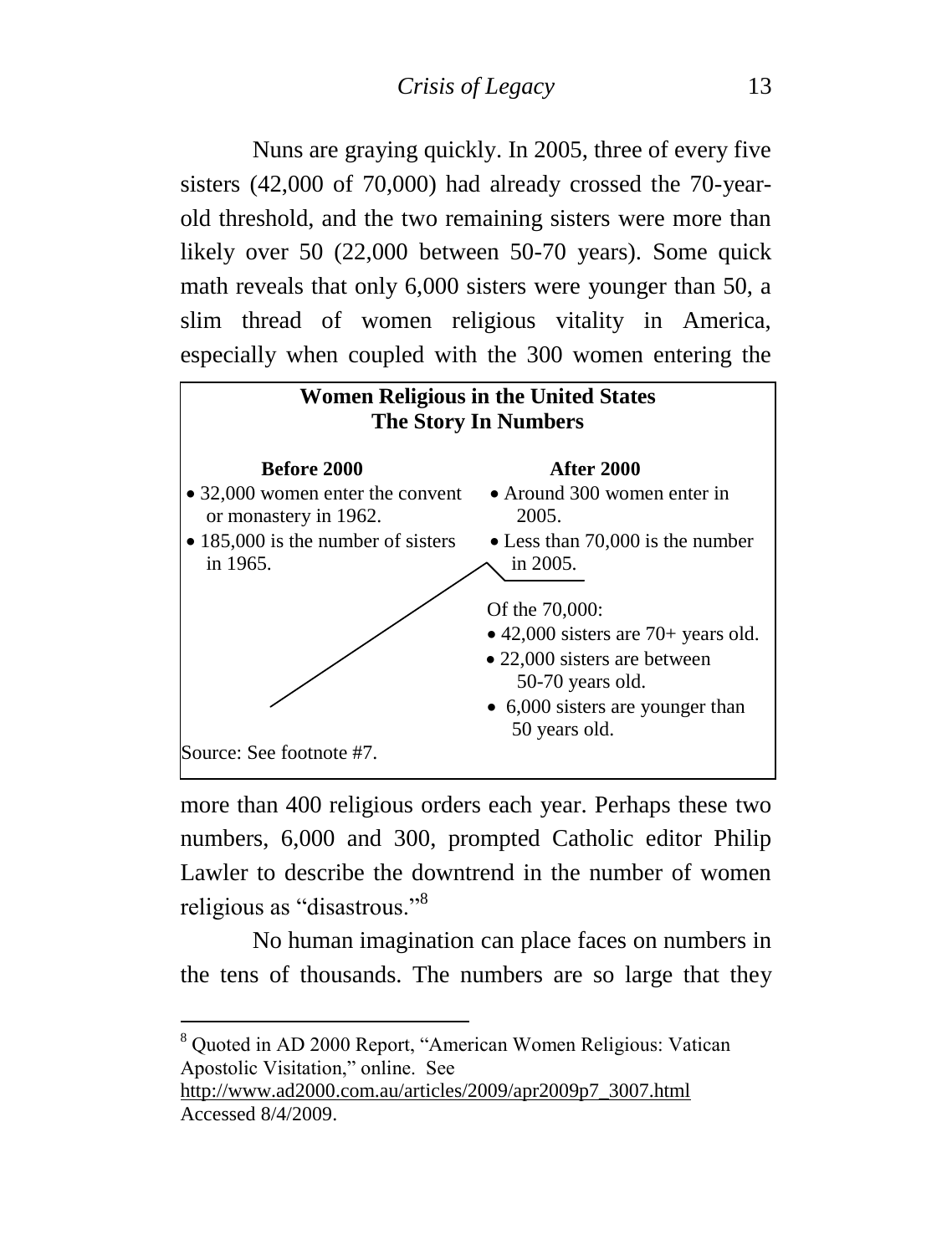tend to read like abstract math problems, divorced from reality. For this reason, the rise and fall of one religious community, the BVMs, will provide a more focused view of the history of women religious congregations during the past five decades, a view the mind can more easily imagine in reality.



Mary Frances Clarke (BVM founder) and her four companions<sup>9</sup> opened Miss Clarke's Seminary in Dublin, Ireland in 1832, but moved in 1833 to Philadelphia, Pennsylvania "to teach Irish immigrants," according to historian and BVM Ann M. Harrington.<sup>10</sup> Under the direction of a diocesan priest, the women became the Sisters of the Blessed Virgin on November 1, 1833 (eventually the

<sup>&</sup>lt;sup>9</sup> Margaret Mann, Rose O'Toole, Eliza Kelly, and Catherine Byrne.

<sup>10</sup> Ann M. Harrington, *Creating Community: Mary Frances Clarke and Her Companions* (Dubuque, IA: Mount Carmel Press, 2004) 1. Rose O"Toole joined the group in Philadelphia sometime later.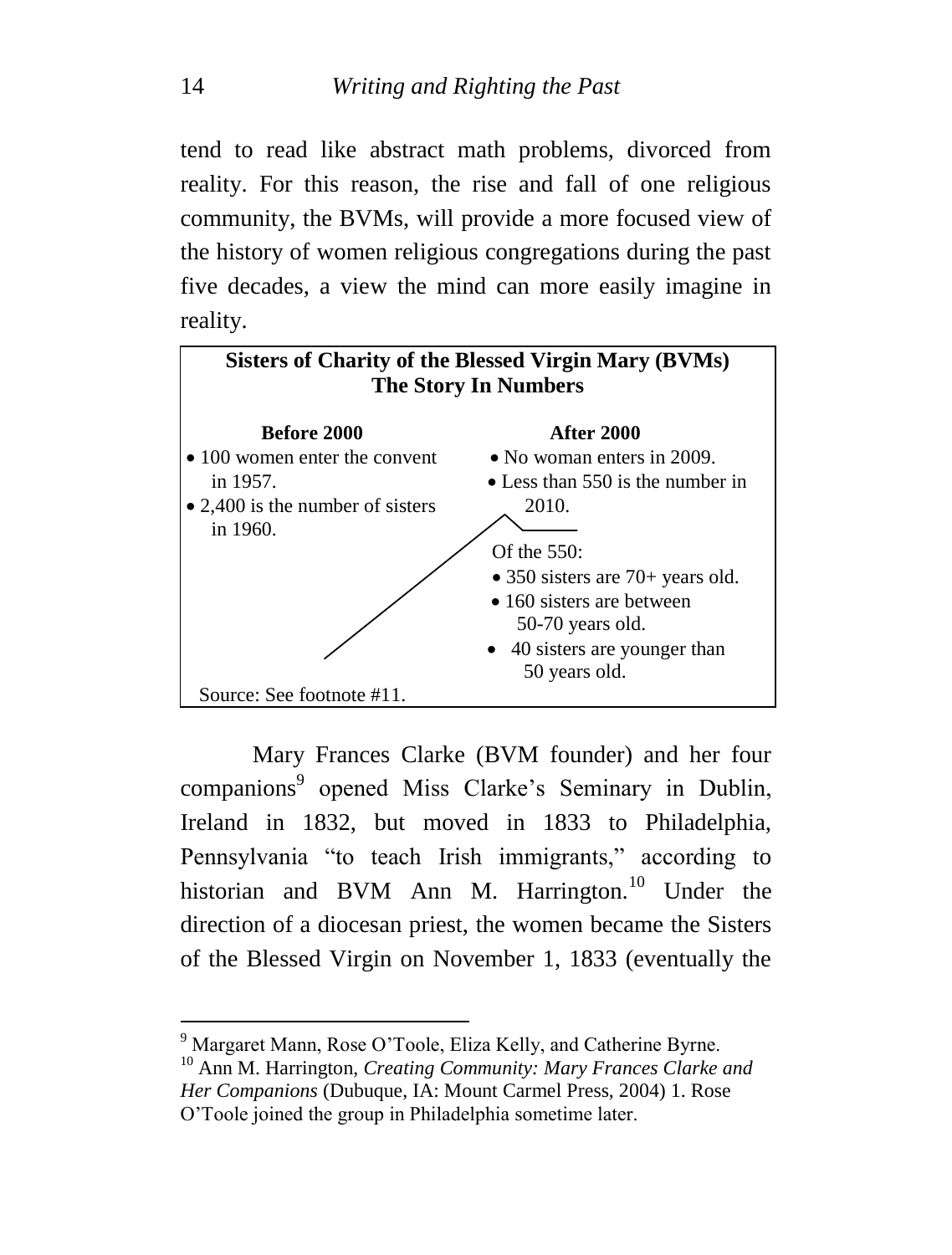Sisters of Charity of the Blessed Virgin Mary or BVMs). Since the founding date, almost 5,000 women have joined and worked as BVMs. In comparison to the numbers for all American nuns, the sets of numbers creating context for the BVMs are 100 and 0, 2,400 and 550, and 350 and 40. In other words, 100 young women entered the community in 1957, and none in 2009; and, from a height of 2,400 members in 1960, about 550 sisters remain in 2010. The most disquieting set of numbers includes 350 and 40—350 sisters are septuagenarians or older while a mere 40 sisters are younger than 50 years of age. Of course, the shocking numbers are 0 and 40, and they currently paint a grim picture of the future of the BVM community.<sup>11</sup>

#### **Reasons For The Crisis**

Multiple and complex causes—some cultural and congregational, others personal—account for the precipitous decline in BVM (and other religious community) membership. Two in particular have regularly surfaced in histories of women religious in the past half century. They are major cultural events that gained traction during the 1960s: the growing momentum of the women"s rights movement and Vatican Council II"s call for religious communities to renew themselves.

1

 $11$ <sup>11</sup> The sets of numbers for the BVM community originate from multiple sources within the community, including Harrington, the BVMcong.org website, individual sisters, and estimates by the authors. The numbers should be read as indicators of trends rather than facts, since they are changing constantly.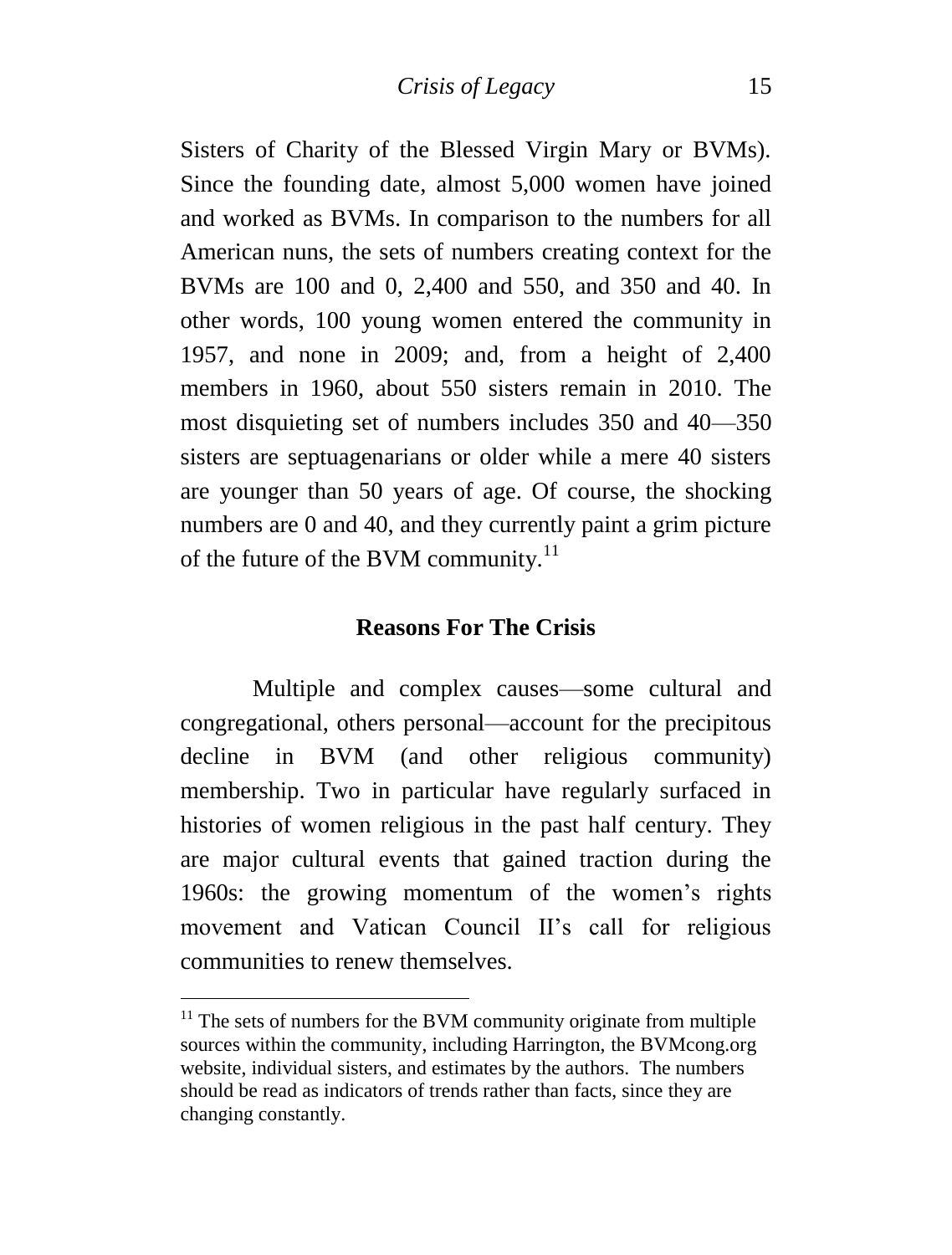The first cultural blow to the women religious communities came as an unfortunate byproduct of the women's rights movement. Before the push for women's equality in the United States during the 1960s and 70s, most women customarily cared for their husbands, children, and homes. Women working outside the home had few opportunities to rise to positions of authority and to receive a wage equal to that of their male counterparts. By contrast, religious life offered a rare arena where women could assume roles of authority to serve the needs of the people in their communities and where vows of poverty substituted for a driving concern for money. Many of these women also went to school during summers to earn degrees in higher education. Briggs says, "For a long stretch of U.S. history, nuns were, as a group, the best educated women in the nation and even the best educated among the Catholics."<sup>12</sup> The BVM community supplies a case in point of congregations educating their members for positions of authority in society. As early as 1915 the BVMs established their own Board of Education, and in 1951 Superior General Sr. Mary Josita Baschnagel announced her intention, writes Harrington, "to have sisters complete college before going out to teach."<sup>13</sup> The BVMs also founded and staffed two liberal arts colleges in the Midwest, Mundelein College in 1930 and Clarke College in 1901 (originally Mt. St. Joseph College and, before that, St. Mary"s Academy established in 1843). Over time, however, the attraction of religious life diminished in

 $12$  Briggs 3.

<sup>&</sup>lt;sup>13</sup> Harrington 138.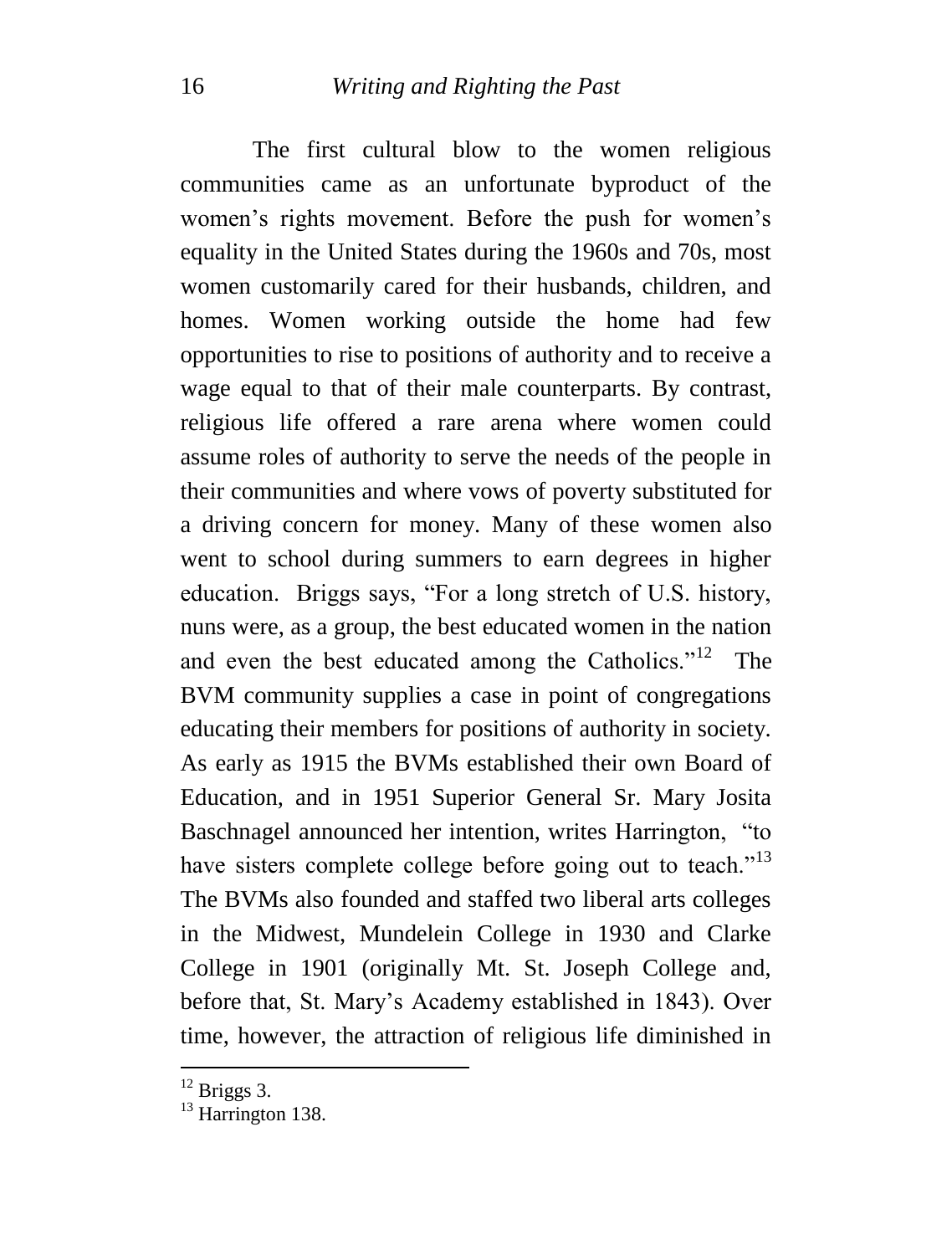direct proportion to the advancement of the women"s rights movement. As many married women looked beyond the home for fulfillment in their lives, so too did many single women look outside the convent. The promise of equal opportunity in society (one good) outweighed the attraction of religious life (another good).

The second and more serious cultural blow to women religious followed on the heels of Vatican Council II, summoned by Pope John XXIII in 1959. Harrington, who lived through the period of the Council (1962-1965), has commented on its purpose and interpreted its impact on the BVM community. She said that the purpose of the Council was "to study and reform the Church"<sup>14</sup> and that one of the sixteen documents of the Council, "Decree on the Appropriate Renewal of Religious Life," concentrated on making "religious life more relevant to the modern world."<sup>15</sup> In order to keep step with historical times, both women and men religious initiated dramatic changes in their communities. For example, BVMs in 1965 left their classrooms and other institutions to march for civil rights in Selma, Alabama, and BVM college and school curricula reflected "the civil rights movement... women's equality... and the new thinking in theological circles."<sup>16</sup> Change also occurred in BVM governance and rules: the sisters began to wear secular clothing (which meant they looked like other women and did not stand out as women religious), they

 $14$  Harrington 140.

<sup>&</sup>lt;sup>15</sup> Harrington 141.

 $16$  Harrington 141.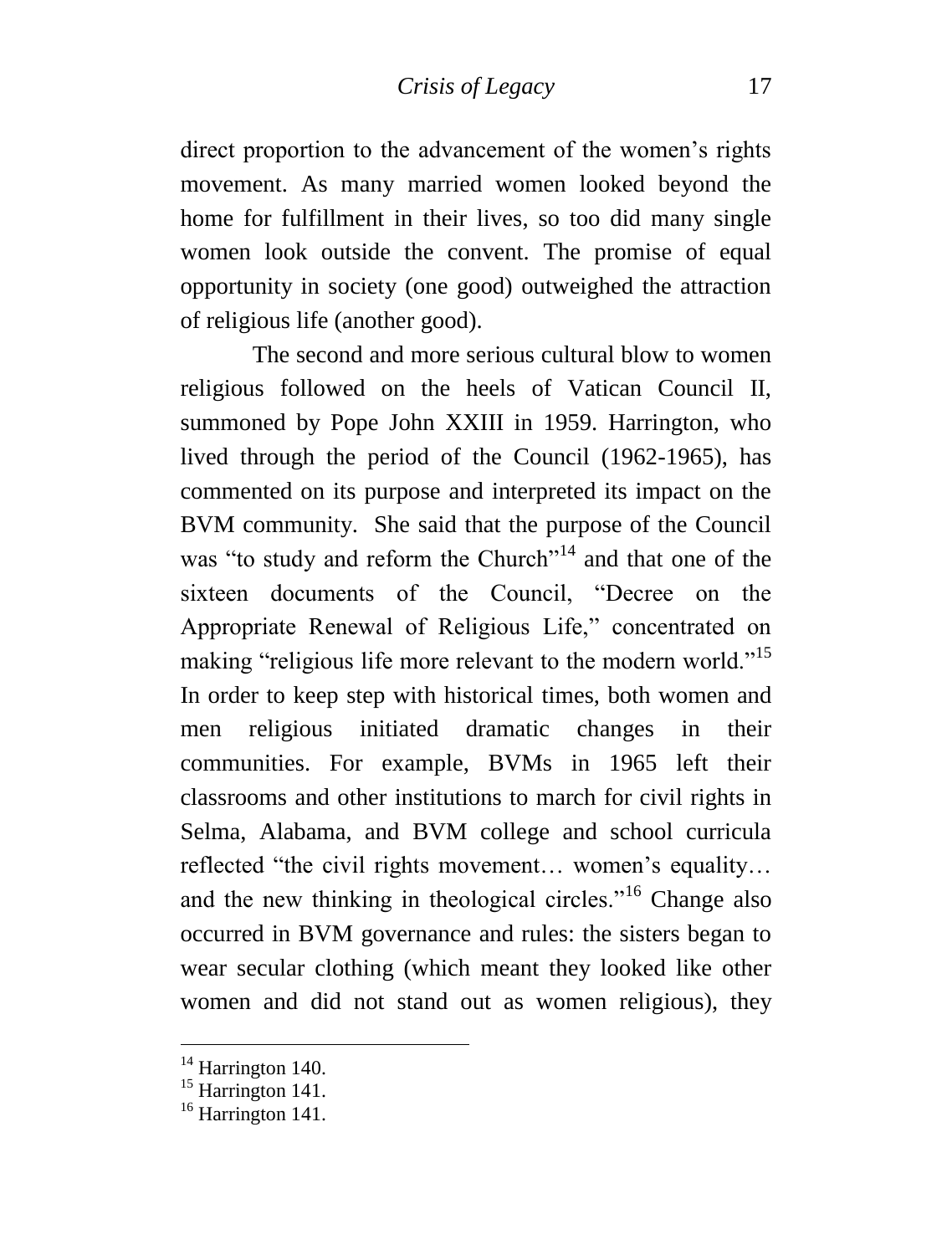chose their own ministry, they decided on their own personal place and time of prayer, and so on. Although some BVMs found these changes exciting and welcome, others who had loved the traditional way of dress and life experienced them as unsettling and upsetting, and many of the sisters left the community as a result. $17$ 

Whether for changes occurring too rapidly from the fallout of Vatican II or for widening employment opportunities made possible by the women"s rights movement (or for other reasons), membership in women religious communities declined sharply, placing sisters today face to face with a "crisis of legacy". It is true that some communities have written about their founders and leaders and collected a few oral histories, but the work remains sporadic. The BVMs, for instance, have published or commissioned works on the history of the community from the documents of its leaders, but, except for a few oral histories and the memoir project, the individual memories of the majority of the sisters die with them. $^{18}$  The call is urgent:

<sup>&</sup>lt;sup>17</sup> Harrington 141.

<sup>&</sup>lt;sup>18</sup> Here is a partial list of major publications of the history of BVMs: Harrington; Jane Coogan, BVM, *Mary Frances Clarke: Foundress* (Dubuque, IA: Mount Carmel Press, 1977); Jane Coogan, BVM, *The Price of Our Heritage: History of the Sisters of Charity of the Blessed Virgin Mary*, 2 Vols. (Dubuque, IA: Mount Carmel Press, 1975, 1978); Jane McDonnell, BVM, *Counterpoint Melodies: Mary Gertrude Regan, BVM and Cecilia Dougherty, BVM* (Dubuque, IA: Mount Carmel Press, 1991)*;* Ann M. Harrington, BVM, *BVM History from 1919-1945*  (forthcoming*);* Kathryn Lawlor, BVM, *From Here to There: The Sisters of Charity of the Blessed Virgin Mary from 1942-1972* (forthcoming); Doris Walsh, BVM, *Two Pioneer Mothers: Gertrude and Cecilia*  (forthcoming).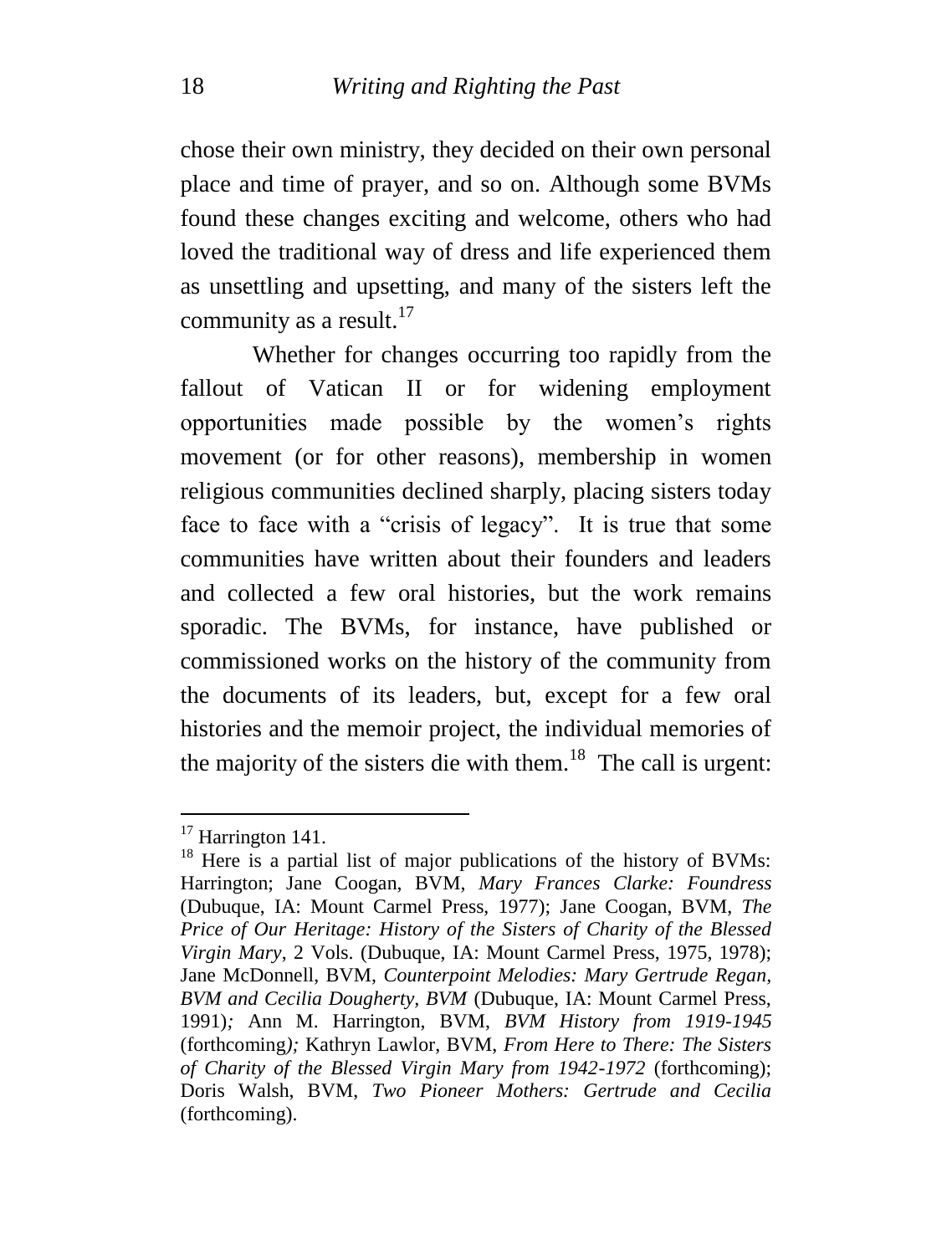only the preservation of the memories of the sisters alive today will explain how these women lived out the charism of their communities and how they impacted the neighborhoods in which they lived and worked. The question is, how to do this?

One option is to interview the sisters and to write their memoirs.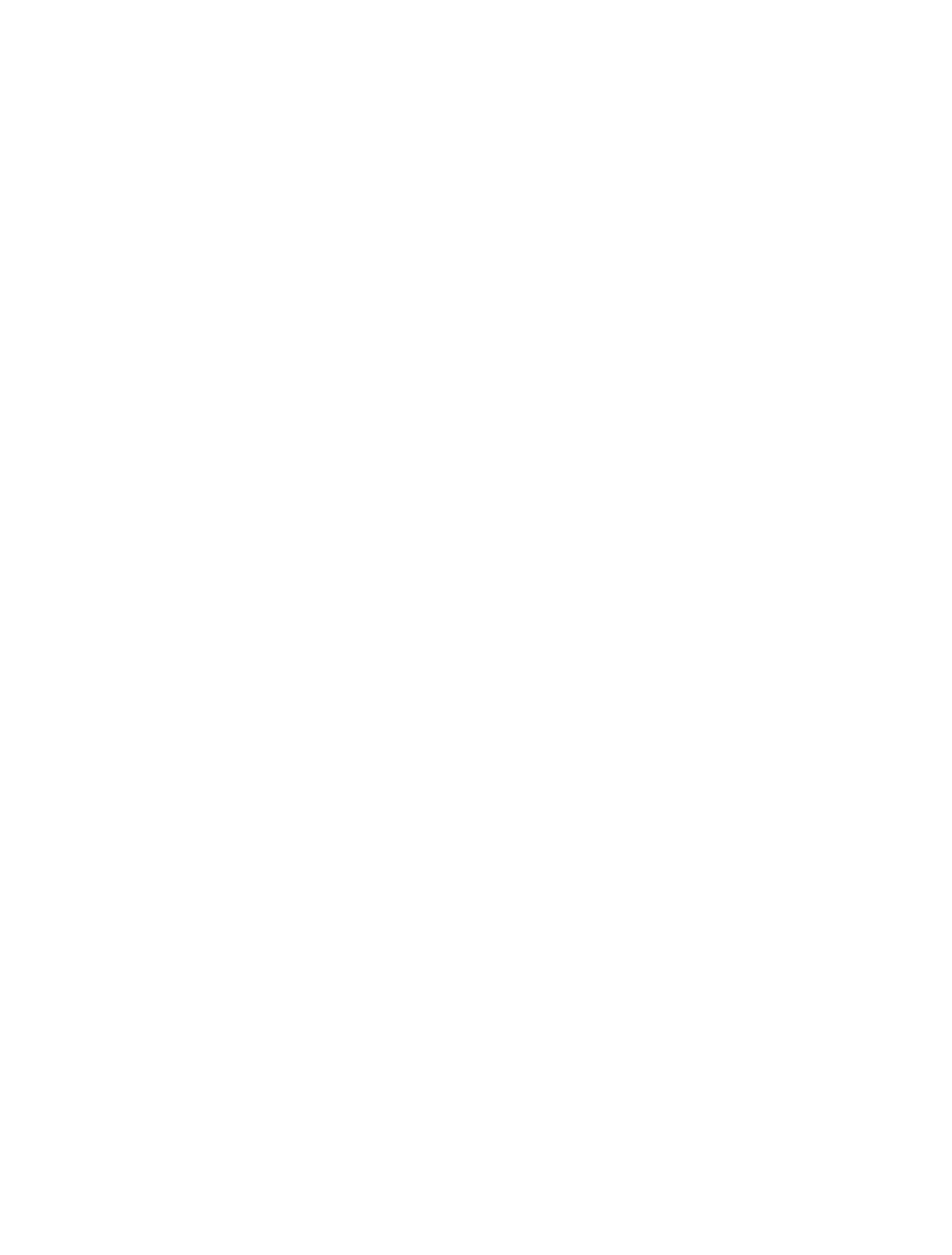## **Chapter Three Craft and Art of Interviewing**

*"As I listen to your story I learn and grow in ways I do not yet know."* -John Kunz, BSW, MS, founder, International Institute for Reminiscence and Life Review

This chapter initiates the description of the model process to gather and preserve the stories of American women religious.

Once sisters have indicated their interest in the project, they will invariably ask about the commitments they need to make. The project leader must address their concerns in detail, as illustrated in the following response—a kind of consent form— given by the authors of this text to a BVM.

A designated student from the class—always under our supervision—will interview you for one hour once a week at your convent. You can expect six meetings, scheduled at your convenience.<sup>19</sup> After each meeting, the student will transcribe the interview and

 $19$  Life review pioneer Barbara K. Haight claims that six meetings are optimal: "Research shows that 6 weeks of intervention provides an opportunity to forge trust, establish a relationship, and recall a life." See Barbara K. Haight and Barrett S. Haight, *The Handbook of Structured Life Review* (Baltimore: Health Professions Press, 2007) 25. Whereas Haight attempts to deliver therapy through life review, the memoir work with sisters aims at capturing a legacy. Still, the six meetings work best for the collection of legacy, too.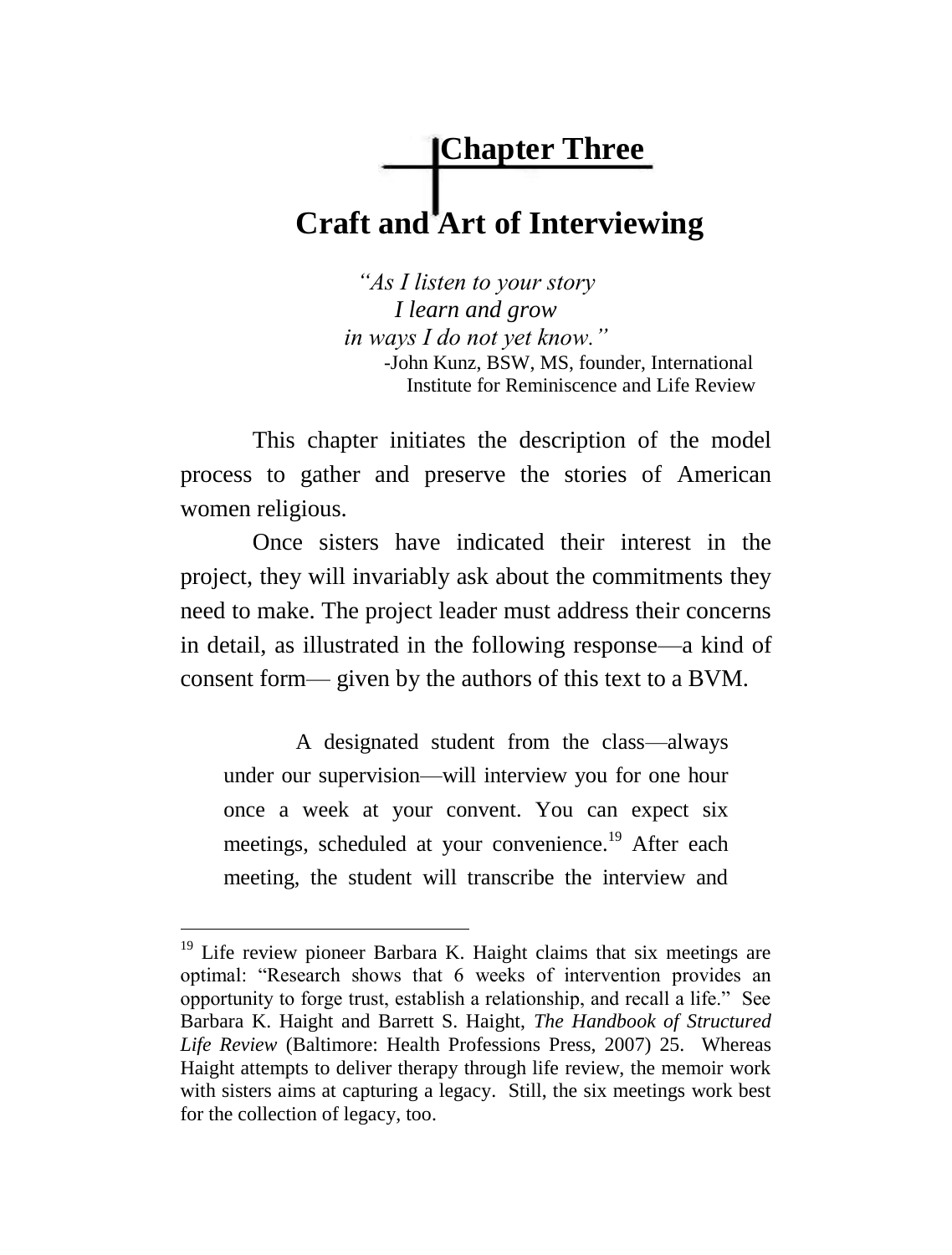organize it into a chronological memoir (we call it a functional art memoir), which will be printed and given to you at the next meeting so that you can read and edit it during the week (the student will type in the edits you make each week). At the conclusion of the meeting series, the student will present to you, as a gift, a package containing a preface written by the student and the complete functional art memoir, already reflecting the changes you made on the pages. (The student may also submit to you a second memoir, which we call the fine art memoir.) We suggest that you read and edit the pages until you are completely satisfied with them. Once you give the seal of approval, we will deliver the documents to the congregation archives. At the conclusion of the project, your recorded interviews will be destroyed, unless of course you supply different instructions. You should also know that you may drop out of the project at any time, no questions asked.

With this agreement in place, the interviews may begin.

The interviews should resemble conversations with new friends, not clinical interviews with subjects. The sisters should feel comfortable to choose and articulate their memories, knowing that they can always return to the questions asked of them, and they should feel free to express themselves idiosyncratically, employing their unique vocabularies and speech patterns (for voice). These two goals—the comfort and voice of the sisters—should drive the interviews.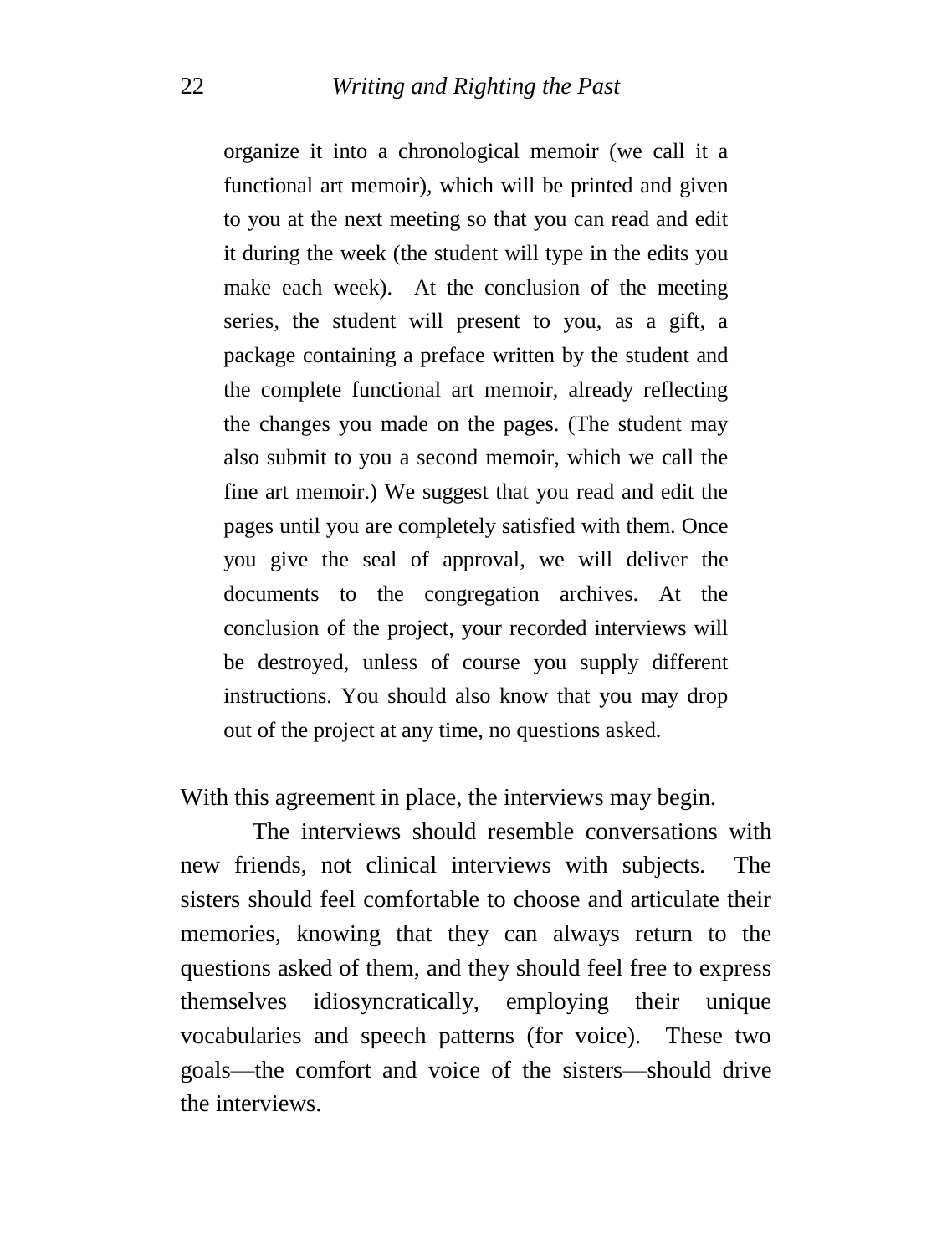This chapter unfolds in three parts: before, during, and after the interviews, with a real-life example of a sister's interview segment (Sr. Therese Von Holdt) transcribed verbatim in a personal "shorthand" by Loyola University Chicago senior Nesreen Tawfic. A "to-do" structure organizes the parts, though strong interviews require as much art as craft. Interviewers profit from guidelines, but in their work they proceed differently from one another, developing their own style to assist the narrators in articulating memories. The style of the interviewers facilitates the development of their art.

#### **Before the Interviews: What To Do?**

Interviews require careful preparation. Equipment must be purchased, an appointment made, questions formulated, and so on. This attention to detail sets the scene for the first interview (and subsequent interviews) to play out smoothly.

**Purchases.** Human beings possess their own style when they express themselves, a style manifested not only in word selection and sentence rhythm but also in body mannerism like hand gestures and eye movements. For example, when one sister discussed her years in the classroom, her fingers danced across the table; she was thrilled to be discussing her work with students. To capture these physical aspects of the sisters" voice, interviewers must focus their attention on the sisters, not on pads of paper. Consequently, note-taking is not recommended. A \$40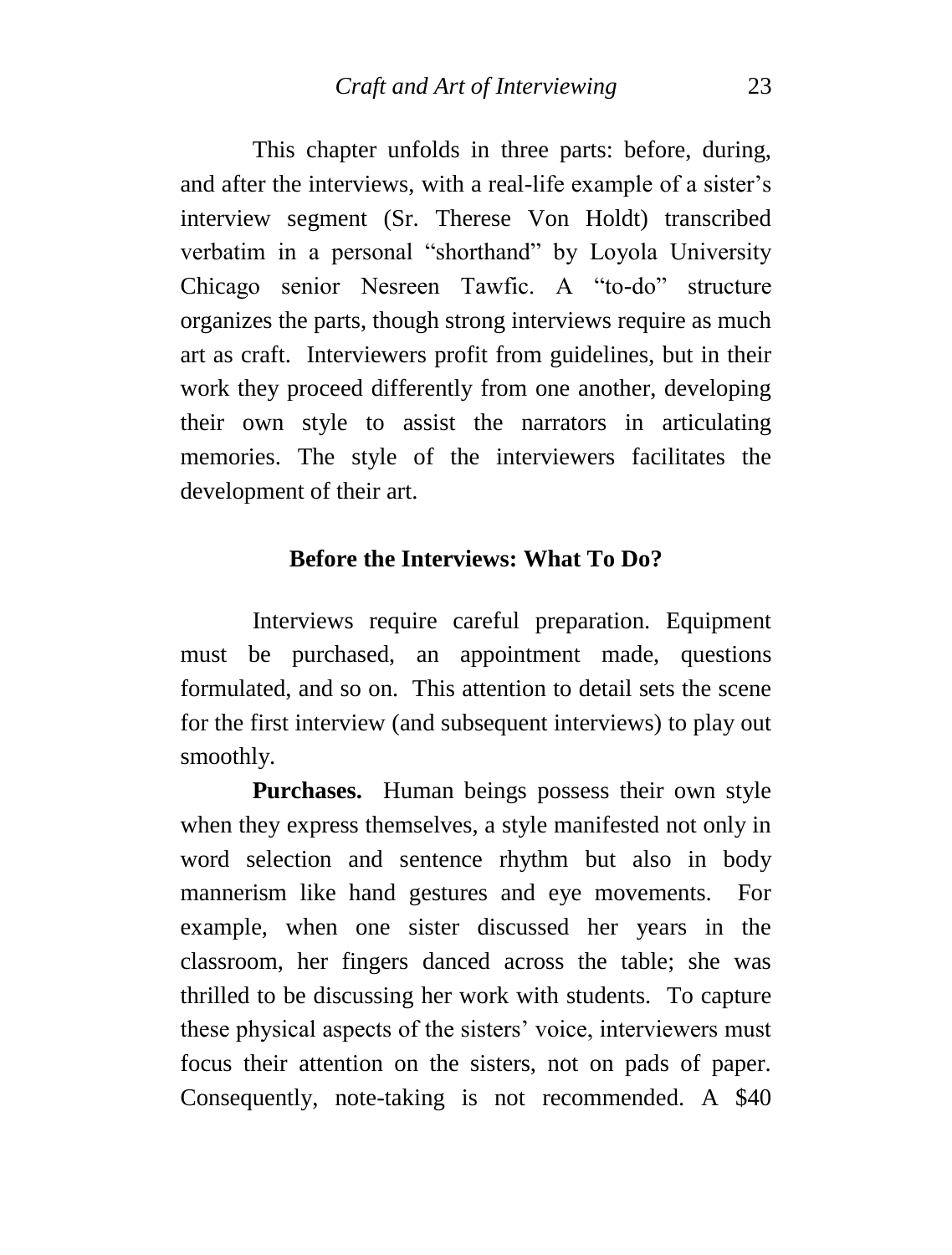digital recorder (and a pack of back-up batteries) will record the interviews and permit the interviewers to observe the unique characteristics of the sisters and to engage them in conversation about their lives.<sup>20</sup>

**Appointment.** Typically, the project leader recruits the sisters and then matches them with the interviewers. Thus, the first phone call is significant. It introduces the interviewer and sister to each other and provides the occasion to pinpoint a day and time to conduct the first interview. Here is a sample first phone call.

Hi, Sr. Therese, this is Nesreen Tawfic. I'm a Loyola student, and work with Dan and Kathy Vaillancourt on their memoir project. I hear you"re quite an extraordinary woman, and I can"t wait to meet you and hear your story.

I"m calling today to set up a day and time for our first interview. It should last only an hour or so. When are the best days and times for you to meet with me….

I really appreciate you working with me on this project, and I"m eager to start! My number is…just in case you have any questions or need to reschedule. See you next Tuesday at 2:00 P.M. Have a nice evening.

**Questions.** To be profitable, the interviews should proceed within a framework of specific questions. After an overview of the sister"s life (often completed during the first

 $20$  The digital recorder must be capable of voice file transfer to a computer.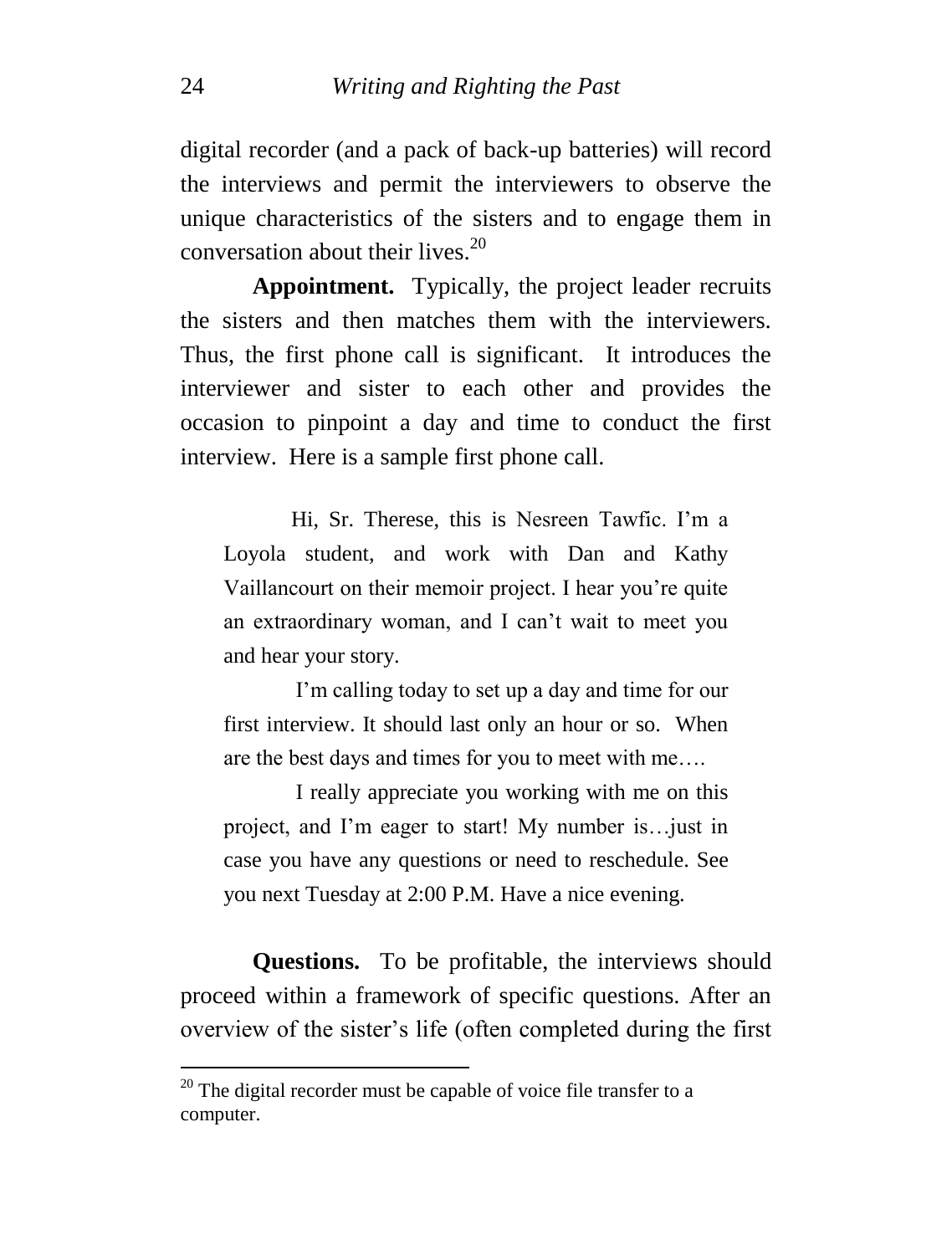interview), prepared questions should guide the sister to articulate stories that can contribute to the community memory of her congregation. For example, the BVMs found the following questions helpful to select the life events that led them to become sisters and to live out the charism of their congregation:

1. Can you tell me about your early years, in particular about your family and your schooling, and what it was like growing up in your neighborhood?

2. About your discernment of vocation and your novitiate years?

3. About the service you performed or the jobs you held?

4. About your leadership style?

5. About the way God was manifested to you throughout the various periods of your life?

Whatever the questions, they should require full responses instead of yes-or-no answers. The questions are doors, opening to rooms overflowing with reminiscences, anecdotes, evaluations of past events, and reconciliations with painful memories. The recollection of these memories provides the sister with the opportunity to tie the memory pieces together into a coherent narrative.

**The Day Before.** Four items require attention the day before an interview. First, the time of the interview needs confirmation. Second, the digital voice recorder should be tested by recording someone's voice for one minute, rewinding, and then playing back (the extra batteries are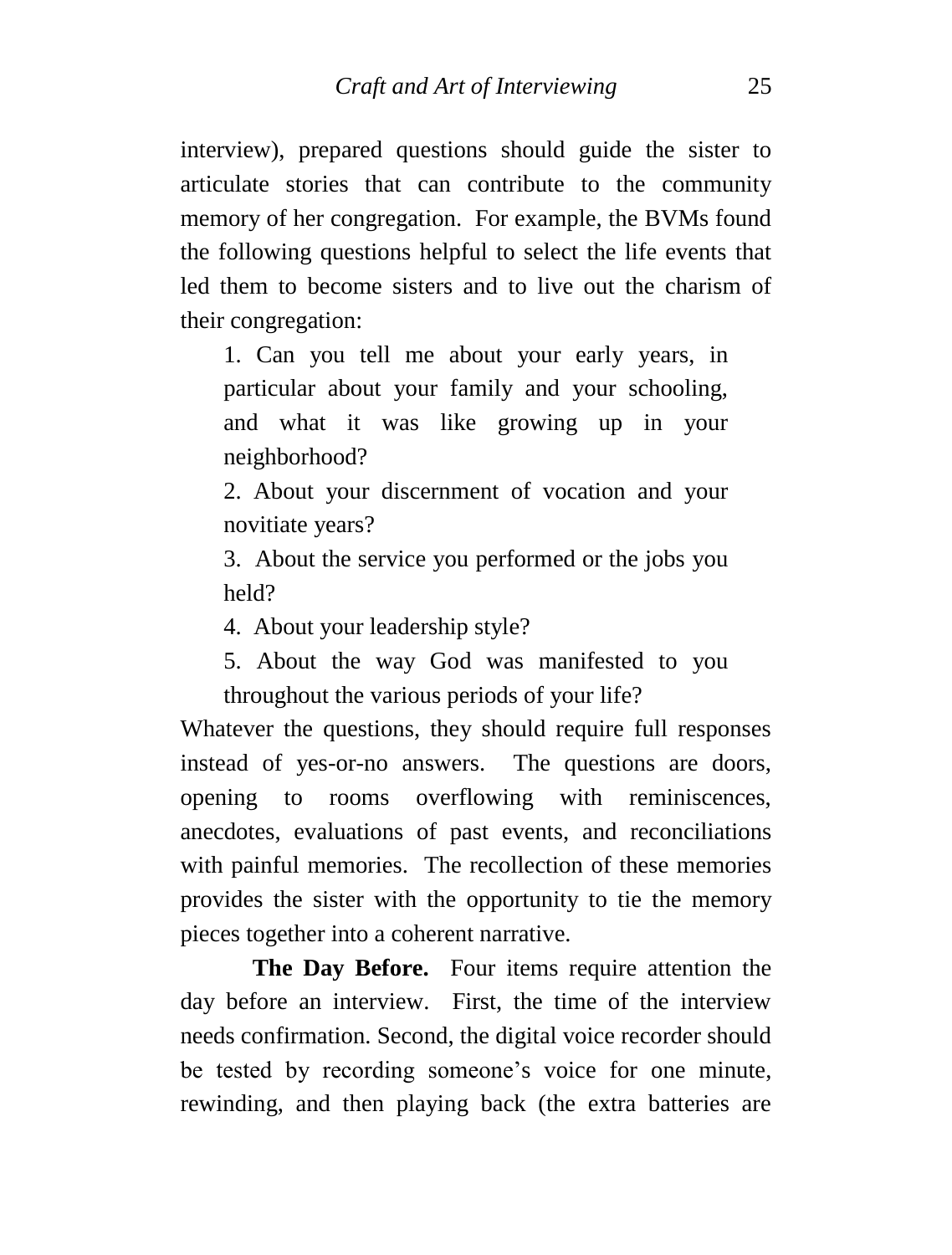packed with the recorder). Third, interviewers should function as young professionals, with appropriate attire and plans to eat before meetings to avoid grumbling stomachs or loss of concentration. Lastly, flowers for the sisters serve as wonderful good will gestures.

#### **During the Interviews: What To Do?**

Society tends to shun older adults, including sisters. One BVM said, "When you get old, you get put on a shelf, out of the way, and people forget about you." The interviews reverse this unfortunate social trend. They place figurative spotlights on the sisters, spotlights created by the interviewers' attitudes and actions during the sessions. An engaged demeanor informs sisters that they are not "on a shelf"; on the contrary, it highlights the significance of their lives for now (the interviews) and the future (their stories preserved in the archives). The following items explain in detail the meaning of engaged behavior for the interviewer.

**Setting the Tone.** The interviewer should strive to set a tone of eagerness and gratefulness for the opportunity to hear the unique stories of the sister. He (or she) should arrive ten minutes early, and then greet the sister as if meeting a special friend—by introducing himself, shaking hands, and presenting a flower. But engaged behavior will not overcome faulty recordings. The recorder should be tested with the voice of the sister (for about 15 seconds), rewound, played for clarity and volume, and then positioned with the battery light in view of the interviewer. Finally,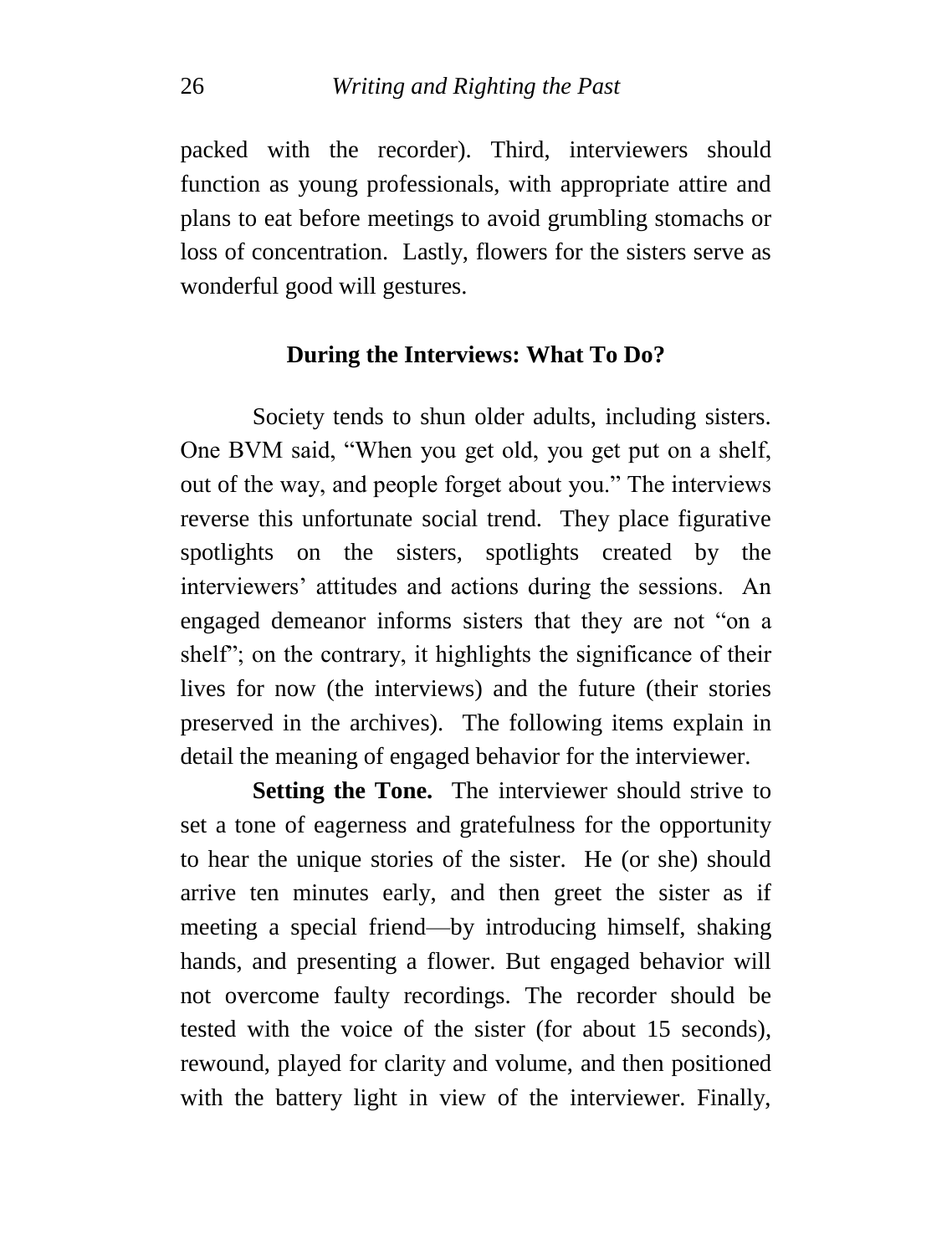issues related to comfort should be considered. Are the chairs comfortable? Does the room carry good acoustics? Is glare blocked out and the air temperature about right? Are glasses of water on the table? This attention to detail, coupled with the enthusiasm of the greeting, engages the interviewer and says "thank you" to the sister.

**Conversation.** Human beings generally enjoy the give-and-take, the unpredictability, the surprise, and the pleasure of conversation. Interviews with the sisters should yield the same enjoyment, since the interviews model conversations. The open-ended and compound questions open doors, and, once inside the rooms, the sisters usually want to relate everything they "see." Still, interviewers should keep three thoughts in the forefront of their minds. First, they should not hesitate to probe for details. If a sister is talking about her early years as a student at Sacred Heart Academy, the interviewer may ask, "Who were your special teachers at Sacred Heart and what qualities made them special to you?" Details enhance the vividness and authenticity of the project. Second, interviewers need to guide the conversation in a few ways. Transitions organize the stories and help move the talk along from topic to topic. For example, the interviewer may suggest, "We"ve been talking about your life as a young girl in your family, and now I'd like to know about your school years." Another time to guide the sister is when she turns a side comment into a major topic. She may require gentle redirection, as in the following example: "That"s a very interesting story you just told me about your first visit to the Mississippi River.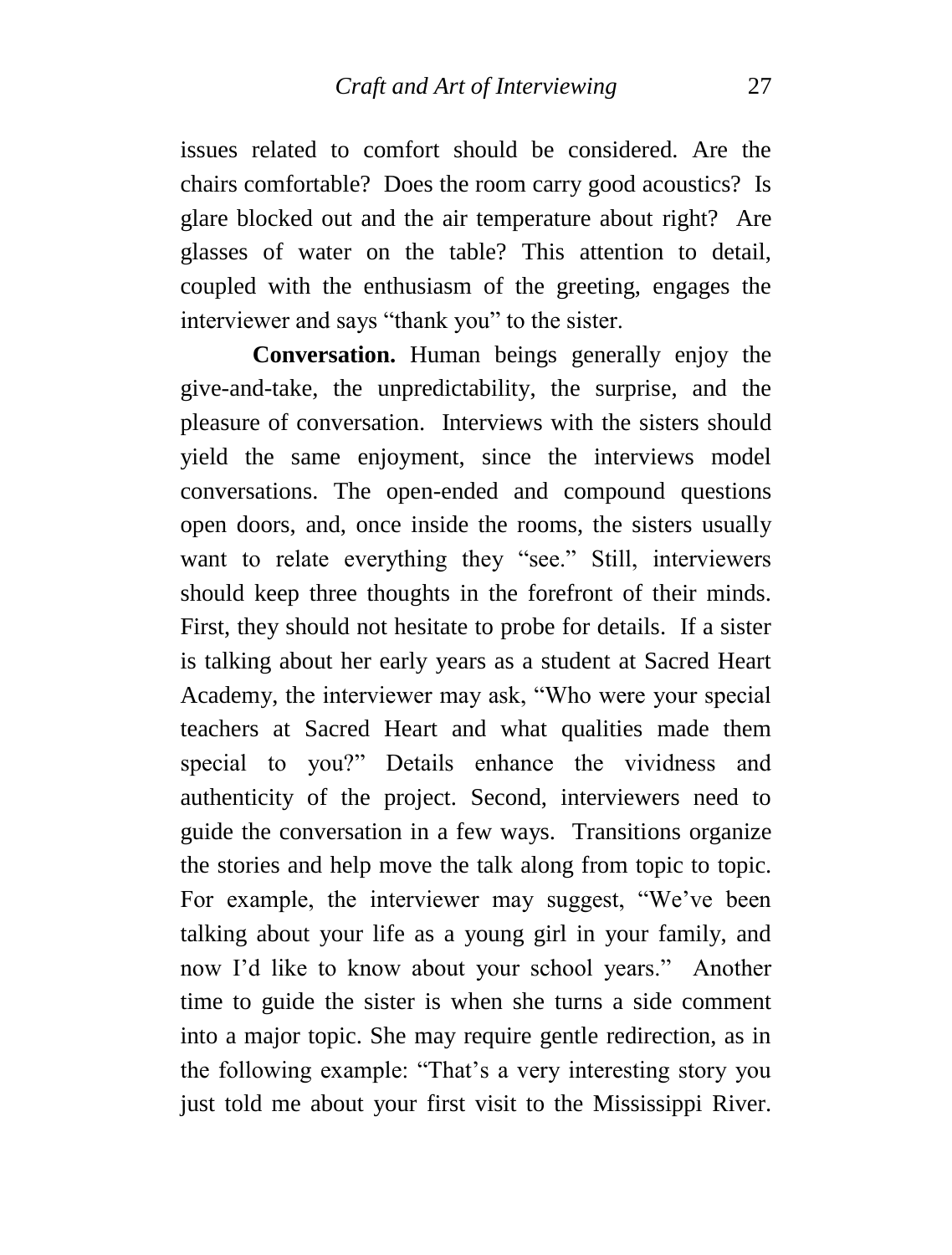But, I'd really like to know more about your novitiate years." From a million stories the sisters can tell, they want to know which stories will help the interviewers accomplish their tasks. Human beings welcome direction. Third, moments of silence during conversations should not prompt interviewers to panic. Silences enable sisters to evaluate what they articulated, to reflect on the direction of the conversation, and, most importantly, to recall details to flesh out the skeleton of a thought. Silences ultimately add weight to the conversations and contribute to their pleasure.

**The Unexpected.** Sometimes interviews swerve off course, moving in unexpected and fruitful directions. Interviewers need to recognize these surprises as significant moments pregnant with wisdom, and they should be ready to explore them. One time, a sister was recounting her experiences in the novitiate when she mentioned in passing that she was having difficulty hearing God"s voice clearly. The interviewer seized the moment, and asked, "How has God spoken to you or been manifested to you throughout the different periods of your life?" This question prompted the sister to request an extra interview session so that she could reflect on the topic and then, at the next meeting, articulate in ample detail her encounters with God. The unexpected turns in conversations add excitement to the interviews, and can lead the two persons down a path of profound discovery.

 **End of Interviews.** Endings can flow into beginnings. After peeking at a clock or watch a few times to stay within the allotted hour, the interviewer should negotiate the next appointment, and then write the meeting day and time in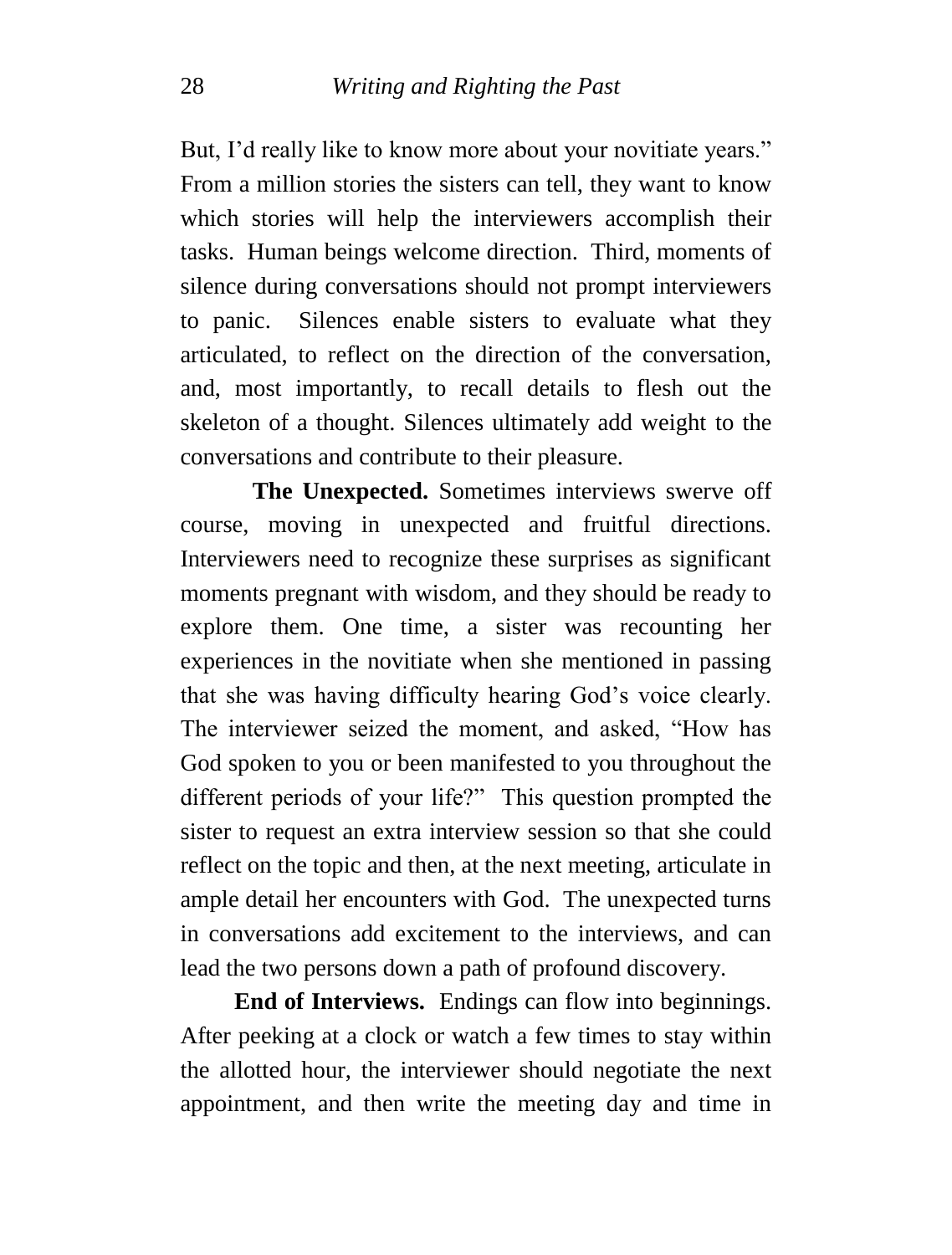dark ink on a 3" x 5" index card for the sister. The card should also contain the interviewer's name and contact information. Individual interviews reveal varied interests, but multiple interviews in a sequence can display the strength and integrity of a life lived well and wisely.

#### **After the Interviews: What to Do?**

Transcribing an interview presents a stiff challenge. Conversations seldom move forward in straight lines; speakers zigzag with their words—with side comments pertinent to questions asked 30 minutes earlier and with second visits to themes already discussed but requiring amplification. Speakers also wrinkle their talk with fillers like "um" and "you know" as well as rhetorical questions such as, "Do you know what I mean?" Smoothing out the conversations without losing the unique voice of the speakers requires time and hard work, usually three hours of concentrated work for each interview hour. $21$  The process requires multiple steps, beginning with a verbatim transcription. However, before writing one word, interviewers must think ahead to the next interview.

**Next Set of Questions.** Detailed preparation almost always leads to a strong interview. Thus, the first charge after the interview is to prepare the next set of questions. This is done by reviewing the previous interview and

 $21$  Fillers and rhetorical questions may contribute to the unique voice of a speaker. However, they become distractions to readers if transcribers include more than one per page.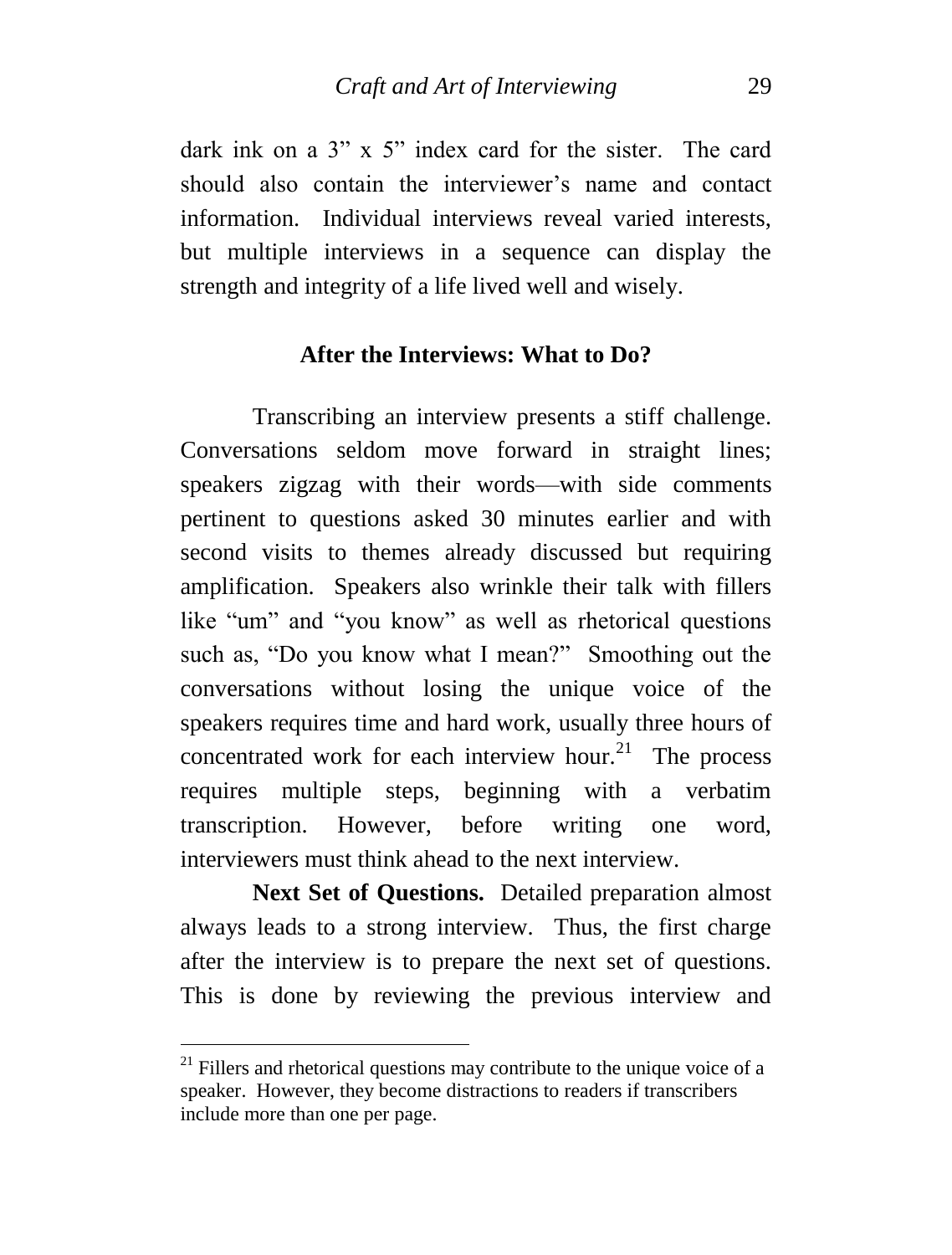determining what life events require elaboration or introduction $22$ 

**Verbatim Transcription.** The smoothing and organizing of a conversation also require flattening the conversation from four to two dimensions. A live conversation occurs in a physical space characterized by a certain length, width, and depth; additionally, the speakers display hand movements, facial expressions, and other body motions when they converse—an animation that can be interpreted as a fourth dimension. Transcription compresses these dimensions into the length and width of words on a flat surface, and this process begins with the verbatim transcription, the notes from which the interviewers will write the memoirs of the sisters. Interviewers frequently develop their own methods of transcribing, but veteran transcribers recommend the following efficient method: 1) Download the interview from the digital recorder into a computer; 2) Open a word processing program (like Microsoft Word) and then a document on the computer; 3) While listening to the recording, type using a personal form of shorthand to accelerate the process. The use of complete words and sentences comes in the memoir stage of the process (see next chapter).<sup>23</sup> Nesreen Tawfic has provided

 $22$  Some interviewers formulate the next meeting's questions after they transcribe the most recent interview. As one interviewer said, "That way, I can literally see which areas on the transcript are smaller."

<sup>&</sup>lt;sup>23</sup> Many interviewers skip the verbatim transcription. They have the talent to listen to a small portion of the recording and then to organize what they hear and to type it in complete sentences without losing the unique voice of the interviewee.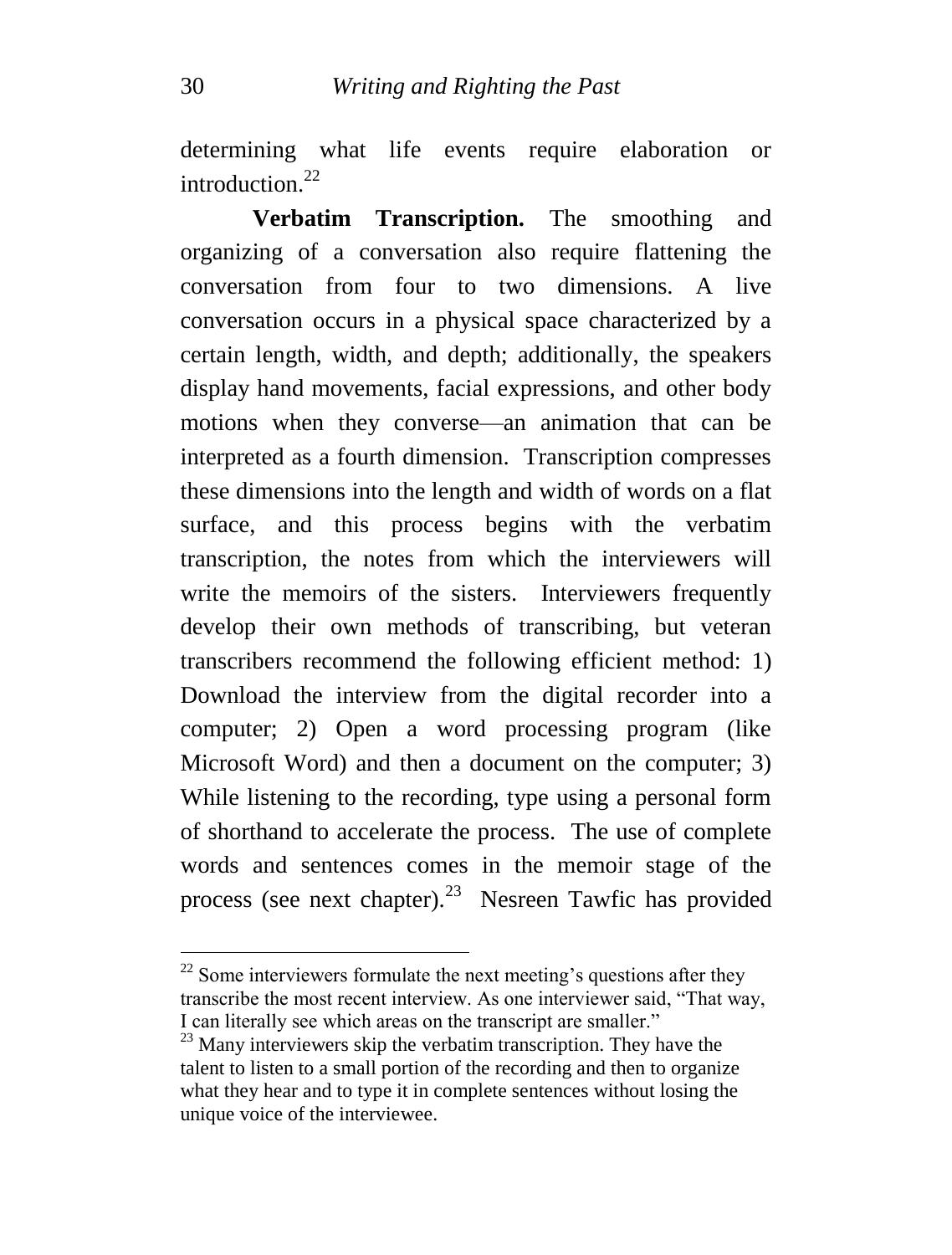below the opening paragraphs of her verbatim transcription (with personal shorthand) of the first interview with Sr. Therese Von Holdt.

 "Family Life. Father was of Ger. descen, & grew up in CO. He only went up to  $4<sup>th</sup>$  grade bec during tht time the level of educ was not req. His father was literate & ran a newspaper. The family needed him at home & tht is where the value was at during tht time.

Mother was educ.; she went through all  $8<sup>th</sup>$  grade & then she went to bus. school.

 My parents met in Chg. & I asked my Mom when I was younger "Why did daddy come here to Chg. from CO? It's so beautiful there." Chgo was the center for opportunity for work.

 I grew up during the Grt Depress and tht gives u a whole different set of values.

Many mechanical necessities (a kind of craft) drive the interviews with the sisters. Interviewers purchase their digital recorders and learn to use them, and they set up appointments, devise questions for the interviews, guide the sisters through pleasant and relaxed conversations, and transcribe the interviews. But craft yields to art when interviewers move beyond the nuts and bolts of the process. This can happen when interviewers open their hearts and minds to the sisters, recognizing and voicing unasked questions and finding wisdom sometimes hidden in stories. On these occasions, interviewers are contributing to the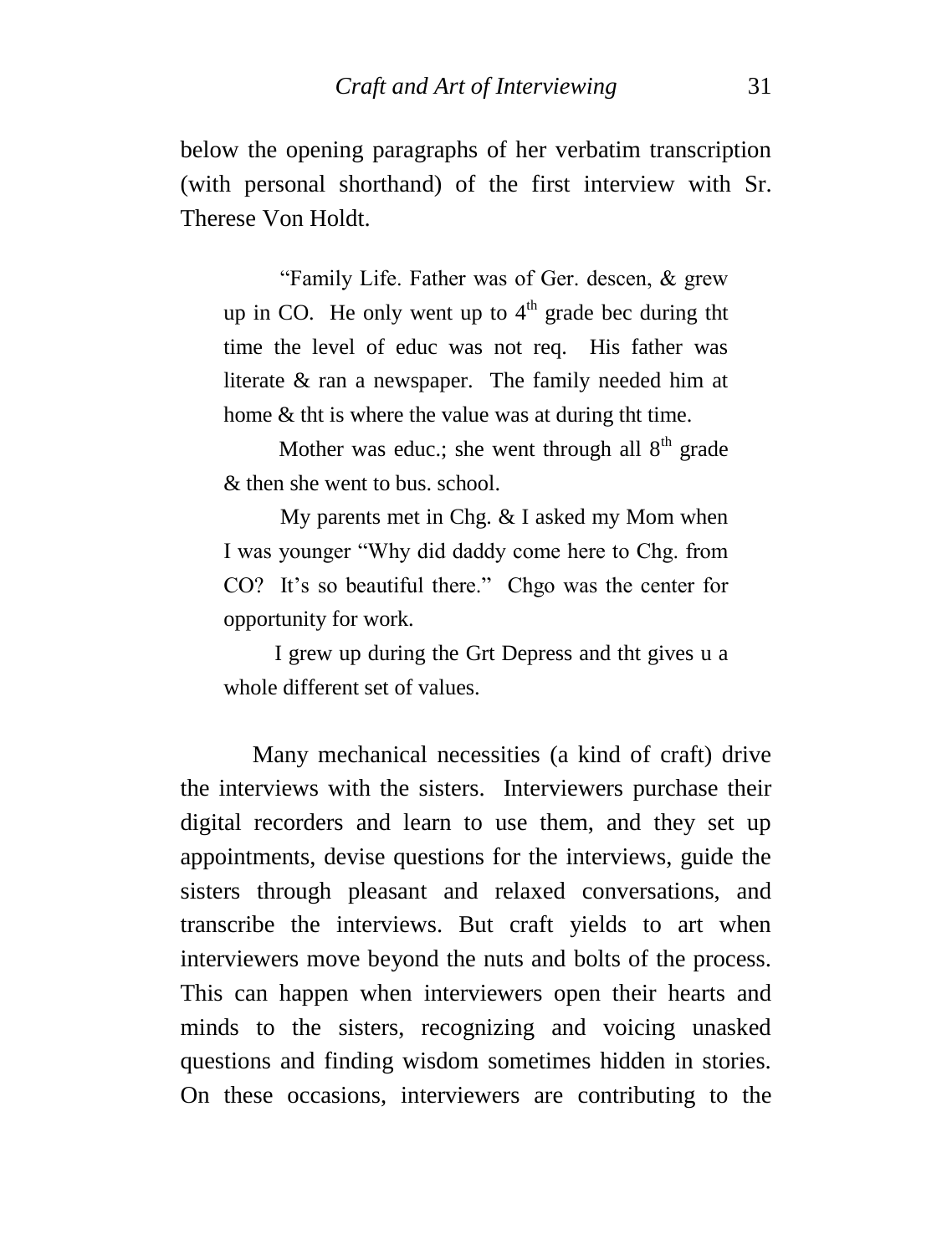creation of word canvasses that go far beyond the data collected in prepared questions and answers. Interviewers, on these occasions, also create art that can change them as much as other people. John Kunz, BSW, MS, founder of the International Institute for Reminiscence and Life Review, describes in "Shared Life Stories Are Heaven" how this transformation can take place:

> "As I listen to your story I learn and grow in ways I do not yet know. …I open my ears and heart… [and I wait] for the WISDOM of the story to be unveiled....<sup>"24</sup>

<sup>&</sup>lt;sup>24</sup> John Kunz, "Shared Life Stories are Heaven" at <http://www.uwsuper.edu/cee/lll/reminiscence/index.cfm>Accessed 11/18/2009. .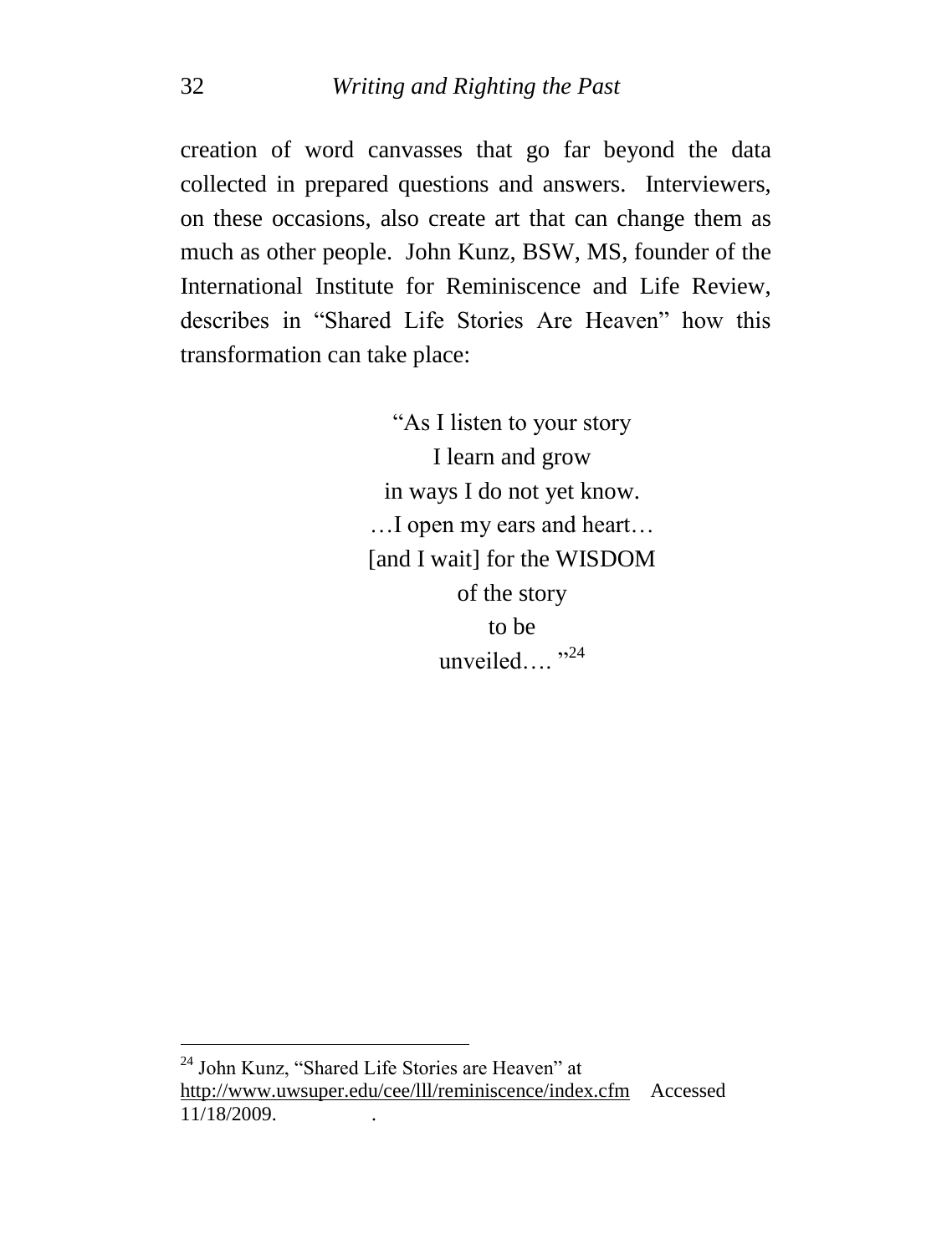## **Chapter Four**

## **Craft and Art of Memoir Writing**

*"An autobiography is the story of a life***….** *Memoir, on the other hand, is a story from a life."* -Judith Barrington, author of *Writing the Memoir*

The children of storytelling are legion, possibly exhausting the space on this page if all of them were listed. Some of the more prominent ones are myth, fable, fairy tale, short story, tale, novel, autobiography, and memoir. Storytelling gave birth to her children at different times in history, endowing each one with distinctive talents. Autobiography, for instance, appeared very early in Western culture, and claims as its talent the ability to tell the story of the writer"s life in the first person. Augustine in his *Confessions*—composed in 397-399 and possibly the greatest autobiography every written—says in the opening page: "How shall I call upon my God, my God and Lord? Surely when I call on him, I am calling on him to come into me. But what place is there in me where my God can enter into me?"<sup>25</sup> The narrative of autobiography is all about the "I," in Augustine's case, about the struggle to let God enter into him when he was a boy and young man. Memoir, on the other hand, represents the most recent (coming into its own

<sup>25</sup> Saint Augustine, *Confessions*, Tr. Henry Chadwick (New York: Oxford University Press, 1991) 3.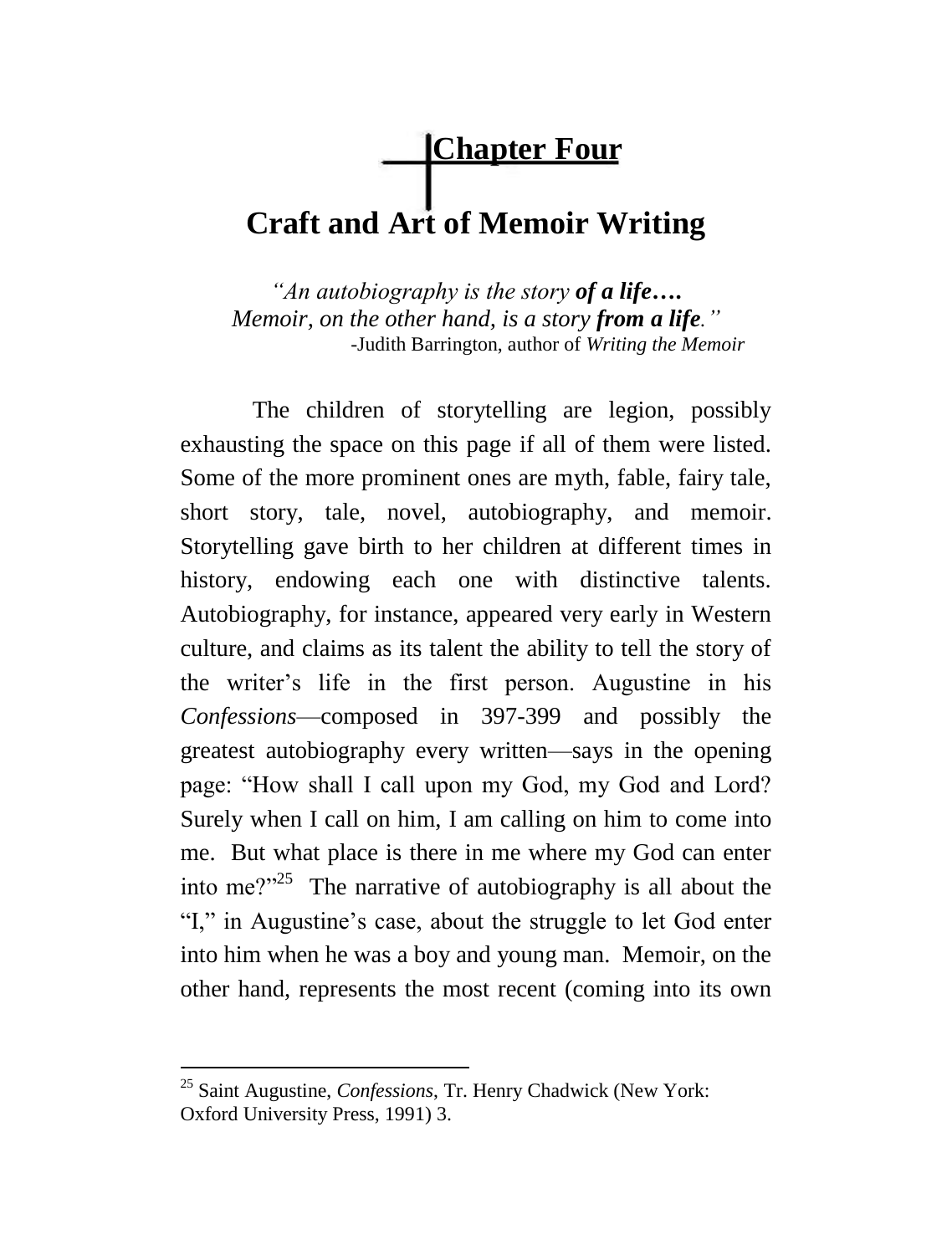in the twentieth century in the West) and probably the most modest of storytelling"s children.

### **Nature of Memoir**

At a quick glance, memoir and autobiography look like twins, since their points of view are identical. The two art forms employ the same first person (singular) point of view to write about the author—they are "I" narratives. However, the similarities end there. Memoir, knowing its limitations, is far more moderate. It lets go of autobiography"s grand aspirations of telling a factual life story in order to relate instead a segment from the author's life.

Memoir and autobiography both appear on the time spectrum of "I" narratives but at opposite ends of the spectrum. As a pure form, autobiography covers an entire life (from birth to the time the author is writing), whereas memoir ideally explores a segment of that life—as limited as one minute or even a few seconds. But pure forms rarely drop from the pens of writers. More likely, extant autobiographies and memoirs fall at a distance from the ends of the spectrum. In his *Confessions*, for example, Augustine admits that he remembers little about his life as an infant: "I do not remember having lived, but I have believed what others have told me and have assumed how I behaved from observing other infants."<sup>26</sup> His story really begins in school,

 $26$  Augustine 10.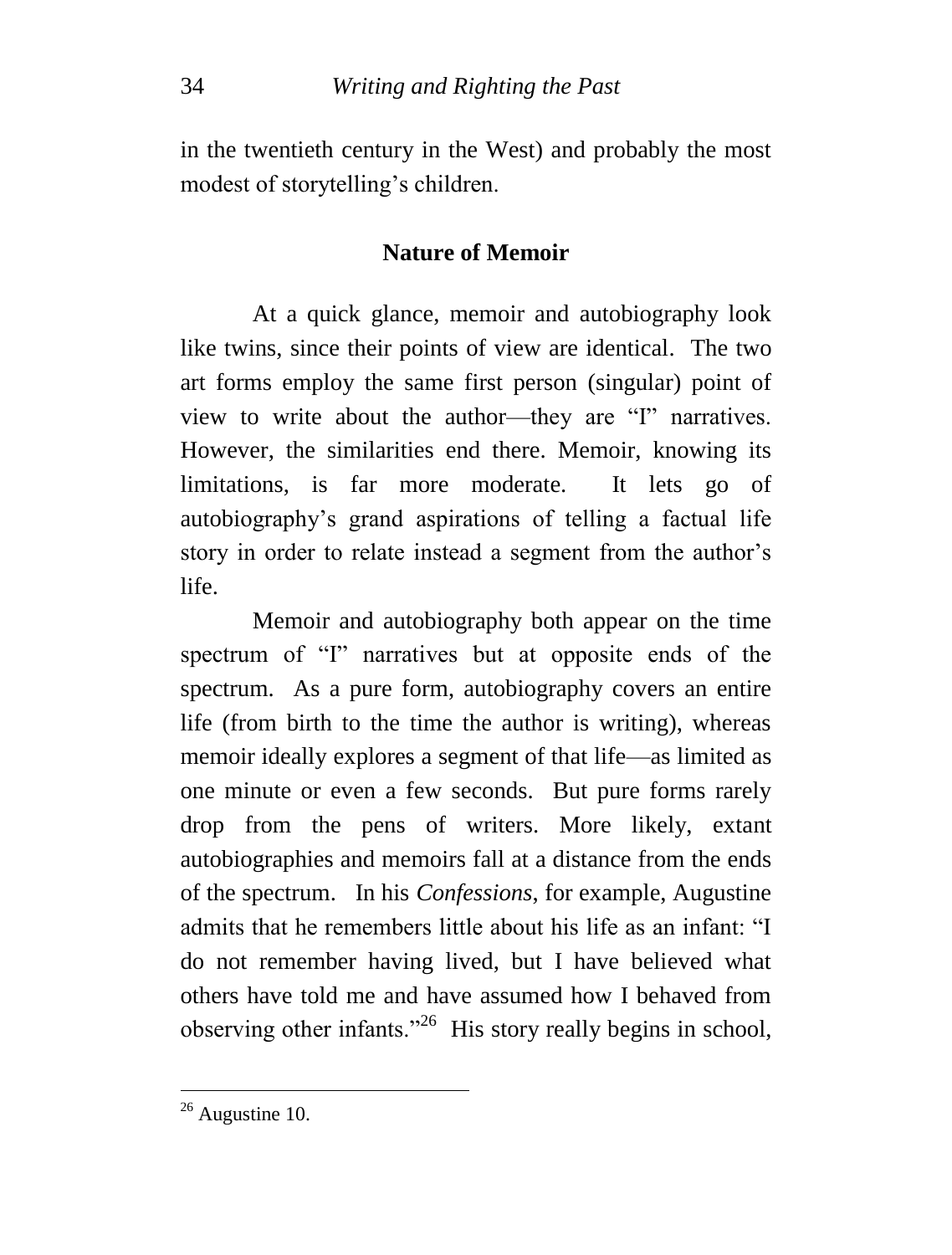where he remembers being beaten when he was lazy,  $27$  and it ends in his mid-30s when his mother died. (We are excluding the final four chapters, which present aspects of his Neoplatonic philosophy.) Moreover, Augustine is writing about these three decades of his life ten years later in 397-400. A preeminent autobiography, *Confessions* still appears at a distance from the pure form.

Existing memoirs are not any purer. The memoir included later in this chapter is a case in point. The first chapter of *You're So Fresh*—the memoir of Sr. Joan Frances Crowley written by Dan Vaillancourt for illustrative purposes—covers two hours in Sr. Joan Frances"s life, and the other chapters, intended to reveal the values and the spirit—the soul—of this incredible woman, take place over a period of eight months. Sr. Joan Frances gave the interviews for the memoir a few months before she died at 90 years old. Thus, *You're So Fresh* may appear toward the other end of the time spectrum, but like *Confessions* it does not take residence at a pole as a pure form.<sup>28</sup>

1

 $27$  Augustine 11.

 $28$  Works appearing in the middle of the time spectrum will be difficult to identify as memoir rather than autobiography or vice-versa. An example is Annie Dillard, *An American Childhood*, is known as memoir, *Confessions* as autobiography. Does the longer period of years in *Confessions* nudge it closer to autobiography on the spectrum? Where exactly is the dividing line on the spectrum, between autobiography and memoir? In answer to the latter question: we are comfortable letting the art forms merge into one another, since any watershed year would be arbitrary. And in response to the former question: the literary world authors, publishers, critics, scholars, librarians, etc.—create the attribution, and then usage adds weight to it.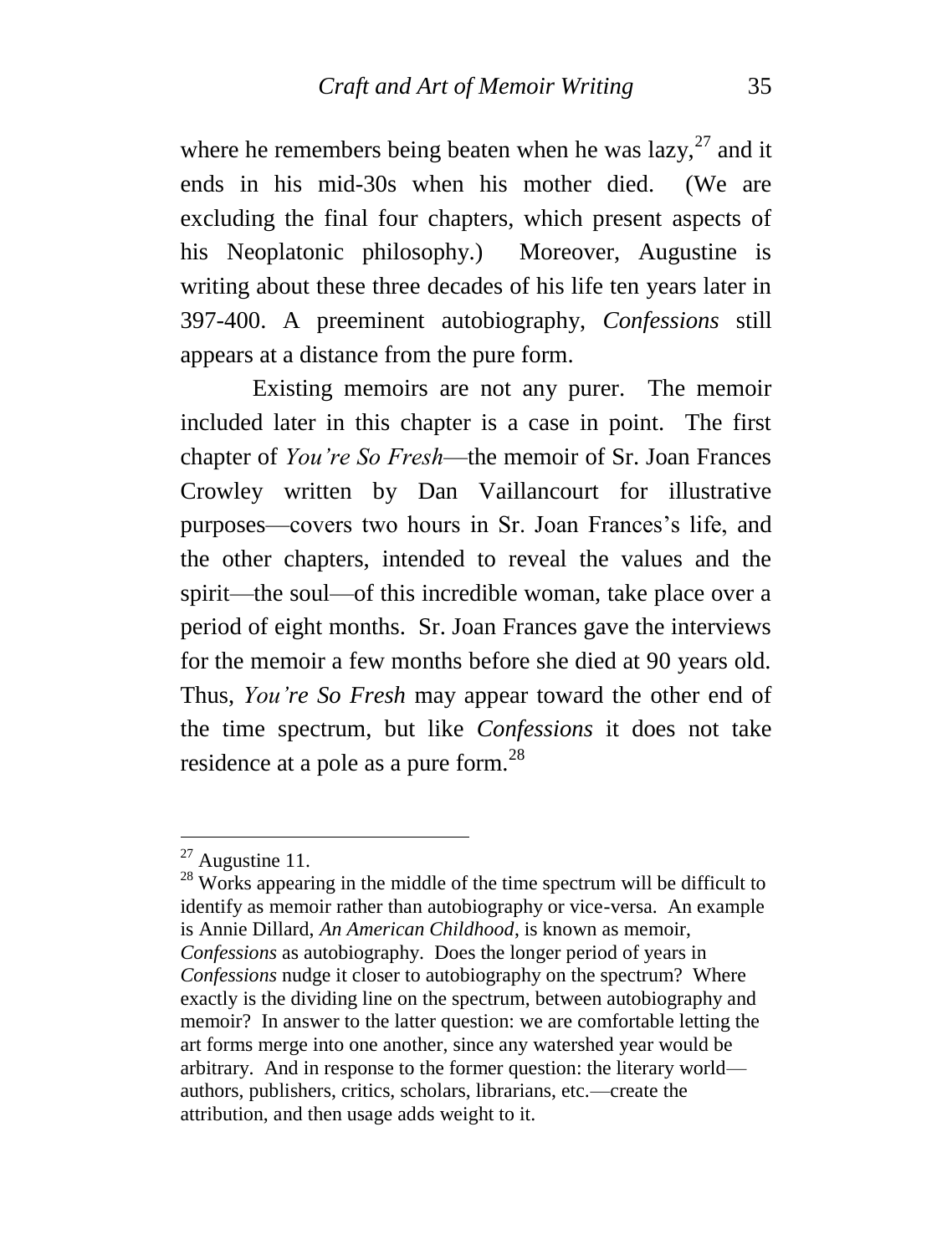But memoir sacrifices breadth to gain something significant: unlimited depth. In his work *The Wisdom of Memoir: Reading and Writing Life's Sacred Texts*, noted memoir scholar Peter Gilmour writes: "Memoir is an icon of experience. […] This metaphor for memoir reflects what Philip Phenix terms the 'sacred secular,' ordinary experiences that reveal infinite depths of meaning."<sup>29</sup> As with the poles of the time spectrum above, unlimited or infinite depth suggests a kind of pure form, an ideal-limit that philosophers identify but writers as imperfect beings rooted in a specific space and time (for example, Chicago on June 21, 2010) can never achieve. No writer can plumb infinite depths with limited talent and vocabulary. In *You're So Fresh*, for instance, it is not possible to explicate an infinite number of meanings of a curfew infraction in a student dormitory at Mundelein College in Chicago. But memoir, instead of listing life events in a chronological series as does autobiography, chooses one life event purposefully, like a curfew infraction, and then lingers over it, sometimes developing the event into a full-blown story, other times dialoguing with the event to learn why it was so painful earlier in one"s life, and still other times exploring the emotional and spiritual content of the event then and now. Memoir utilizes assorted literary techniques to dig deep into an event in the hope of revealing what is deeply personal and vital to the person, what some philosophers and

<sup>29</sup> Peter Gilmour, *The Wisdom of Memoir: Reading and Writing Life's Sacred Texts* (Winona, MN: St. Mary"s Press, 1997) 17.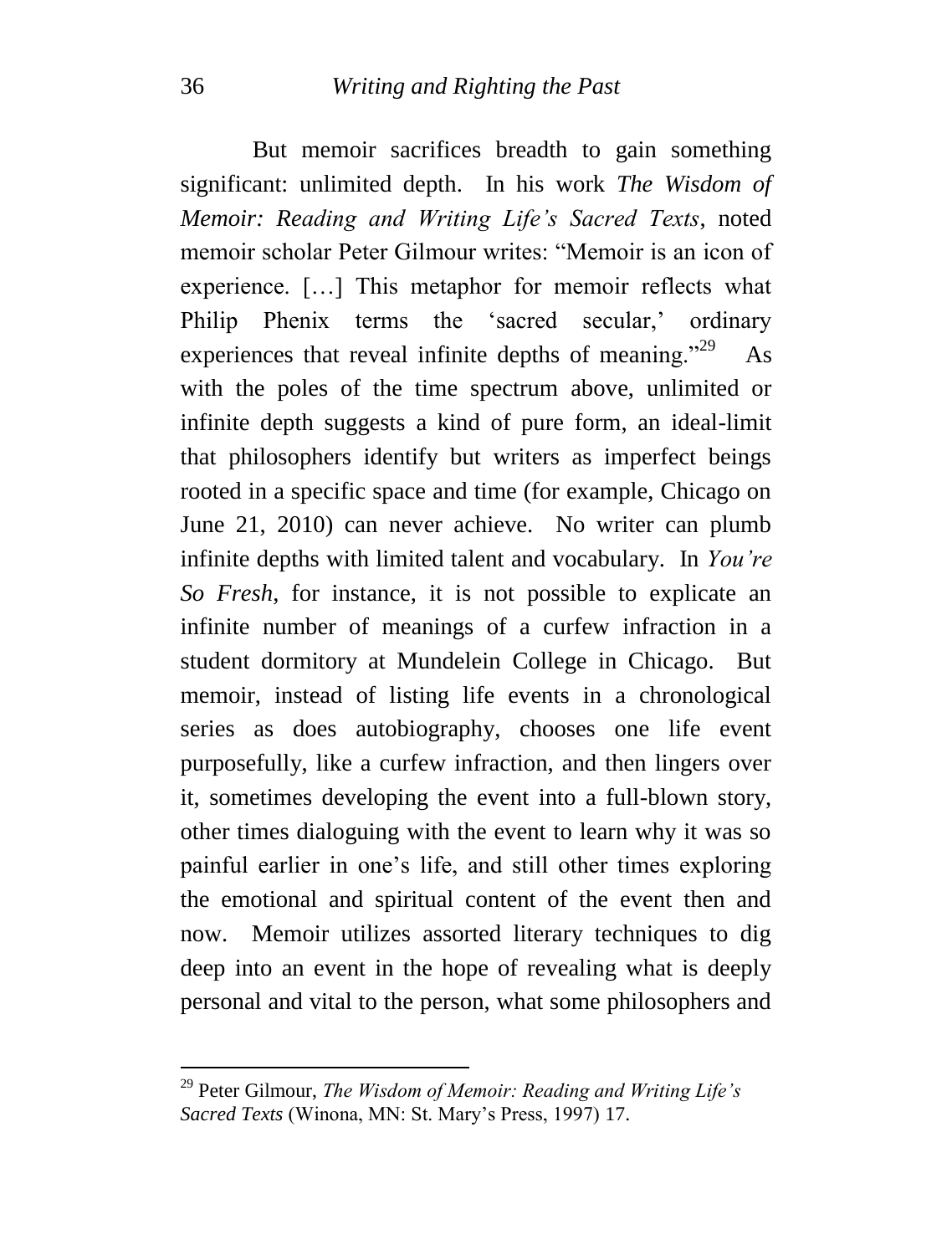theologians have named the soul of the individual. $30$  Thus, memoir represents perhaps the ideal art form to capture the stories of women religious, because its nature—its ontology—is to articulate the personal depth (dare we say the sacredness?) of their experiences. This ontology of memoir can be further developed through its three key characteristics: truth, contexts, and tools.

**Truth.** In his memoir *Palimpsest*, Gore Vidal writes, "A memoir is how one remembers one"s own life, while an autobiography is history, requiring research, dates, facts double-checked."<sup>31</sup> Thus, memoir explains not so much what is factual for history as what is truthful for the author. A better way to state this distinction is to refer to factual truth and emotional, even spiritual truth. Memoir does work with facts such as the date and city of a family member's birth, (and a good memoirist takes the time to check the accuracy of the facts), but it prefers to address the author"s impressions and feelings concerning the birth. English teacher Nancy Zuwiya articulates this characteristic of memoir well when she explains, "[Memoir] tries to capture certain highlights or meaningful moments in one"s past, often including a contemplation of the meaning of that event at the time of the writing of the memoir." $32$  In other words, memoir displays an adventuresome spirit, delving into an

 $30$  Autobiographies certainly include powerful spiritual passages (the scene recounting Augustine"s conversion in *Confessions*, for example), but generally this is not the *raison d'etre* of autobiography.

<sup>32</sup> Nancy E. Zuwiya, "Memoir," online. See

1

<http://inkspell.homestead.com/memoir.html>Accessed 3/13/2008.

<sup>31</sup> Gore Vidal, *Palimpsest* (New York: Random House, 1995) 5.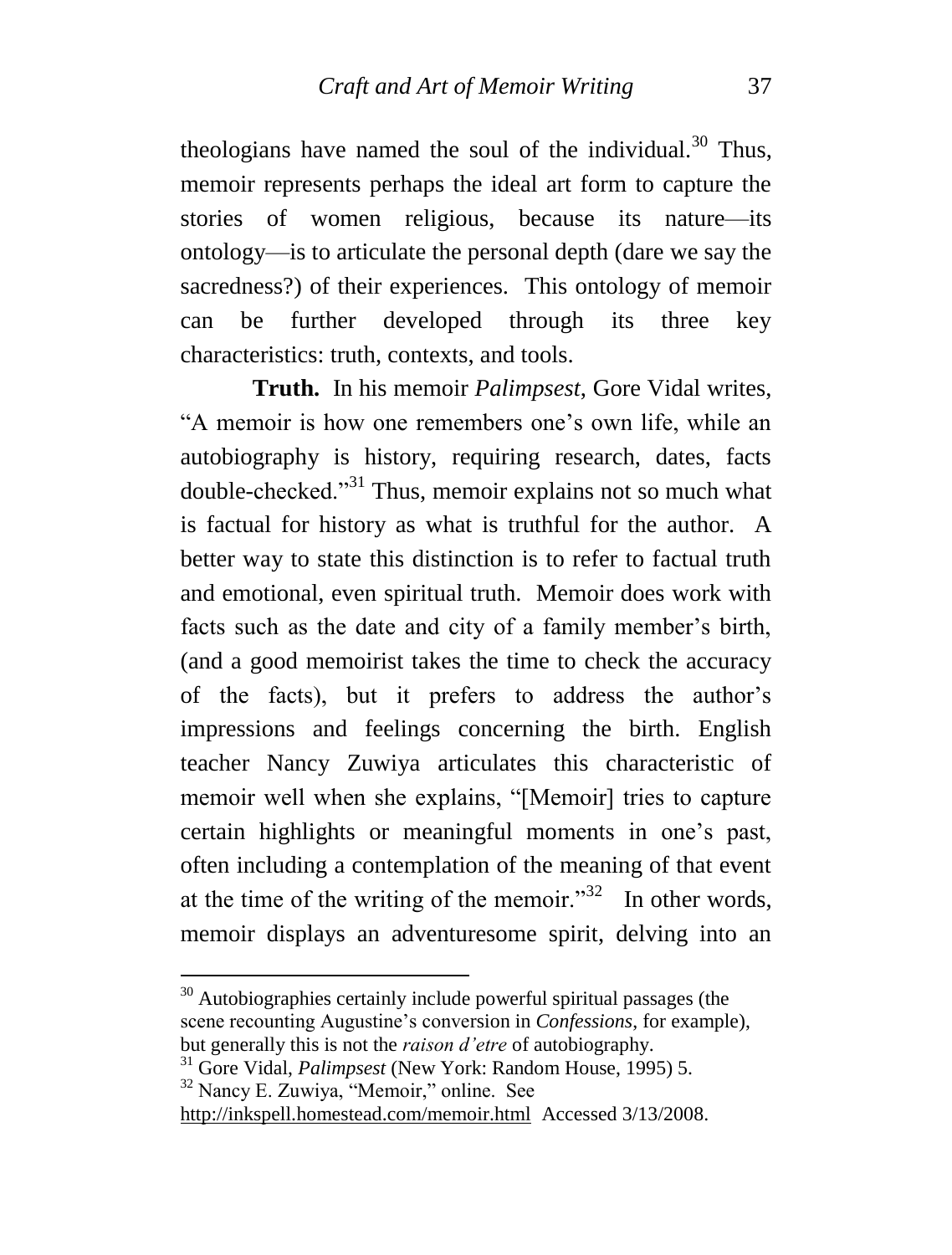event, exploring its emotional and spiritual meaning, relating it to other pivotal events, and then articulating the discoveries in a compelling manner. For example, the initial sentence below communicates numerous factual truths—the place and time of the birth of the author"s grand-nephew. The rewritten version includes the facts but also explores the significance of the event—its emotional and spiritual truth in great detail, so much so that the factual truth of the statement fades into the background.

●Initial sentence: "My little grand-nephew was born on October 5, 2001 in New York City."

●Rewritten version: "The birth of my little grandnephew in New York City shortly after the terrorist attacks on the World Trade Center couldn"t have come at a more propitious moment for me. The senseless Trade Center deaths—isn"t the total around 3,000?—had sent me into a depression. I couldn"t hear God speaking to me any longer, and, as a consequence, the world had turned gray, devoid of color. But the arrival of my little grandnephew—with his smiles, cooing, tiny fingers gave me hope. One day, he wrapped his whole hand around my index finger, and I felt God's presence again. Yes, life is still beautiful. I was just looking in the wrong places."

Thus, memoir digs deep into the factual truth to uncover the personal meaning—the emotional and spiritual truth—of a life event. Truth, then, is the first key characteristic of the ontology of memoir.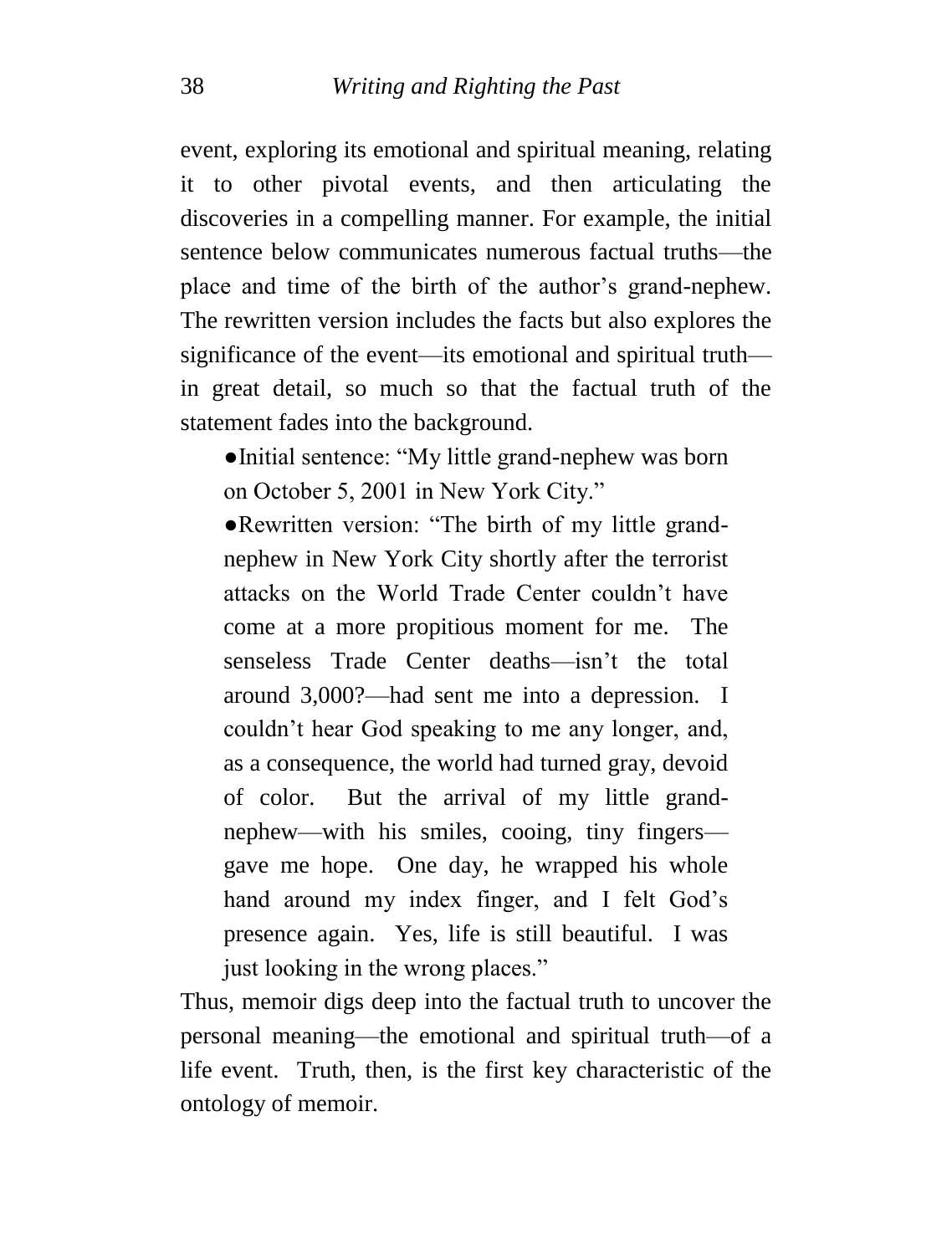**Contexts.** Noted memoirist and teacher Judith Barrington warns in her work *Writing the Memoir* that the author, by delving too deeply into the truth—factual, emotional, spiritual—of an experience, can shut the world out. She says, "[W]orking on your story can sometimes pull you into greater and greater communion with your psyche, until your narrative becomes stranded on the island of your personal life—stranded there with no connection at all to the mainland."<sup>33</sup> This isolation from the world may work for a private diary but not for memoir, which represents a public art form, intended for readers. Accessible contexts must ground the memoir. Barrington suggests that the author can embed the presentation of a life experience in as many as five contexts, phrased here as questions:

1. How have the author"s family or other intimate relationships impacted the experience?

2. How have friends or neighbors influenced the event?

3. Did the political, labor, or worship community shape the event in some way?

4. What was the influence of mass culture?

5. Finally, did world events color the personal experience in any way? $34$ 

These contexts serve the memoir in three significant ways. First, the contexts remove readers' difficulties in accessing the memoir. In the writing, the author may have

<sup>&</sup>lt;sup>33</sup> Judith Barrington, *Writing the Memoir*, Second Edition (Portland, OR: The Eighth Mountain Press, 2002) 141.

 $34$  Barrington 147-148.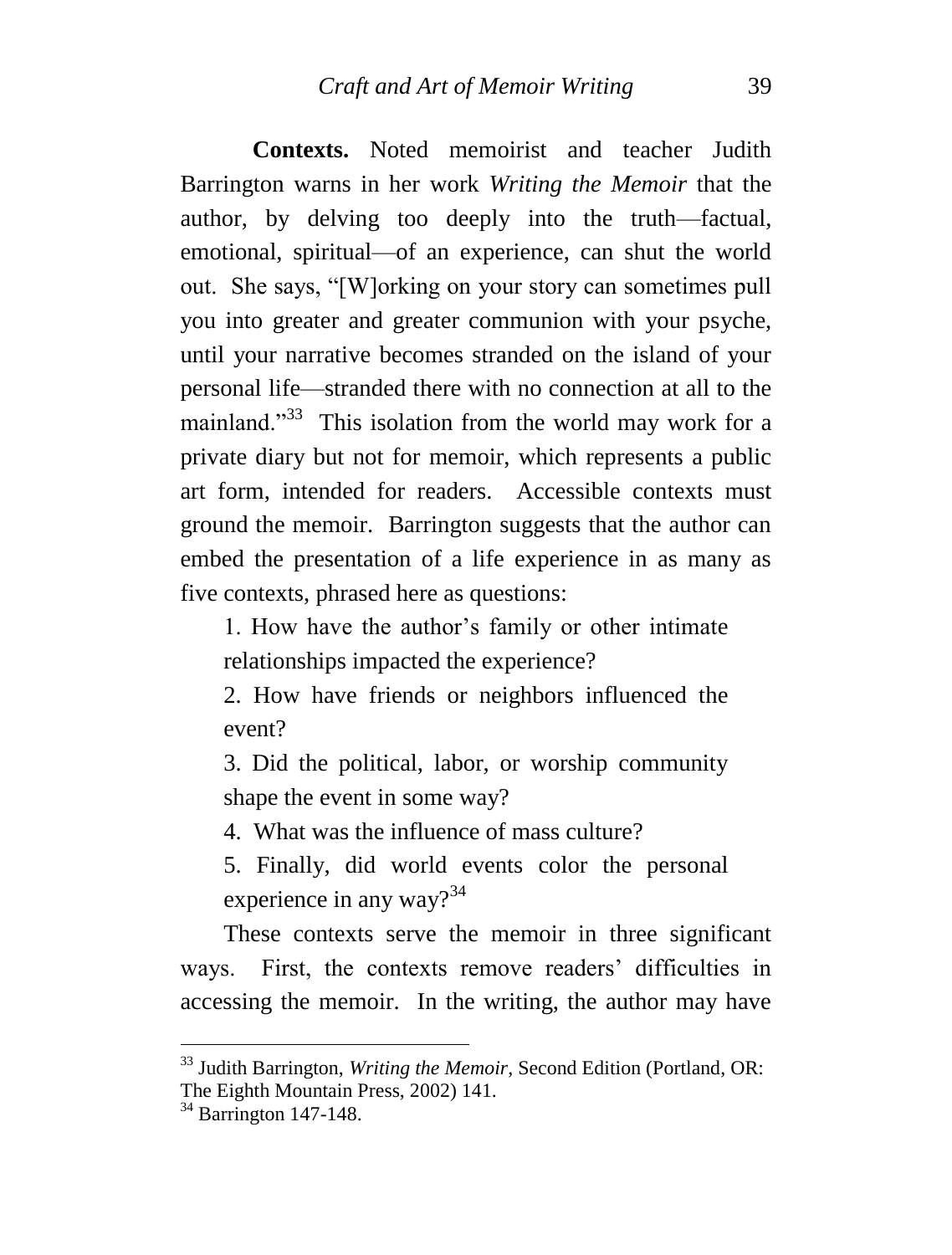constructed a magnificent literary structure without considering its accessibility to readers—a locked door may be barring entry. The contexts supply keys to open the building"s main door as well as the doors to the inside rooms. The contexts, in other words, establish common ground between the author and readers, and once inside the story readers can, as Barrington says, "venture into the unfamiliar. $1^{35}$  In the grand-nephew example above, the rewritten version establishes through depression, for example, some common ground between the author and readers. Most people have experienced gloomy or depressive episodes at some point in life, and, from this familiar experience, the author can pull readers into the unfamiliar, say, into the religious rituals of sisterhood.

Second, the contexts situate the story in a time and place, allowing readers to interact with a concrete and familiar world. The initial sentence of the grand-nephew's birth reveals accurate facts, but it does not engage readers in the story"s world as well as the rewritten version, which leans on a world event (the terrorist plane attacks on the Twin Towers of the World Trade Center) and existential experiences to draw the attention and emotions of readers into the story early and quickly.

Third, the contexts add authenticity to memoir. Barrington even asserts that memoir "becomes more true [authentic] as you add more layers."<sup>36</sup> The memoirist incorporates contexts in the story to benefit readers, in effect

 $35$  Barrington 144.

 $36$  Barrington 146.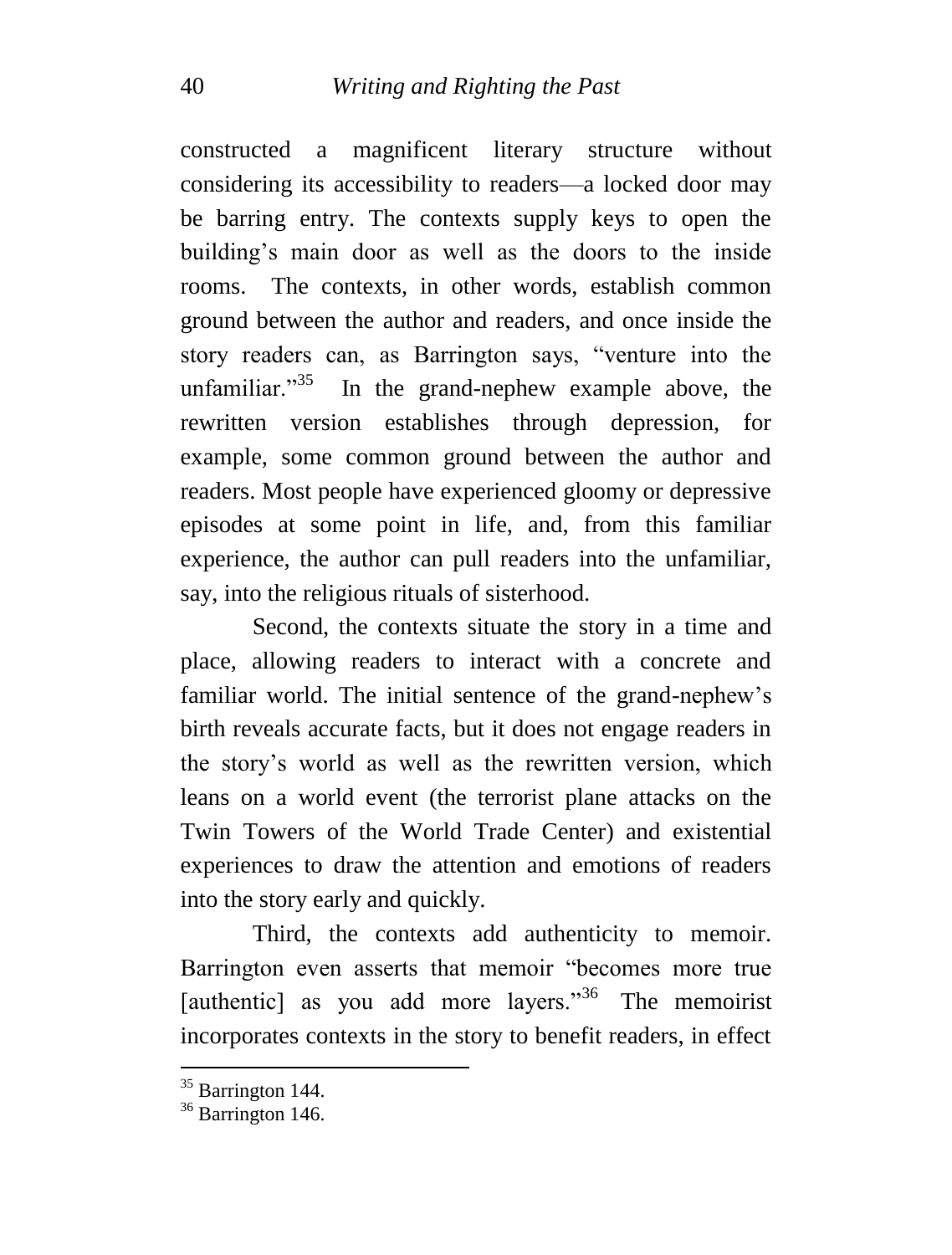to help them separate the memoir from fiction. This authenticating process is clearly operating in the second version of the grand-nephew story. Whereas the first version could be read as the opening line of a novel or memoir—the only difference being the author"s claim to fiction or truth the second version references a major historical event for Americans, and the truth quotient of the event casts its long shadow over the birth of the grand-nephew (and the author's depressive episode, renewal of hope, and so on), thereby tying birth and historical event together and augmenting the authenticity of the birth for readers. Incidentally, wellwritten fiction also employs the same technique to ground readers in a setting and time. The difference is that memoir begins with a true event.

Thus, contexts resolve a potentially major problem for memoir. As writers dig deep to uncover the profound personal meaning of a life event, they risk writing idiosyncratically and for themselves only, forgetting about their readers. The writing can appear opaque to readers. Concrete contexts resolve this problem by adding recognizable texture to the writing and the personal meaning of an event, thereby making the account of the event accessible to readers. Contexts, then, are the second key characteristic of the ontology of memoir.

**Tools.** Human experiences contain all manner of complexity—emotions rifle them, symbols shape them, meaning adds weight to them, and time colors them. Each experience is like a mineral-rich mountain, capable of being mined for valuable ore, its depth seemingly never fathomed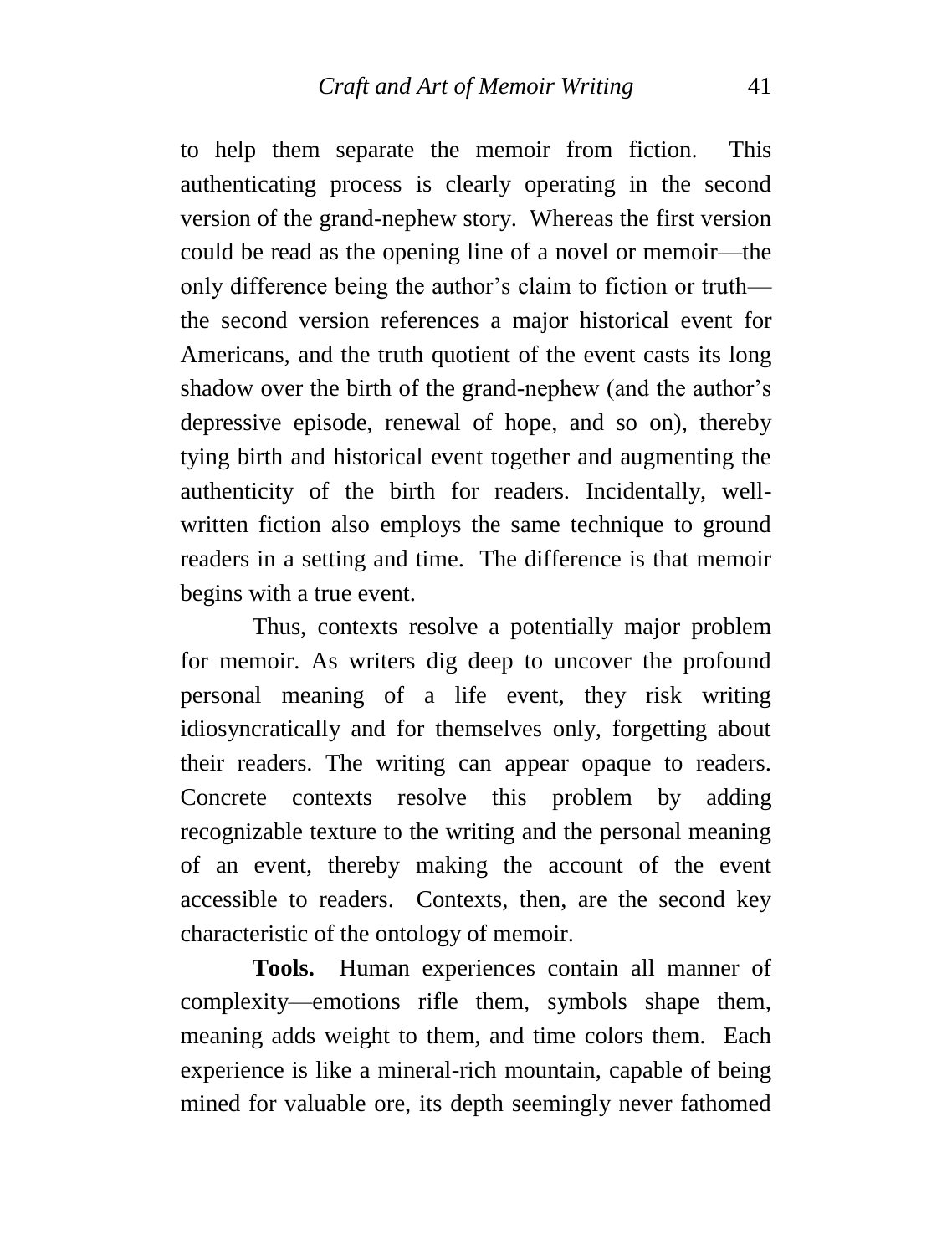or exhausted. The ordinary experience contains, as Gilmour says, "infinite depths of meaning." To make the explorations of these depths possible, memoir limits its focus to specific life segments. But stories do not arrive on paper fully formed, the way a little grand-nephew emerges out of the womb as an autonomous entity. Stories require construction one word at a time, and this work needs special tools.

Memoir possesses the picks and shovels, as it were, to dig into human experience. As a narrative, memoir utilizes the customary elements of story like setting, plot and character development, imagery, conflict, symbolism, figures of speech such as simile, metaphor, hyperbole, understatement, irony, euphemism, and so on. These tools can mine human experience—dig into its depth—and unearth its valuable gems for everyone to see. The grandnephew passage utilizes most of the story elements, including plot, character development, and imagery, to draw readers into the depth of the author"s experience and consequently into the significance of that experience. Perhaps the celebrated Christian theologian Martin Marty had memoir in mind when he described narrative theology as "talking about God by telling stories of humans."<sup>37</sup>

Truth, contexts, and tools are three key characteristics of the ontology of memoir.

### **Two Types of Memoir**

<sup>&</sup>lt;sup>37</sup> Quoted in Gilmour 70.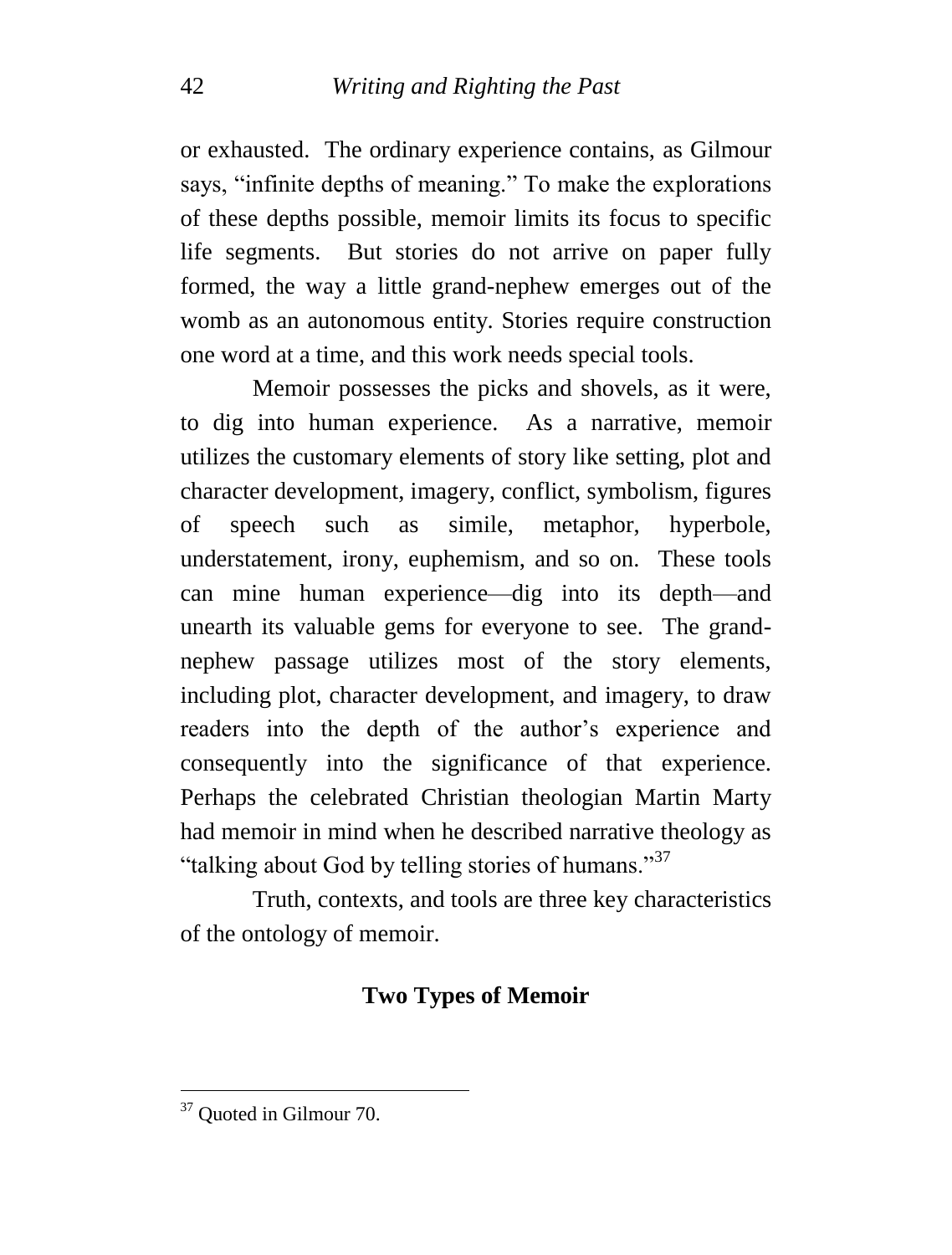Serious writers leave a mark as distinct as a fingerprint on everything they write. Thus, memoirists create narratives as varied as their personalities, talents, and life experiences. This wide range of memoirs notwithstanding, the genre admits at least two broad types: the memoir as functional art and the memoir as fine art. The two types strive to attain the same end—to uncover and present the profound personal meaning of a life event—but they do so in different ways. The functional art memoir takes the material given in the interviews, and organizes it into a coherent, chronological narrative; the interview questions limit the breadth of this narrative while at the same time permitting the explanation of events in depth. By contrast, the fine art memoir selects segments of the narrative presented in the functional art memoir, and develops them into first person short stories, relying heavily on the tools of storytelling to do the job. The following sections include more detailed explanations, with examples, of these two types of memoir.

**Memoir as functional art.** This memoir type requires a close partnership between the interviewer and interviewee to assure accuracy of voice, truth of content, and relevance of contexts. Thus, the memoir evolves gradually as the transcribed pages move between the two persons after each interview (see inset "What to Do?"). On the one hand, the interviewer writes the memoir in the first person point of view, using the voice of the interviewee (as if the interviewee were writing it). This style establishes greater immediacy to the memoir and greater intimacy between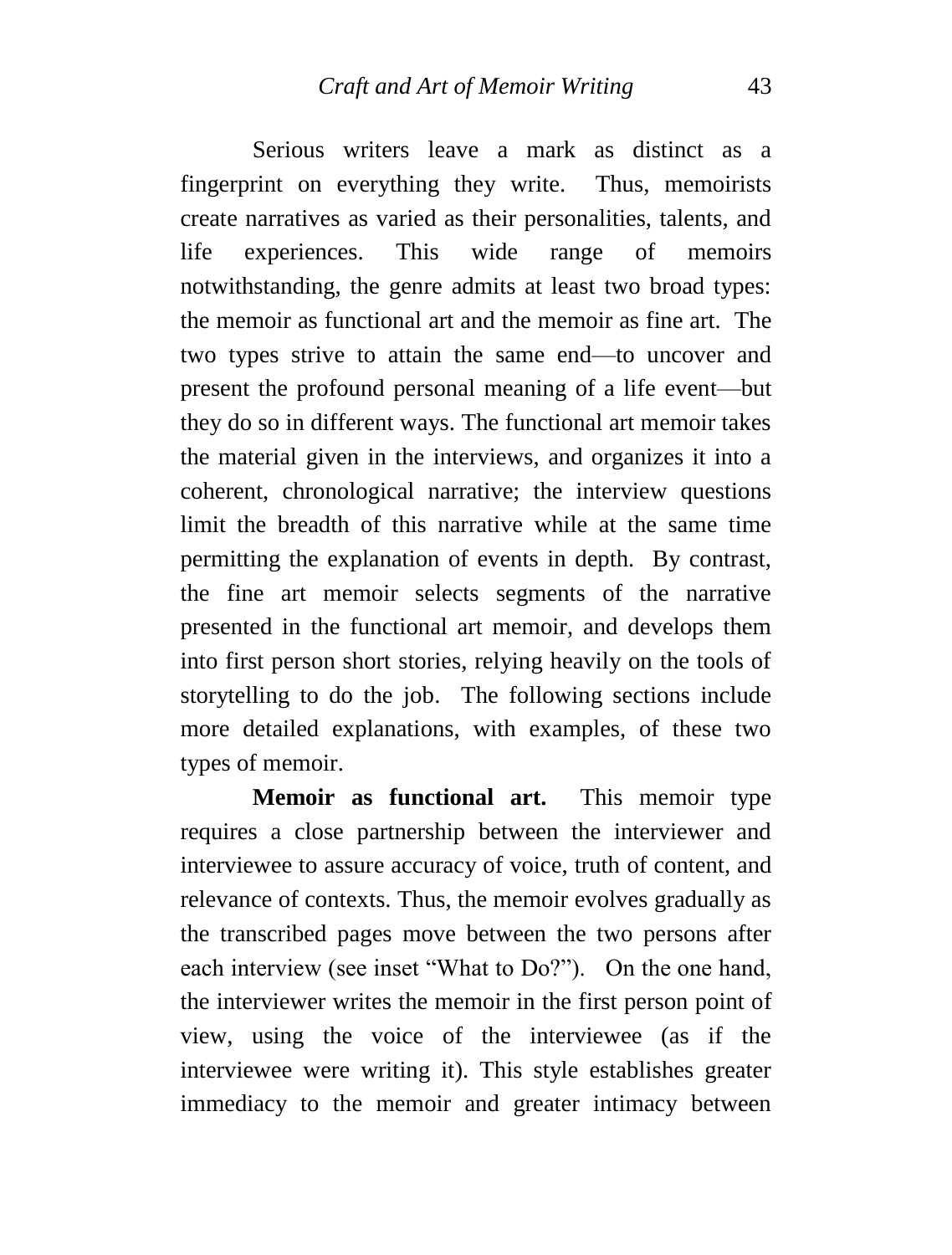readers and the memoir's central character. Some of the other operations the interviewer performs on the verbatim script to create a memoir include arranging the material in chronological order, inserting historical and cultural details as appropriate, and organizing the material into accurate

#### **What to Do?**

1. After the first interview, the interviewer creates from the recording a verbatim transcript (see example on p. 31).

2. The interviewer transforms the verbatim script into a functional memoir by performing the following tasks before the next interview:

- a. Writes in the first person point of view and voice of the interviewee, as if the interviewee were writing the memoir.
- b. Arranges the material in chronological order.
- c. Expands through research the contexts mentioned in the anecdotes, if the added materials clarify the anecdotes.
- d. Includes rhetorical questions like "Do you know what I mean?" and fillers such as "like," "um," and "you know" judiciously, and excludes the ones that disrupt the reading of the memoir. A rule of thumb is to retain no more than one filler or rhetorical question per page.
- e. Corrects the punctuation and grammar, and arranges the writing in appropriate paragraphs.

3. The interviewer prints a copy of the memoir, and presents it at the second interview to the interviewee, who edits the copy between the second and third interviews. Sometimes, editing requires the adding and subtracting of details or anecdotes, as appropriate.

4. After each interview, the interviewer corrects the memoir as indicated in the edited pages and lengthens the memoir by repeating step #2 above, making sure to keep the material dealing with the same topics together.

5. The interviewer prints a copy of the new memoir, and presents it at the third meeting to the interviewee. The process continues until the memoir is complete, and the interviewee approves every word.

sentences and complete paragraphs. This work aims at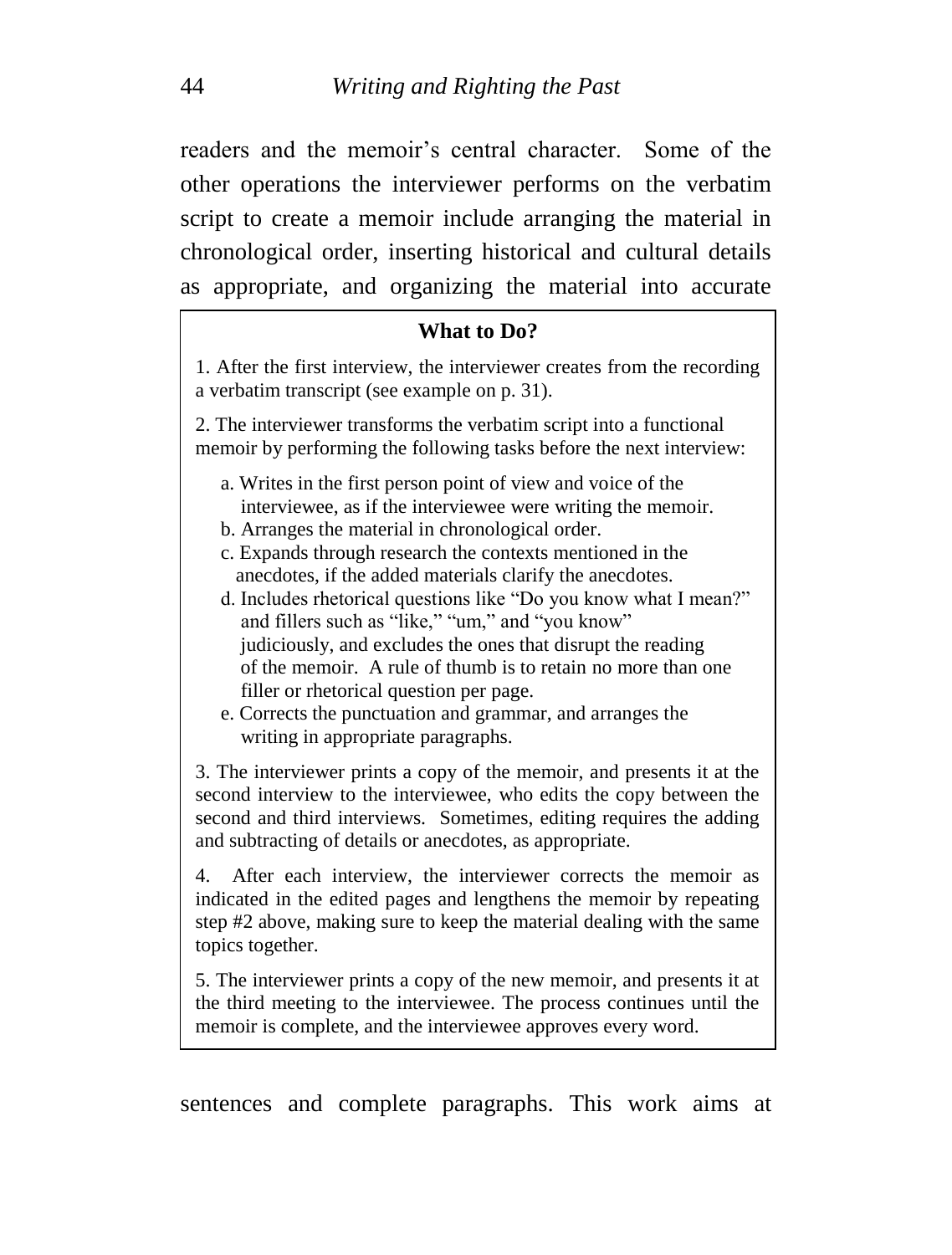presenting on paper the events and anecdotes (revealed by selective questioning) of a living and unique human being in the voice of the person. On the other hand, the interviewee relates the stories and then edits the script each week to assure accuracy of detail and voice. The memoir represents, in the end, the written legacy of a portion of the person"s life and work.

Why is this type of memoir an example of functional art? Throughout the millennia—as far back in Western Europe as 30,000 BCE with the limestone figurine of a woman known as the "Venus of Willendorf" to today with the sleek design of automobiles like sports cars—human beings have fashioned objects for utility and beauty. The "Venus of Willendorf" honored female fertility, whereas the sports car promotes mobility with style and comfort. A similar rationale applies to the memoir. Some memoirs aim for beauty and function, the beauty of expositional clarity, organization, coherence, and detail, as well as the function of preserving the events, stories, and wisdom of a living human being in the voice of the person. The following segment, the first page of Sr. Therese Von Holdt"s memoir written by Nesreen Tawfic, is an excellent example of a functional art memoir.

 **My Family History**. I was born on May 17, 1925. It was the same day that St. Therese of Lisieux, fondly referred to as the Little Flower, was canonized. Hence, I was baptized Mary Therese. I grew up in Chicago during the Great Depression and that gives one a whole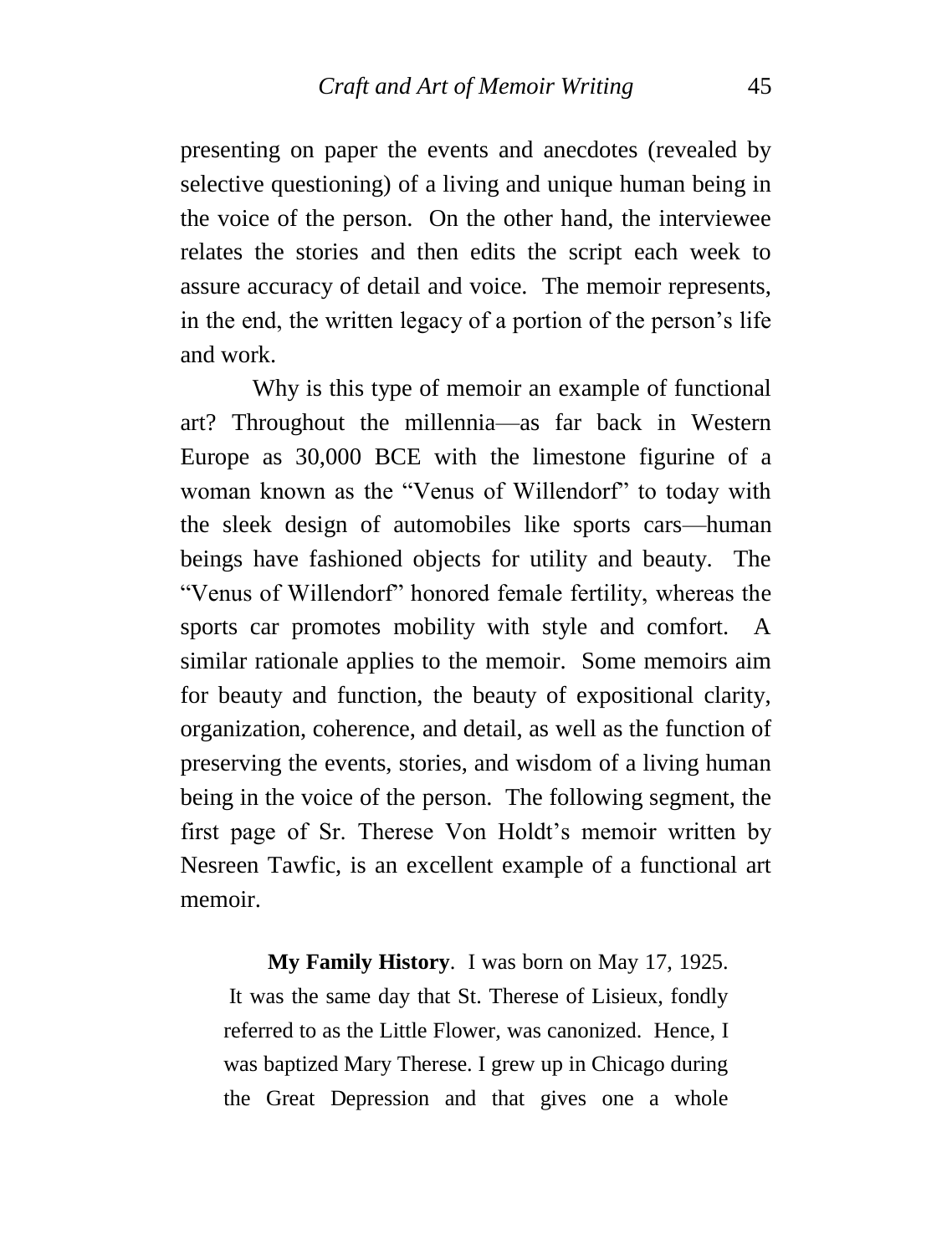different set of values. I always felt I never had much financial security but had much security emotionally.

My father was originally from Colorado. He only had schooling to the fourth grade and then helped at home. His father came from Hamburg, Germany, which was a very anti-Catholic area and he had no religious orientation in his young life. He met my grandmother at the hotel his uncle owned. She was the head cook at that hotel. He moved to the United States and through the Homestead Act procured a plot of land in Norton, Kansas. After he was settled my grandmother came and they were married. After a few years they moved to Denver.

 My mother was born in Remus, Michigan and raised as a Catholic. Her parents were from central Germany and moved to the United States and first settled in Canada and then moved to Michigan and acquired a farm in Remus, where they raised ten children the youngest of which was my mother. My mother completed grade school and then went to business school.

 **My Family Life**. I was called Terry at home and Mary in school. I am the second youngest of six. There were Ruth, Dick, Bill and Jack. Then there was my sister, Barbara Jean, who died of pneumonia when I was a baby. Then there was Bob and I. Bob and I were considered the babies of the family because of the sixyear gap between the first four and the two of us. When I was five years old my father was not working because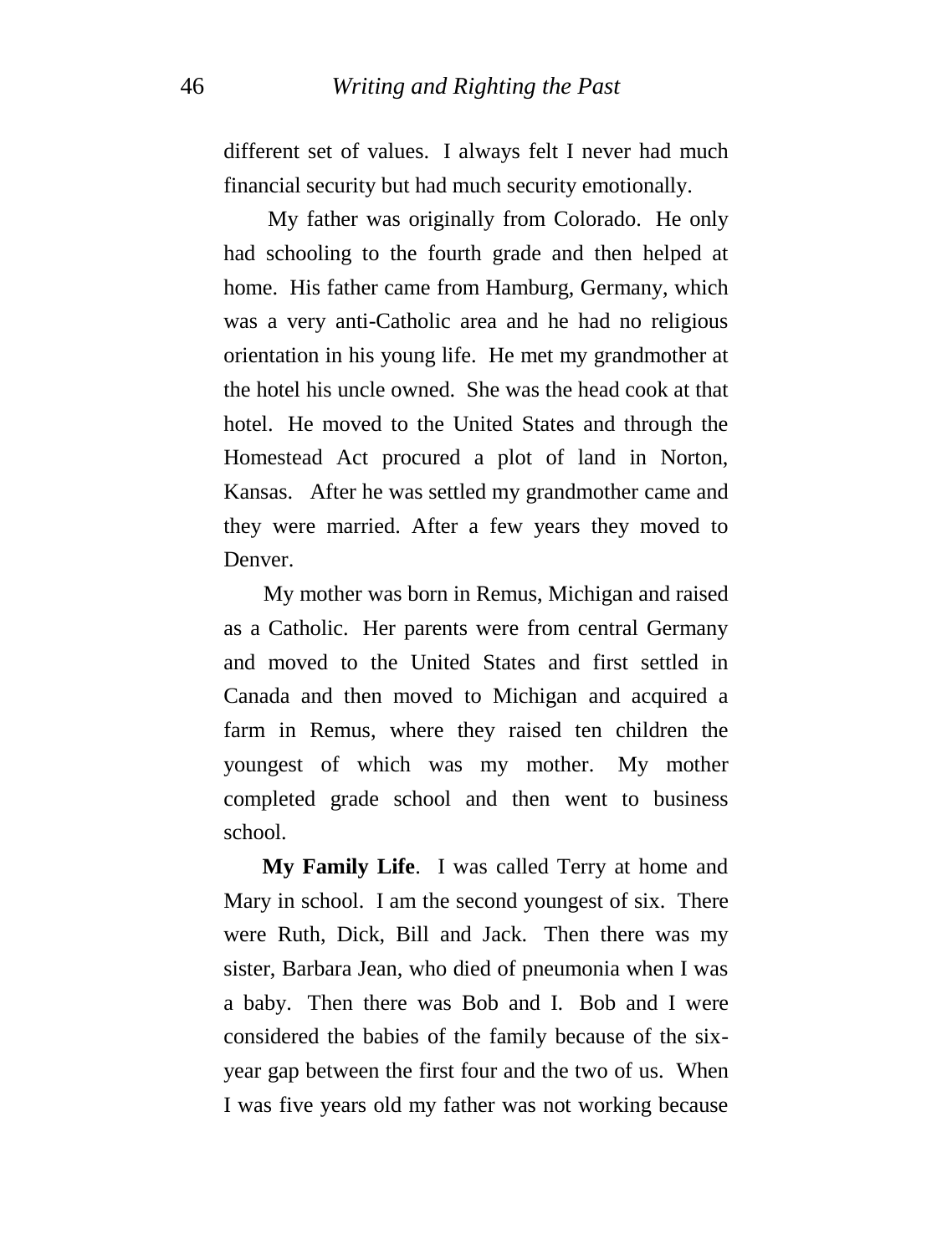of the Depression and my parents were having a difficult time providing for us. My aunt Pauline, who was working and had a six-room apartment on Winthrop near Sheridan Road in Chicago, invited all of us to live with her.

 I once asked my mother, "Why did Daddy come here from Colorado? It's so beautiful there." She answered, "For a job." You see, Chicago was the center of opportunity for work. My father always had great curiosity, even though he had limited schooling. Later on he started teaching at the Art Institute and was a commercial artist. He had no training for it but observed a lot. One day he and I were talking and I told him, "Daddy, you are one of the smartest men I know." I admired him because he did not let himself vegetate. He always believed that he would find answers.

**Memoir as fine art.** In a sense, the fine art memoir stands to the life reminiscences of the interviewee the way a telescopic view stands to a panoramic scene of nature. It focuses on one scene and magnifies it. Narrow focus and amplification account for the two major differences between the functional art memoir and fine art memoir, but the differences are ones of degree, not kind. On the one hand, both memoir types construct a focus, but the functional art memoir does it on an entire life by asking selective questions, while the fine art memoir works with a few anecdotes from that life. Like a telescope zooming in, the focus narrows progressively from functional art memoir to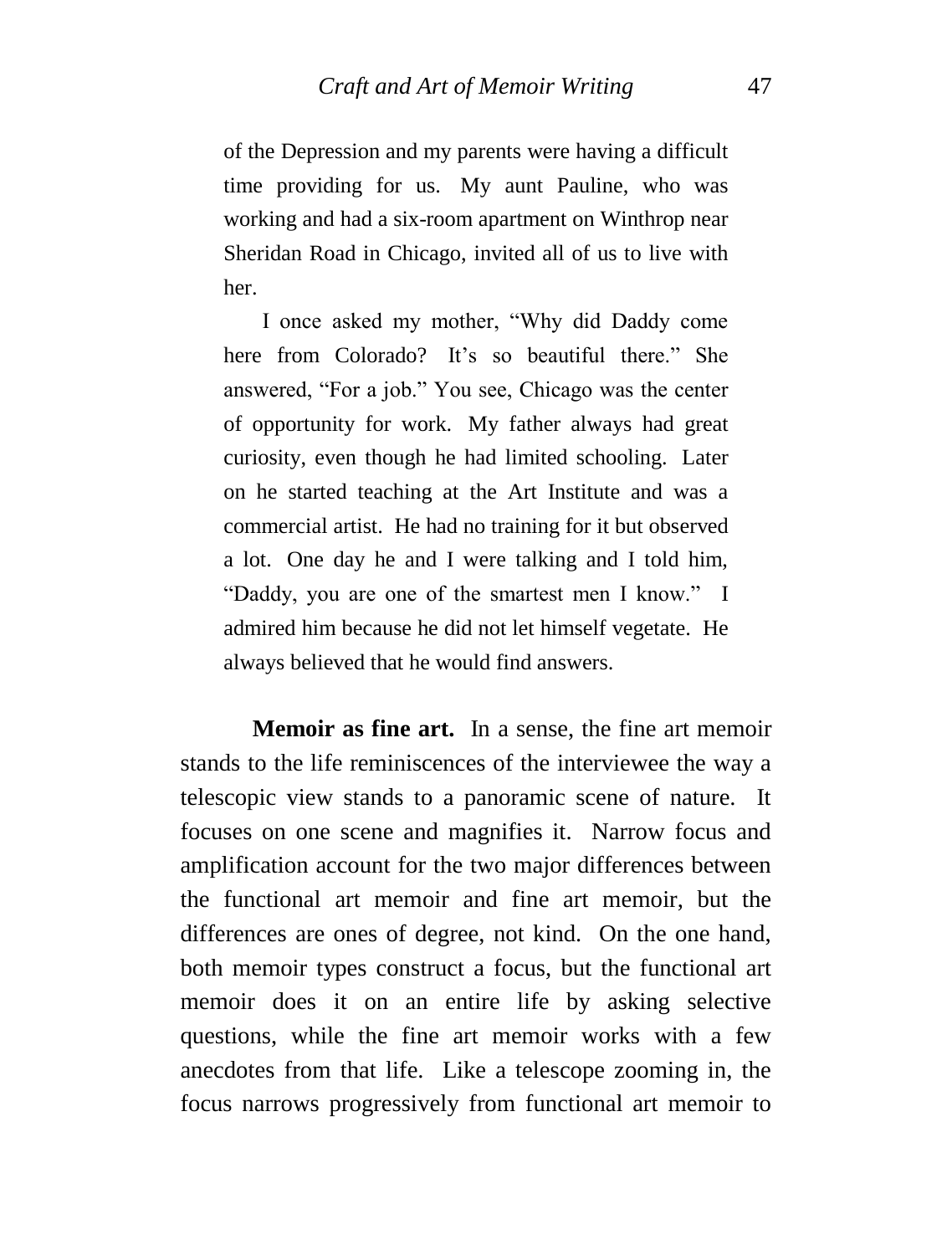fine art memoir. On the other hand, the closer looks amplify what is viewed, and at the same time transform the views. A panoramic view of a forest can become a good look at a bur oak tree and, even closer, a sighting of a black-and-white warbler "walking" down the trunk of the tree in search of insects. Similarly, the functional art memoir creates a narrative from the anecdotes related to career or family life, for example, and more narrow still, the fine art memoir selects a few anecdotes so that it can delve deep enough into the experiences to reveal the unique character—the spirit or soul—of the interviewee in short stories. The fine art memoir is the telescope zoomed in to its strongest magnification.

The fine art memoir gets its work done in all kinds of ways. Annie Dillard in *An American Childhood*, for example, writes about her early life from five years old to the time she knew she would attend Hollins College in Virginia. In a brilliant early chapter, she introduces her vivid imagination to readers by describing how, at five years old, "I would not go to bed willingly because something came into my room.[...] If I spoke of it, it would kill me."<sup>38</sup> Readers learn at the conclusion of the chapter that the monsters slithering over the walls of her bedroom were shadows created by the headlights of cars passing in front of her house and window. In a different example from another writer, Kathleen Norris explores in *Dakota* not a time period but a theme in her life—how the Great Plains evoked for her

<sup>38</sup> Annie Dillard, *An American Childhood* (New York: Harper & Row, 1987) 17.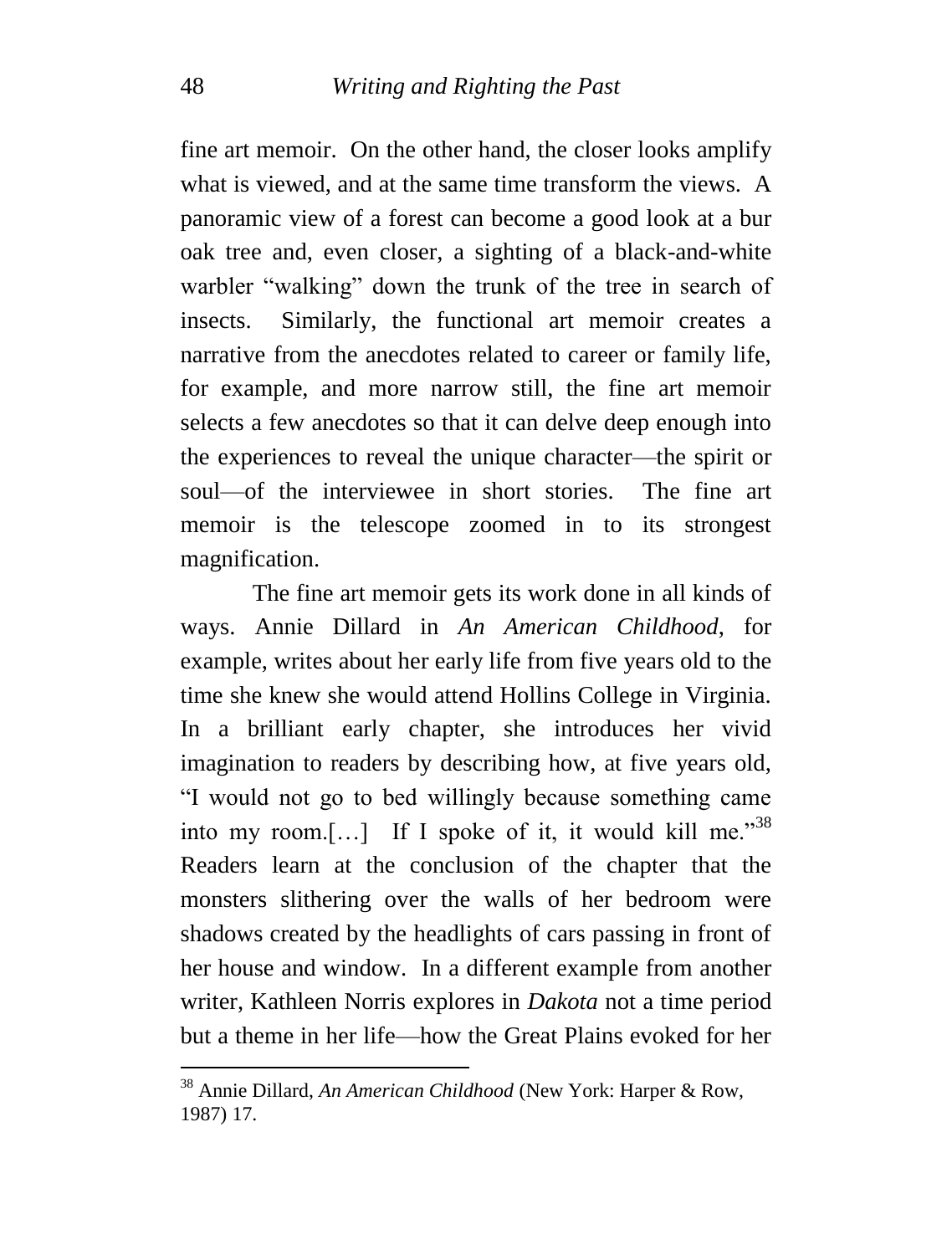powerful spiritual experiences (she subtitles the book, *A Spiritual Geography*). A snowstorm helps readers understand how Norris marries geography and spirituality. After driving some time in a whiteout where "you drive with one hand on the steering wheel and the other on the car door, which you open a crack to try to see the median line through the blowing snow,"<sup>39</sup> she stops near Summit, South Dakota at an elevation of 2,000 feet, and gets out of the car. "I faced the wind, ate snow, laughed, and suddenly relaxed. It was glorious to be in a world in which the sky and land had merged, where everything was painted in shades of white."<sup>40</sup> Norris and Dillard demonstrate that fine art memoirs can present the *animus* (or *anima*) of an individual in multiple ways.

The fine art memoir represents the type of memoir published in recent decades, the writing in these books extraordinarily focused so as to reveal the soul of the writer. Besides the Dillard and Norris books, other outstanding examples of the fine art memoir are *Angela's Ashes* (1996) by Frank McCourt and *Personal History* (1997) by Katherine Graham, both works winners of the Pulitzer Prize. These memoirs and others like them are the reason why the 1998 statement of William Zissner—writer, teacher, and former Book of the Month Club editor—appears prophetic today: "This is the age of the memoir. Never have personal narratives gushed so profusely from the American soil as in

<sup>39</sup> Kathleen Norris, *Dakota: A Spiritual Geography* (New York: Houghton Mifflin, 1993) 67.

 $40$  Norris 67-68.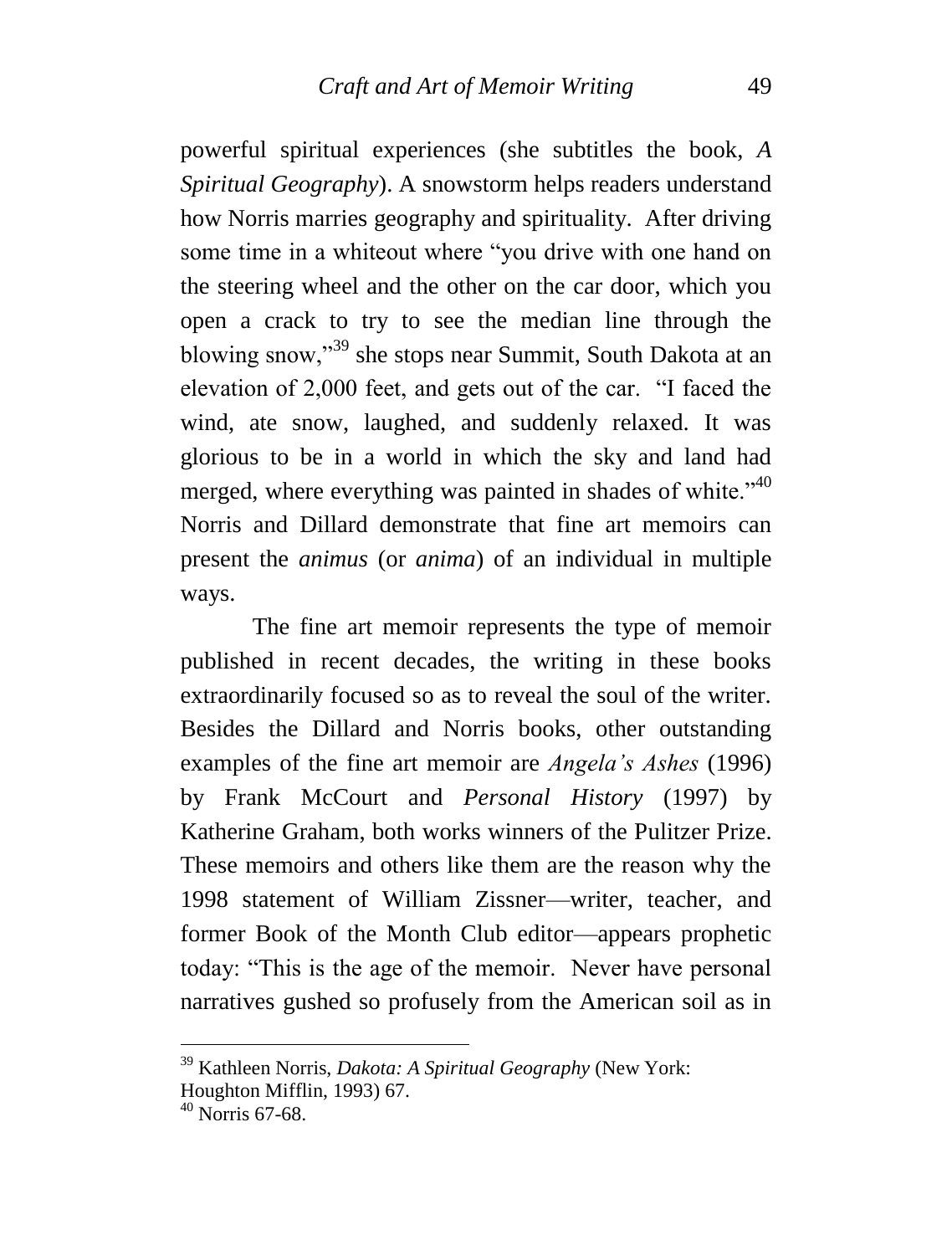the closing decade of the twentieth century. Everyone has a story to tell, and everyone is telling it." $41$ 

The following fine art memoir of Sr. Joan Frances Crowley, *You're So Fresh*, uses a curfew infraction in a women"s college dormitory to show how Sr. Joan Frances dealt with the people around her. She said frequently, "Every human relationship entails an eternal responsibility." This is the first chapter of the memoir.

I could be lippy with the best of them, especially the boyfriends of the Mundelein College girls. No boy ever got the upper hand on me. I remember one boy when I was Dean of Residence at Mundelein—I think it was in the late 1970s. He was visiting his girlfriend in Coffey Hall one night, and he stayed about 30 minutes past visiting hours. The woman on duty at the front desk reported him to me. "Sister, Carmela's young man hasn't checked out yet."

You know, the girls themselves through their elected representatives had decided on the visiting hours (and curfew), and so I expected them to abide by the rules. I marched up to the third floor, and knocked on the room door. The laughter inside the room drowned out my knocking, so I tried again, this time louder.

<sup>41</sup> William Zinsser, *Inventing the Truth: The Art and Craft of Memoir,*  Revised and Expanded Edition (New York: Houghton Mifflin, 1998) 3.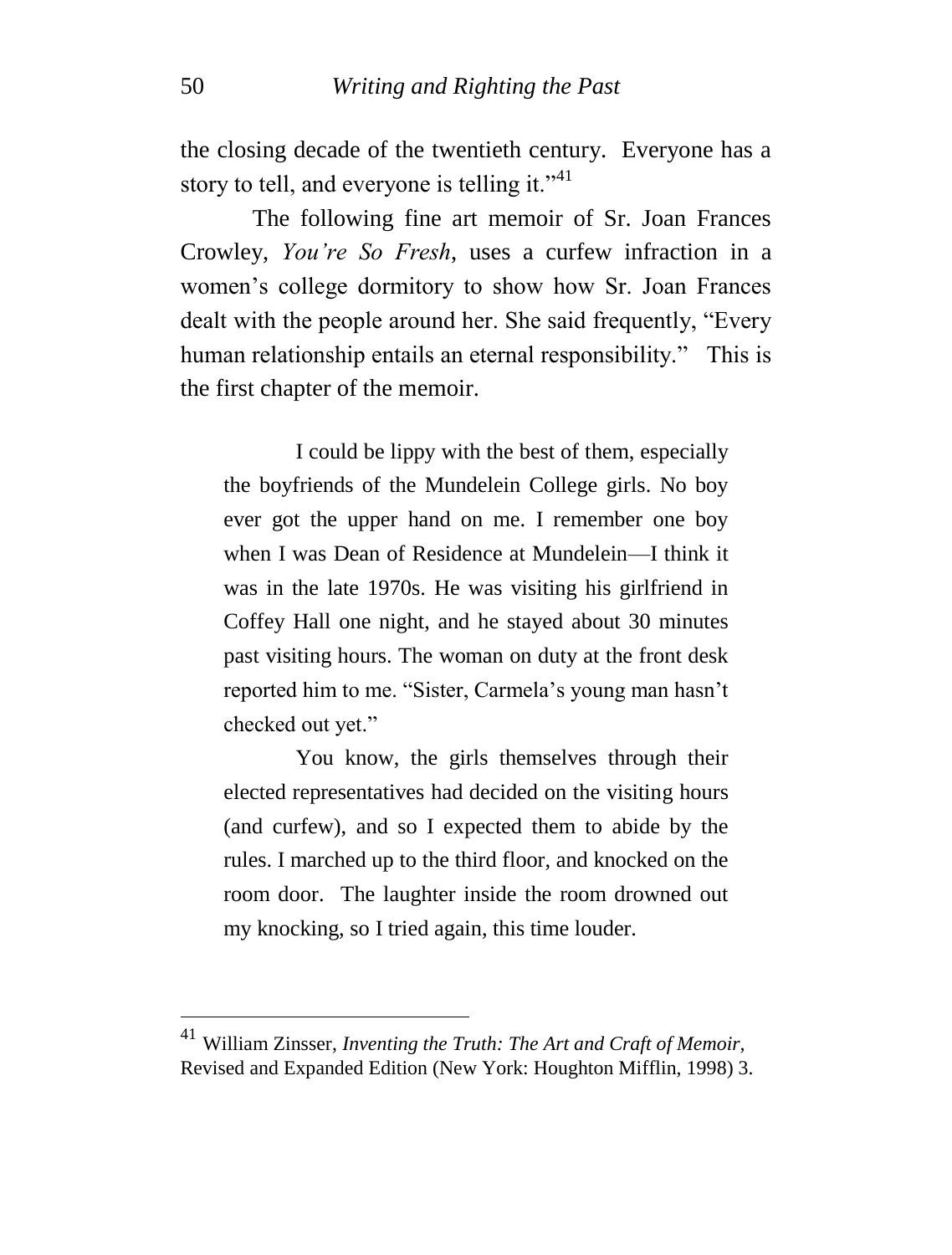"Come in!" The voice was deep and strong, Carmela"s voice for sure.

I leaned close to the door and said, "It"s Sister." I liked to let the girls know who was on the other side of the door in case they needed to straighten out the room or themselves a little.

After a few seconds and some ruffling noise inside, the door opened but not too wide. Carmela was a lovely Italian girl, a few inches taller than I, with coalblack eyes and matching hair falling in waves over her shoulders. She was dressed in black Jordache jeans and a red Mundelein sweatshirt. Her boyfriend was wearing gray sweats, and he was sitting on the floor in the middle of the room. It was a typical dormitory residence with two of everything—beds, desks, chairs, and closets. He smiled up at me and said, "Come on in, Sister, and join us." You would think he owned the place.

"Carmela, dear, my lower lip is trembling." I touched her arm as if to underscore the point. "It"s past visiting hours."

Before she could respond to me, her boyfriend— I think his name was Andrew—said it was all his fault.

I noticed another girl in the room, Carmela"s roommate Betsy Buntz. She was sitting on the lower bunk against the wall, looking at everyone. If Betsy was there, it meant that Carmela and Andrew were behaving themselves.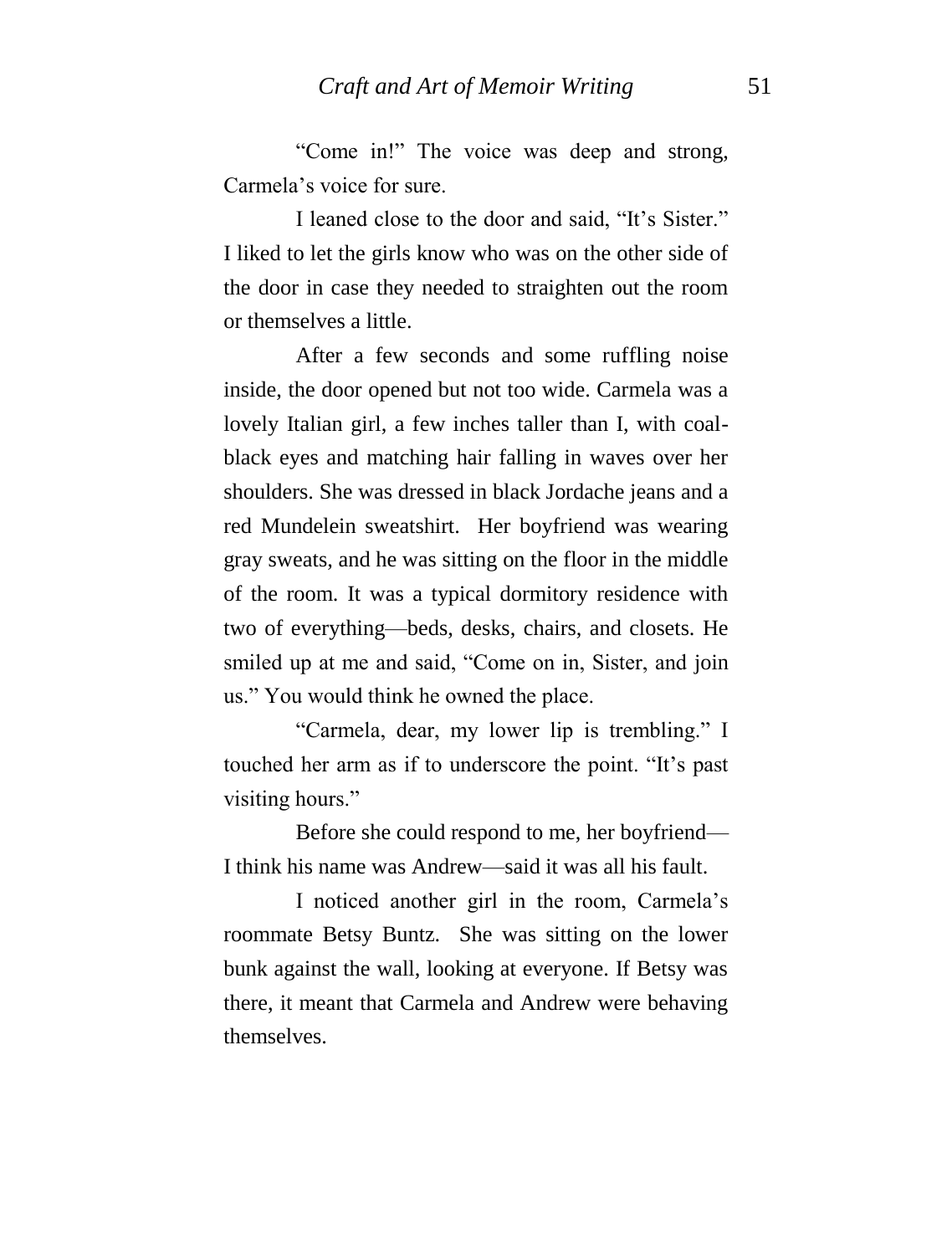Andrew, mind you, never stood up to greet me. Instead, he challenged me. "Sister, what if I refuse to leave?"

His tone was not belligerent. In fact, he was generally a well-behaved boy. But he was testing me to see what I would say.

I played along. "Oh, you"re so fresh! May God forgive you."

I turned to Carmela. "I don"t know what you see in him"

Andrew jumped up from the floor and stood close to Carmela. "I"m her knight in shining armor. Right, hon?"

He was enjoying himself, but Carmela had a Mona-Lisa smile frozen on her face, and she was seesawing from foot to foot, probably hoping he would not push me too far.

He did not. He said something about coming back tomorrow to see Carmela.

I pointed my bony index finger at him. "Andrew, you had better come during visiting hours. Otherwise, I"ll have to throw my body across the entrance door, and you"ll never be able to enter the dormitory."

Mind you, I was all of 100 pounds sopping wet, towel included, and he was a Loyola University Chicago athlete, probably over 200 pounds.

He laughed. "You"ve got me there, Sister."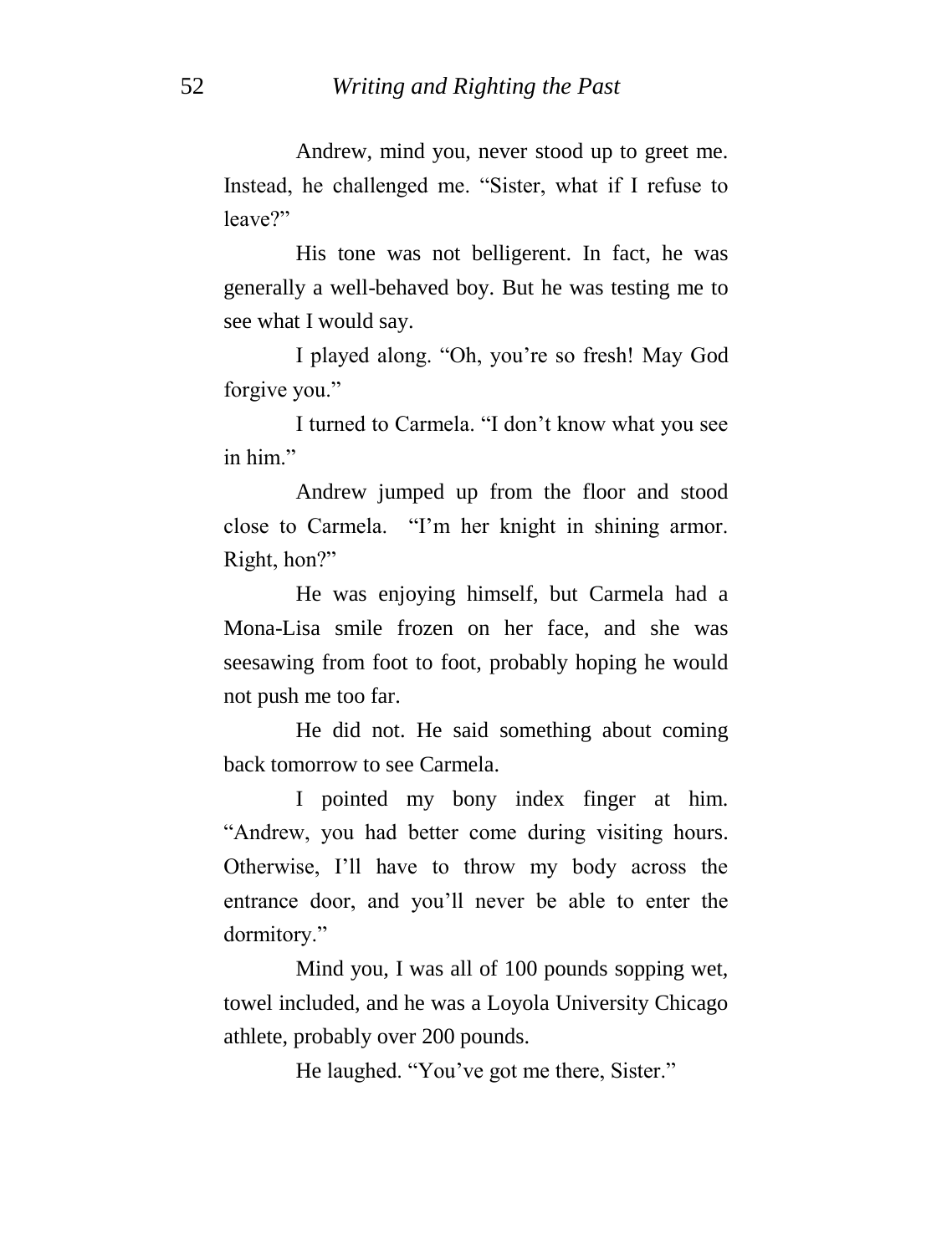I purposely never addressed his initial tease about what I would do if he refused to leave the dorm room. I didn"t want to push him into a corner. Nudging him in the right direction was what I was trying to do. Generally, it worked out well. Andrew, like the others, was a good boy, just lippy sometimes.

"Carmela, can I count on you to take your knight downstairs to the front desk and to sign him out?"

"Yes, Sister."

"And would you please stop by my room sometime tomorrow so we can have a little talk?" The girls knew I meant business when I suggested "a little talk." I pushed the room door as wide open as I could, and then left.

I went to my room on the first floor to prepare my Russian history lecture for class the next morning. My room resembled a big book with small fold-outs on each side, in the right fold-out my bed and study desk, and in the left my kitchenette and bathroom. I walked across the open living room into the right fold-out and sat at my desk. I had just opened the history text to the emancipation of the serfs in 1861, when someone knocked on my door. It was after 1:00 A.M., but I opened the door anyway (I could never keep my door shut on a student). There was little Betsy Buntz, a wisp of a girl, so frail and delicate. She looked especially fragile this early morning in narrow-legged blue jeans and a short-sleeve pink tee-shirt. I always worried that if someone exhaled on her, she would tip over.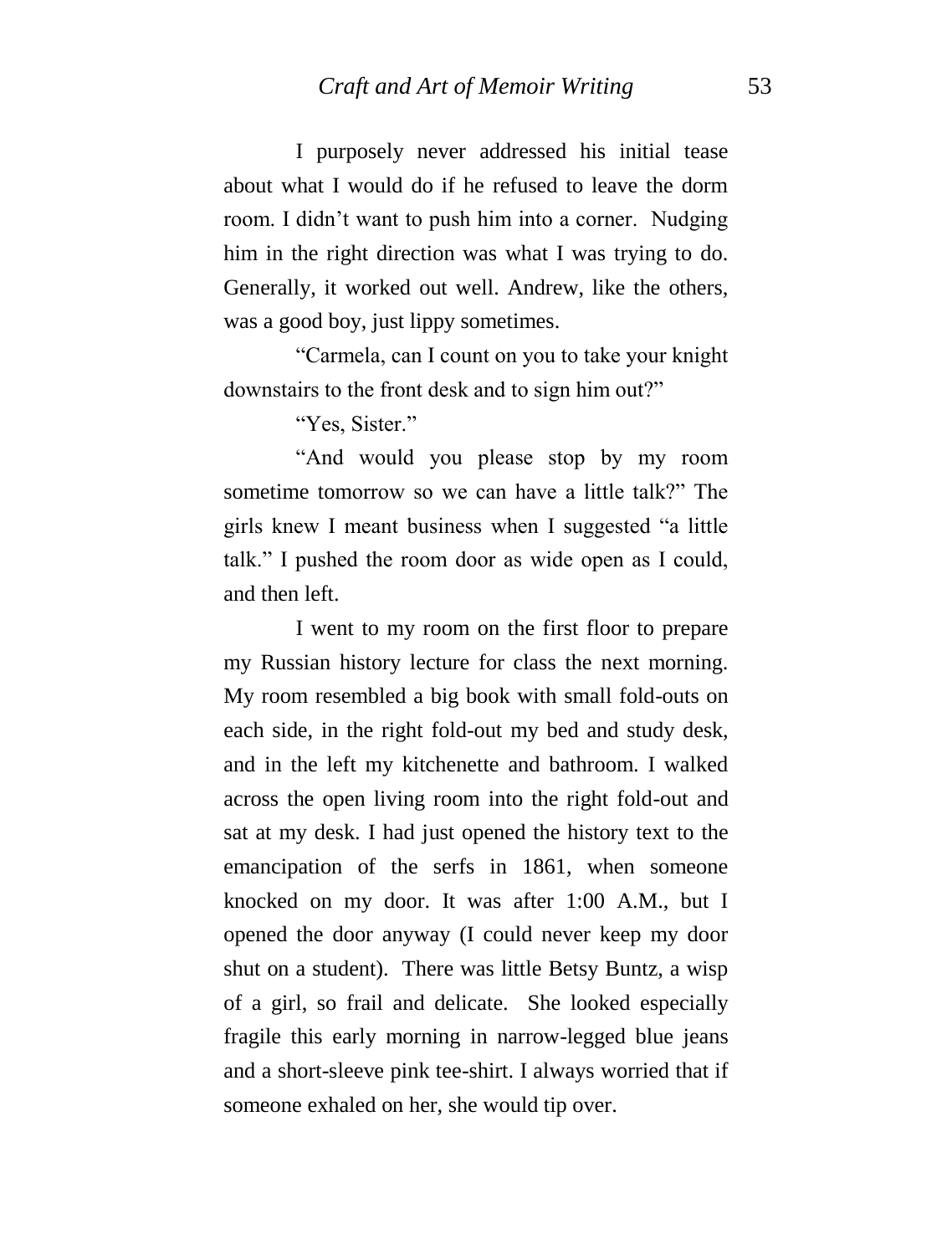"May I speak with you…a few minutes, Sister?" Her voice was low and breathless, as if she had just run up a flight of stairs. But I knew Betsy couldn"t run, even walk up a steep incline. This darling girl had been born with a serious heart defect—a blue baby, they called her—and she was fortunate to have lived this long. She had arrived at Mundelein in March for the third trimester, gone home (she lived in Rockford, Illinois) for the summer like the other girls, and now enrolled in the first trimester of the new academic year. Her parents had begged the College to accept Betsy, because it was the only school in the area that had elevators to take her to her dorm room and then to all her classes. Mundelein would allow Betsy to live the life of a normal college student without requiring that she climb one flight of stairs. Her parents, such darlings, had teary eyes when they dropped Betsy off at Coffey Hall. They didn"t want to live a minute without her, but they knew Betsy would be happy at Mundelein, and their daughter's happiness came first.

"What"s on your mind, Betsy? Are you feeling well?" I scanned her face and noticed the telltale tint of blue around her lips.

"Oh…it"s nothing like that, Sister. But I was wondering…do you think I"ll ever have a boyfriend? Am I…pretty enough?"

That was how she spoke, innocently and in spurts. I thought she was very pretty, with light brown hair falling to her shoulders, a delicate mouth and nose,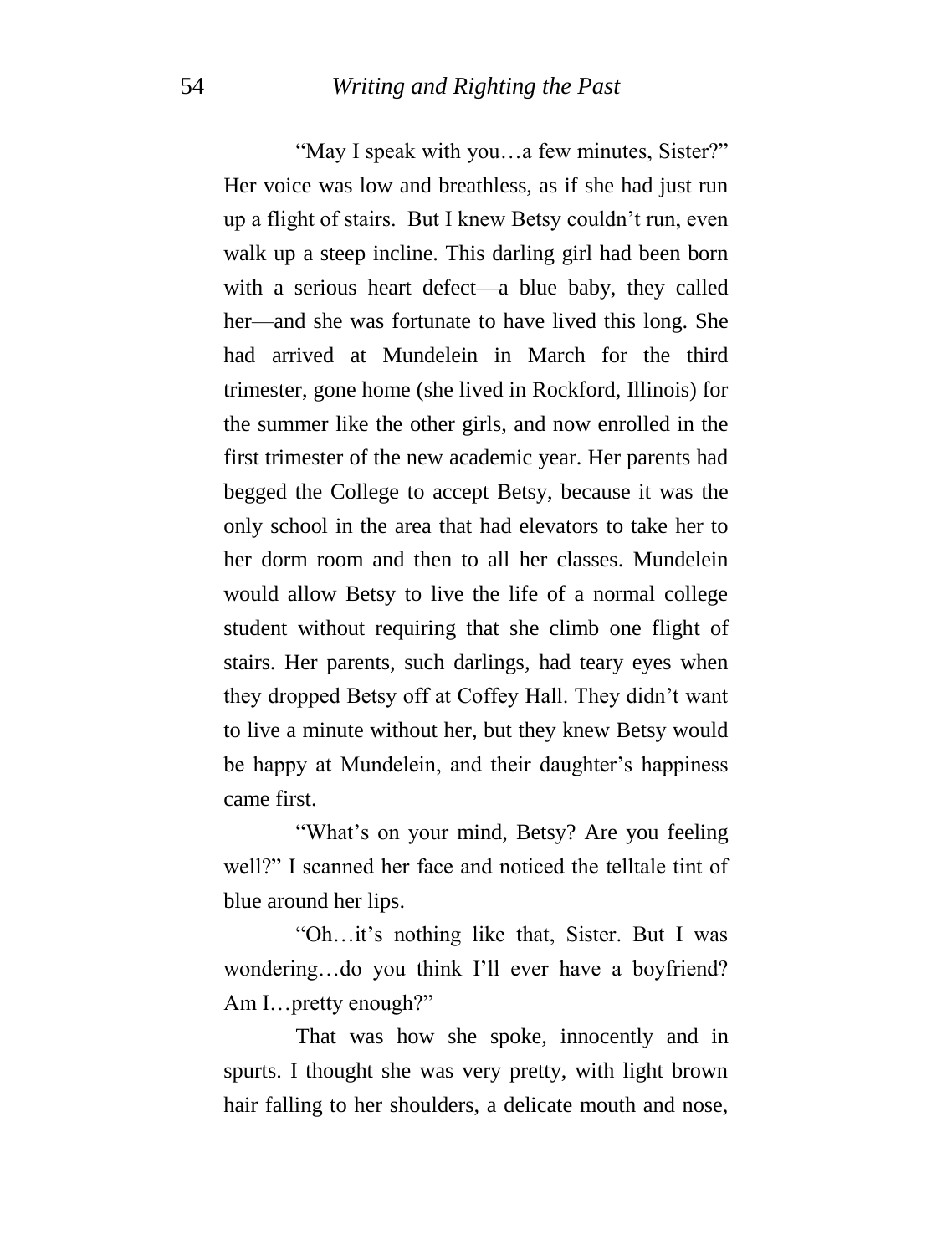and the most unusual eyes I had ever seen—light orange and big and round like saucers.

I invited her in, and led her to the couch that separated the large living space from the opening to the bedroom and study desk. Then I poured each of us a glass of ice water. "Maurice my chef has left for the evening, so water will have to do."

Betsy laughed, as she always did when I joked about my imaginary chef. And she laughed again when I told her that I hadn"t dated any boys recently, but I"d do my best to help her out in the boyfriend department.

I don"t know why I did this, but I started with stories about my years as a young girl—that I was a tomboy and could run faster and climb higher than all the boys in the neighborhood, and that I was on a grade school basketball team and helped win a city championship by scoring eight points in the final game, and that I thought my life would be free as a breeze and filled with games. But God had different plans for me.

"I"m sure God has someone special for you, Betsy. But you must be patient. God's plan for us unfolds in time."

"You really think so, Sister?"

She looked at me with such sincerity, with such trust, that I wondered if she was just too sweet and innocent for this world. I took her hand and squeezed it, trying to reassure her that everything would turn out just fine. "Now go get your rest. Class time is just six hours away."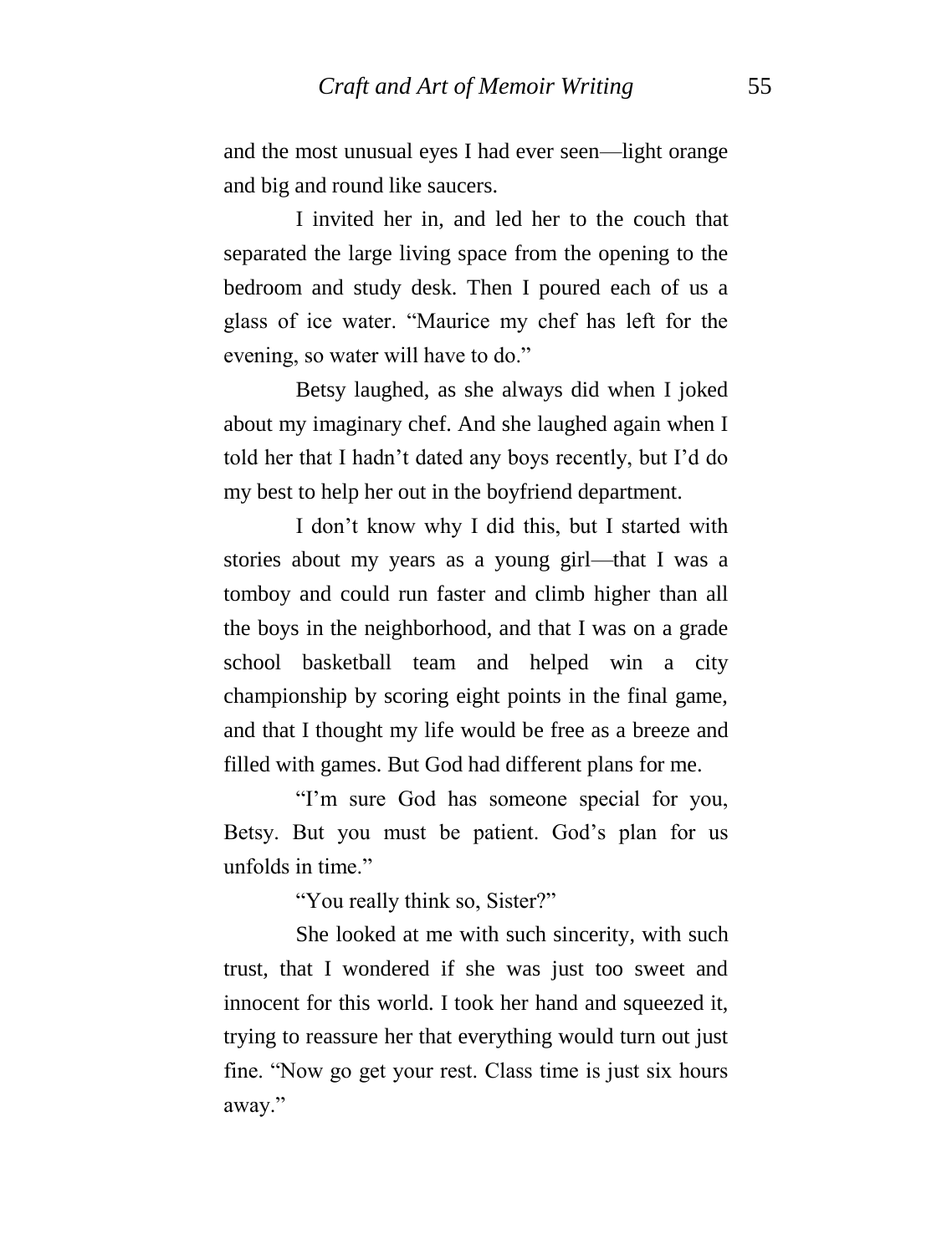When Betsy left at 2:00 A.M., I was exhausted but at peace. God wanted me to be here for girls like Betsy.

Ultimately, memoir loves digging for details to uncover something significant and deeply personal about the person. Two types of memoir accomplish this task in different ways. The functional art memoir receives its depth from the questions and research of the interviewer. For example, Tawfic questioned Sr. Therese about her life as a young girl to learn what influences might have predisposed her toward the vocation of sisterhood. The memoir segment brings out some of these influences. The fine art memoir, by contrast, narrows its focus to a specific life experience, and then mines the experience with true statements presented in real-world contexts using the dramatic tools of storytelling. The first scene of Sr. Joan Frances's memoir, for example, covers a few hours of her life as Dean of Residence at Mundelein College, though she held the position for nearly two decades. This close focus permits deep digging, such as the dialogue and details of the scene with Betsy Buntz. Sr. Joan Frances could not recall what exactly she said to Betsy 30 years ago, but she could have engaged in the little banter about her imaginary chef Maurice, since he regularly made an appearance in her dialogues with students. What is true or could be true for Sr. Joan Frances takes precedence over fact—the fact is the two participants in the conversation do not remember what was said. Other details surface in the contexts of the late 1970s, including clothing ("narrow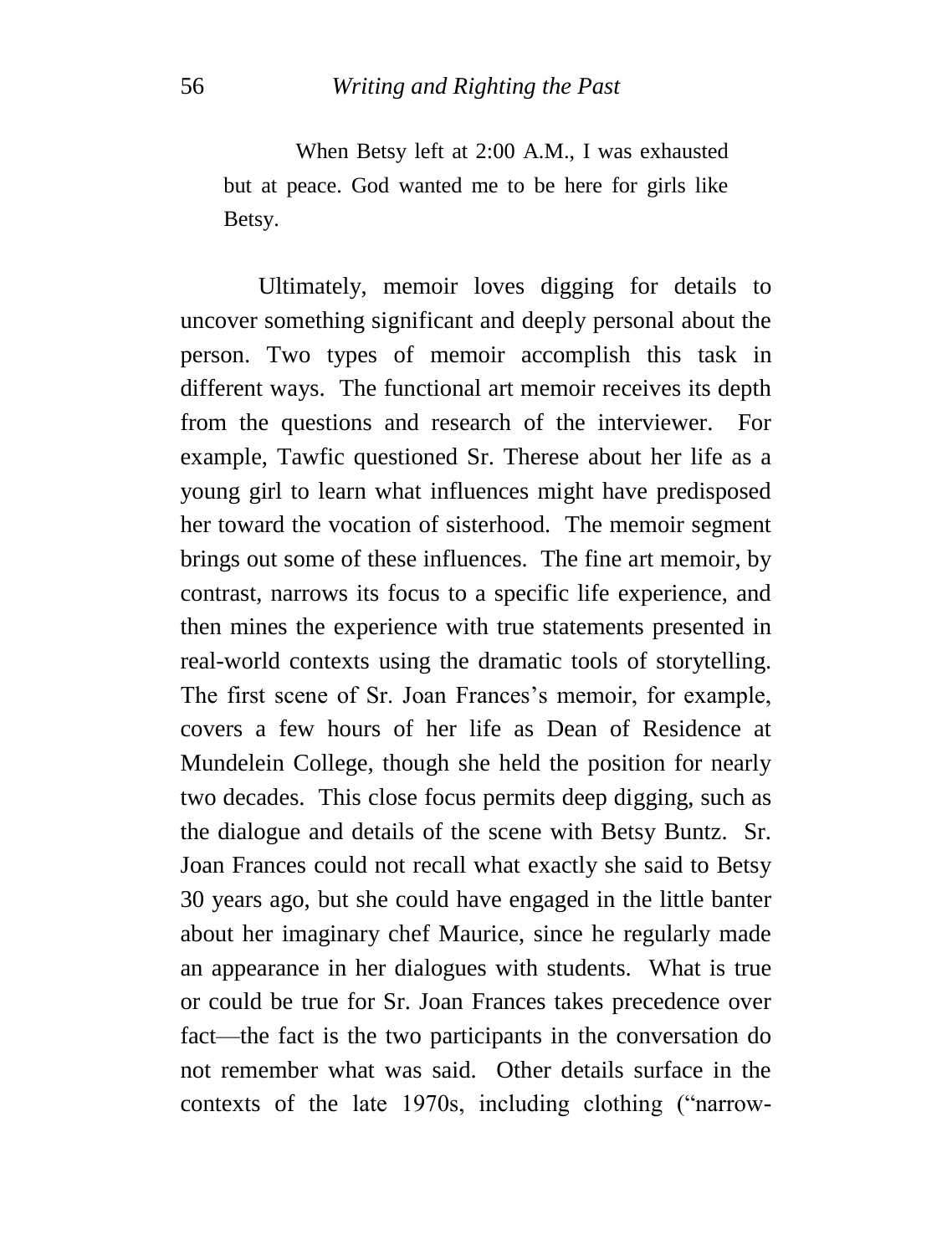legged jeans") and speech patterns (Betsy's halting speech for a medical problem that was untreatable at the time). This scene also moves beyond memoir as functional art to memoir as fine art with the extensive use of the tools of storytelling, for example, plot development (will Betsy find a boyfriend?) and expressive language ("my life would be free as a breeze and filled with games"). Hopefully, the memoir dug deep enough into this life segment to reveal the spirit or soul of Sr. Joan Frances—how she planted the seeds of eternity in her relationships with other people.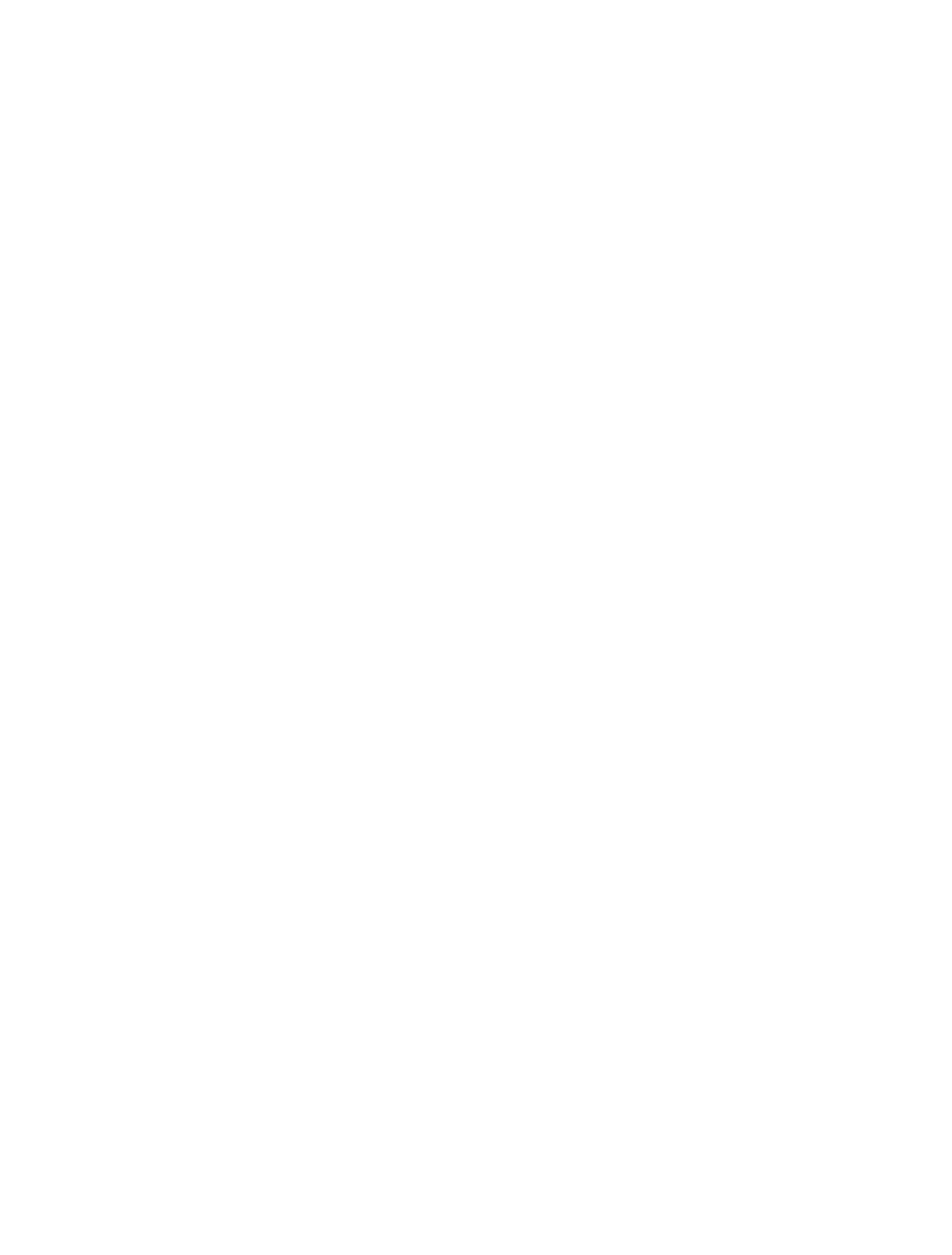# **Chapter Five A Beginning and an Ending Preface and Archives**

*"Sometimes an ending is just a beginning." -*Anonymous

Two important tasks related to memoir-writing come at the end of the process. The writer composes a preface and then delivers the preface and memoirs to the archives. In the first task—the preface—the writer places the subjects and themes of the memoirs in the larger context of the sister"s life and reflects on the personal impact of the memoir process and the meetings with the sister. Although usually written after the completion of the memoir, the preface appears as the first document in the memoir package. The second task falls on the shoulders of the project leader. The memoir documents require editing, printing, and approval by the sister before they can be delivered to the community archives. The project leader serves as the negotiator in this process. But once the task is done, the three individuals project leader, writer, and sister—reap the rewards of knowing that a legacy is secured for history.

#### **Preface**

In the preface, the writer introduces the memoirs and sister to the readers. Speaking for the first time in the voice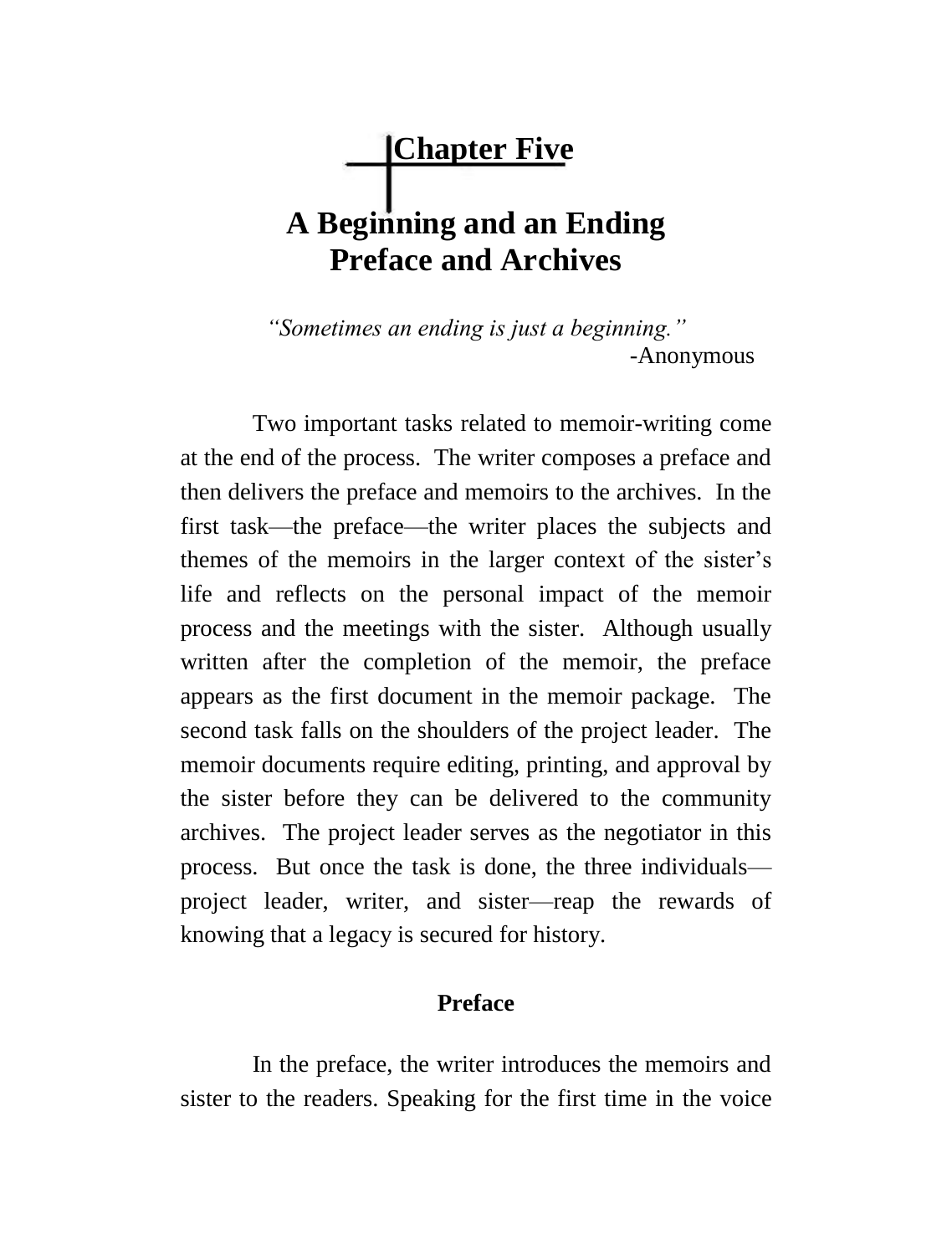of the interviewer (as opposed to the sister"s voice), the writer addresses readers directly, explaining the relevance and importance of the life segments developed in the memoirs to the structure of the sister's life as a whole. This discussion helps readers to engage the material of the memoirs more readily and intimately.

The preface can also benefit the writer directly. It presents an opportunity for the writer to articulate the personal impact of the sister and the memoir process. The nature of the impact varies considerably, evidenced by the reflections included in Chapter One (see "Impacting young adults today"). There, the writers credit BVMs for prompting a career change and resolving a family conflict. In other instances, writers have described how the sisters have given them courage to continue their school work despite overwhelming emotional obstacles before them, like the death of close family members or the daunting challenges of being a mother caring for three young children while at the same time being a student completing five demanding courses at the university.<sup>42</sup> These heartfelt tributes are important for the writers who articulate them, but they often make for compelling reading, too.

In the preface, readers learn about the sister and the interviewer. In a sense, the preface presents a case study of the sister"s impact on one person, and may, by extension,

 $42$  Dan Vaillancourt, "Using the Arts to Impact Society: How the Art of Memoir Preserves the Legacy of Women Religious" in *The International Journal of the Arts in Society*, Vol. 4, No. 3 (2009): 134-135.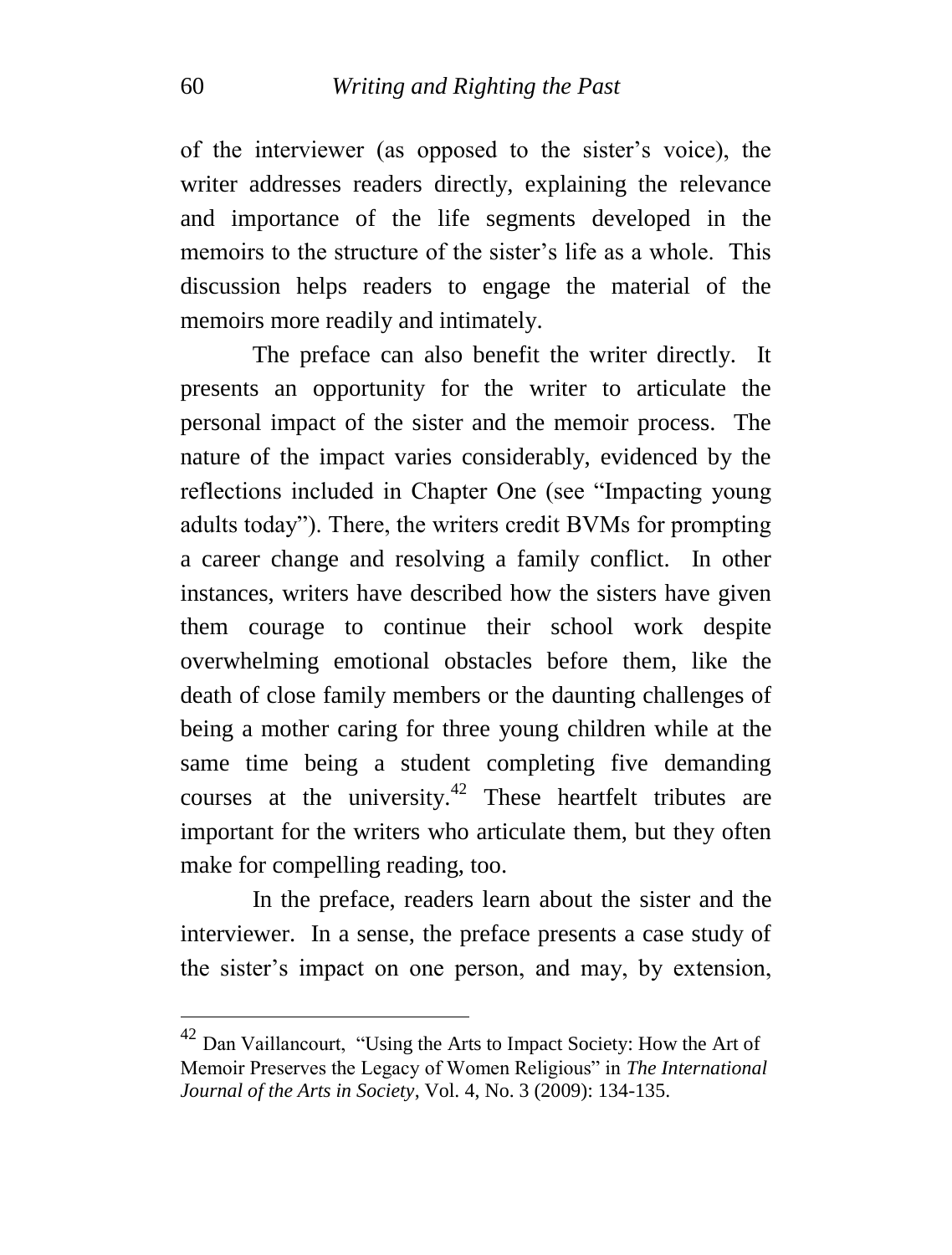help readers understand the possible influence of the sister on the thousands of people with whom she interacted throughout her life. Hardly an appendage, the preface sets the tone, through the writer"s testimony, for the dozens of stories to come in the sister's memoirs. The following preface to the fine art memoir of Sr. Joan Frances illustrates how the author attempted to carry out many of the tasks above.

The old joke goes this way: If you want to make God laugh, just tell God your plans. Sr. Joan Frances and I were supposed to write her story together, just as we had written a book and taught a college course together. But it didn"t turn out that way, and in the distance I think I heard Someone chortling.

COCOCOCO

In fall 2008, I taught 21 students in two aesthetics courses for the philosophy department at Loyola University Chicago. The students interviewed 19 Sisters of Charity of the Blessed Virgin Mary (BVMs) as part of a service-learning project involving the memoir art form. Meeting an hour a week for about two months, the students asked the sisters about their family lives as young girls, discernment of vocation and novitiate years, service to others, and leadership style. The students then transcribed the interviews into chronological narratives, and selected a life segment or two from the narratives to develop into memoirs written in the voices of the sisters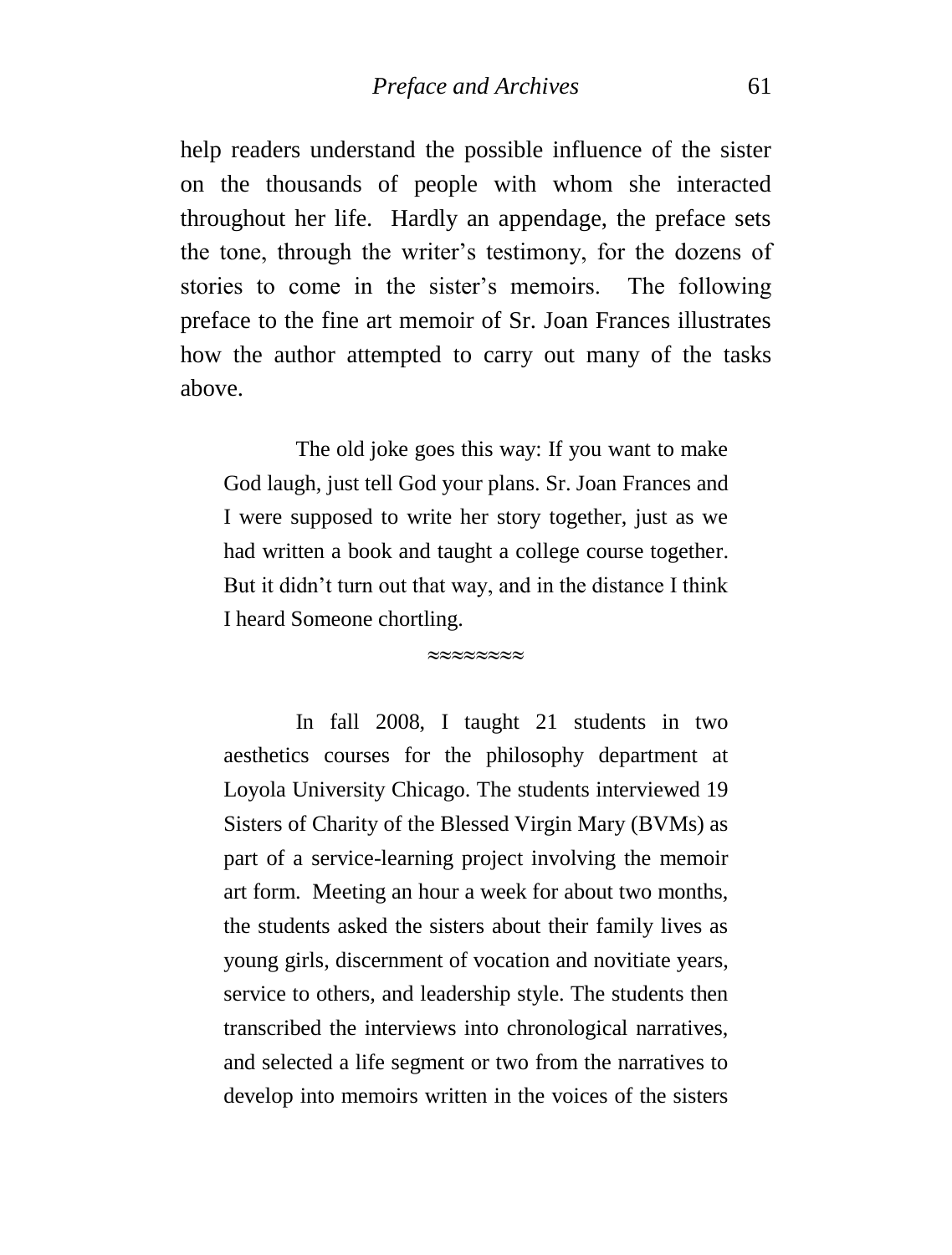(in the first person as if the sisters were writing them). After the courses ended, the sisters edited the documents, approved their final form, and permitted their delivery to the archives at the University and/or the BVM Motherhouse in Dubuque, Iowa.

Sr. Joan Frances participated enthusiastically in the project, working as an energetic recruiter of other BVMs to the project and an eager interviewee for two students. She fell in love with, as she said, "the lovely girls," and in the end she agreed to the placement of the documents about her life in the archives. However, she felt the students had missed the spark in her heart, the glow that warmed her interactions with people. They had not explored adequately in their writings how every human relationship entailed an eternal responsibility.

I asked her if she would be willing to start over with me as the interviewer. And would she agree to share her story with a public audience, perhaps as the lead chapter in a book featuring the stories of people who had lived inspiring lives? I would title the book, *A Million Decisions*, since the stories would demonstrate how the selected people (like herself) had made at least a million tough decisions to fashion lives that held significant meaning for them and that others might view as inspiring for themselves. We could work together on the story, include photographs, documents, and testimonials, and decide later how to camouflage sensitive biographical material. She said simply, "I can"t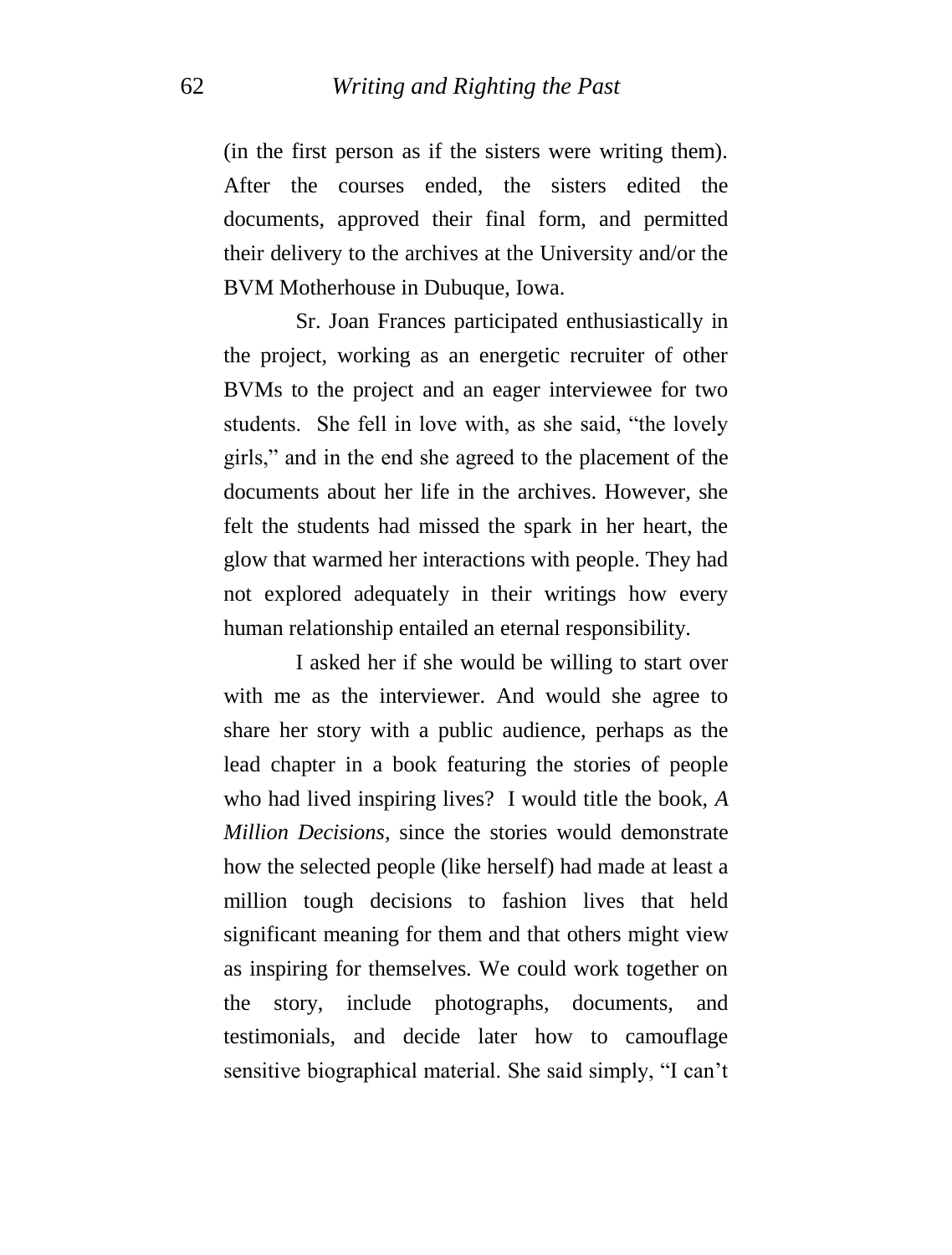imagine who would be interested in my life, but I trust you." Those were our plans.

 $\sim\sim\sim\sim$ 

I conducted my last recorded interview with Sr. Joan Frances in early May 2009. She was 90 years old and living on Chicago"s north side with other retired sisters at Wright Hall, the ten-story retirement home for the sisters on Sheridan Road across the street from erstwhile Mundelein College but now part of Loyola University Chicago.

Her head of shocking white hair lit up the hallway of the home's first floor as I watched all 80 pounds of her baby-step toward me. She had fallen on her bedroom floor the previous week and broken a rib, so she had to take millimeter steps and stay hunched over to tolerate the pain. She wobbled a bit as she approached me, making her look inebriated. I took her arm and said, "Have you been nipping on martinis again?" The remark was a longstanding joke between us, because at social gatherings where the hosts served liquor she regularly requested a martini, though no one had ever seen her finish one.

She lifted her head and peered up at me with cataract-dimmed blue eyes. "You"re so fresh," she said. "May God forgive you." Then she smiled and decades of wrinkles and age spots fell from her face. She looked young and vibrant again, and it could have been 1972 when I first met her.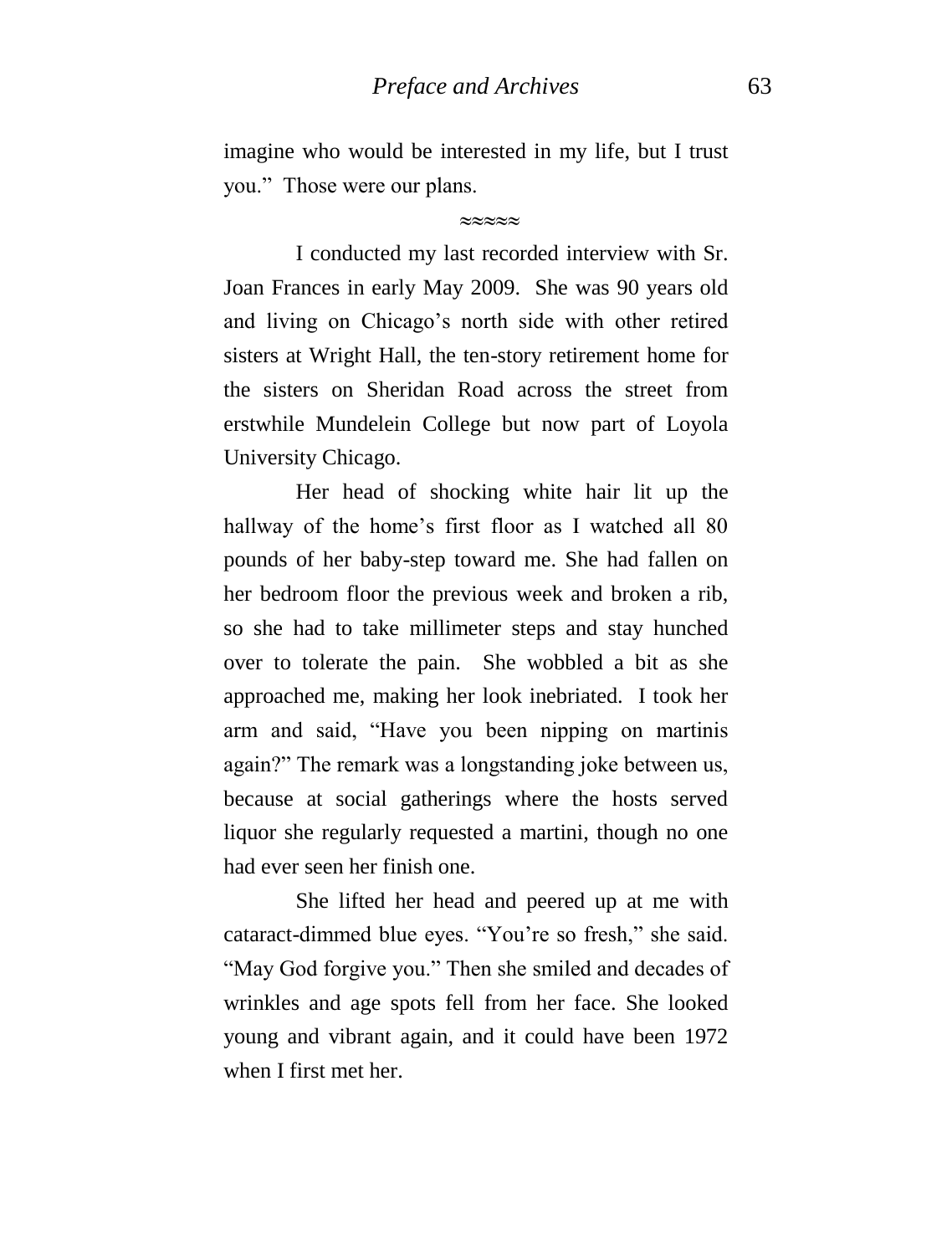Back then, she had tinted gold-blonde hair trimmed below the ears. Stylish glasses magnified her twinkling eyes, which were as quick as her feet, darting back and forth at the ready to greet students and fellow professors. Add a knee-length colored skirt, white blouse, and low leather pumps, and she might have passed for one of the professional women completing their college degree in a continuing education program.

I met her in the elevator of the Skyscraper building of Mundelein College, an all-women's college in Illinois and one of the few remaining women's colleges in the country at the time. I was 25 years old, about to complete my Ph.D. dissertation, and hired in a tenure-track position to teach philosophy.

After some small talk, she wasted little time. "May I ask you what you studied in graduate school?"

My response of "continental philosophy, especially phenomenology and existentialism" was met with silence, so I threw in some big names like Husserl, Heidegger, Sartre, and Merleau-Ponty.

"What about Marx?"

"I"ve been hooked on him since I was a teenager, when one of my uncles gave me *The Communist Manifesto*."

Her eyes widened. "You would be perfect then, that is, if you"re interested."

Before I could answer, she explained that she taught Russian history courses and would like to cover the post-1917 Marxist period, too. "But I need a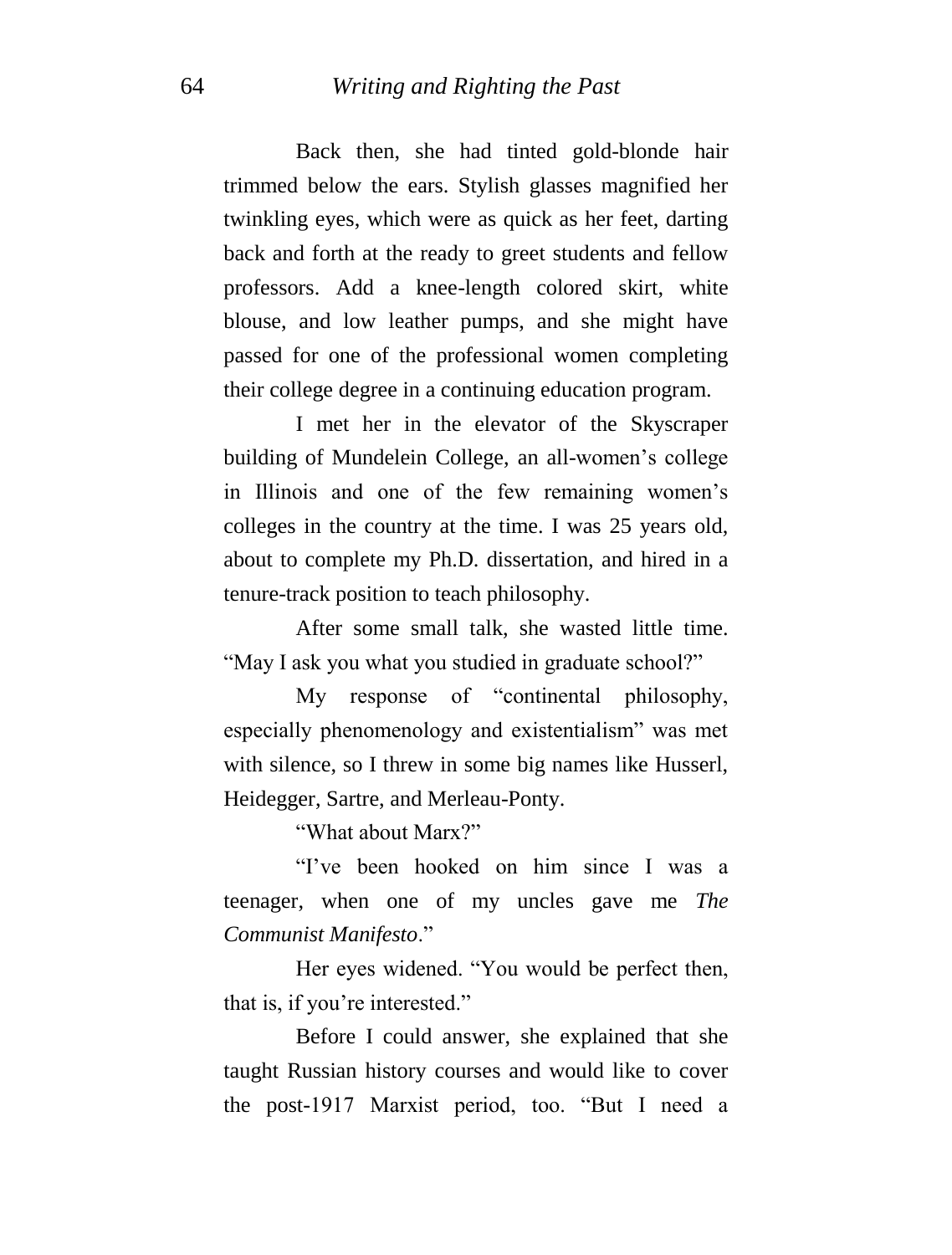philosopher to do the Marxism. I just don"t get philosophy. It ruffles my hair as it flies over my head."

The self-deprecating comments would come often enough, but they were misleading. This woman, who barely weighed 100 pounds and stood a mere two inches over five feet, packed the pulling power of a large magnet. She asked questions; she smiled; she told stories; and she joked with everyone, especially the boyfriends of the women students. Once in her orbit, people felt pulled to come closer, to be with her, to be her friend. And I was no exception.

We set up a time to meet later in the week and to begin building the course. Then, the elevator stopped and the doors opened on the seventh floor. As she stepped out to go to her office, she turned and said, "I"m sure the girls in class will enjoy looking at a handsome young man." Her blue eyes sparkled as she raised her right hand to waive. "Nice meeting you. Bye now, and God bless."

And that"s how our friendship started. We created and then team-taught the course Marxism and Communism at least once a semester for 18 years, and we co-authored two editions of the interdisciplinary book *Lenin to Gorbachev: Three Generations of Communists* (the second edition was expanded to include the Gorbachev years and the beginning of the Yeltsin rule). I relished every minute I was with her.

I could say of her that she was "pure" (as a good friend said of her), that she was a "mischief-maker" (as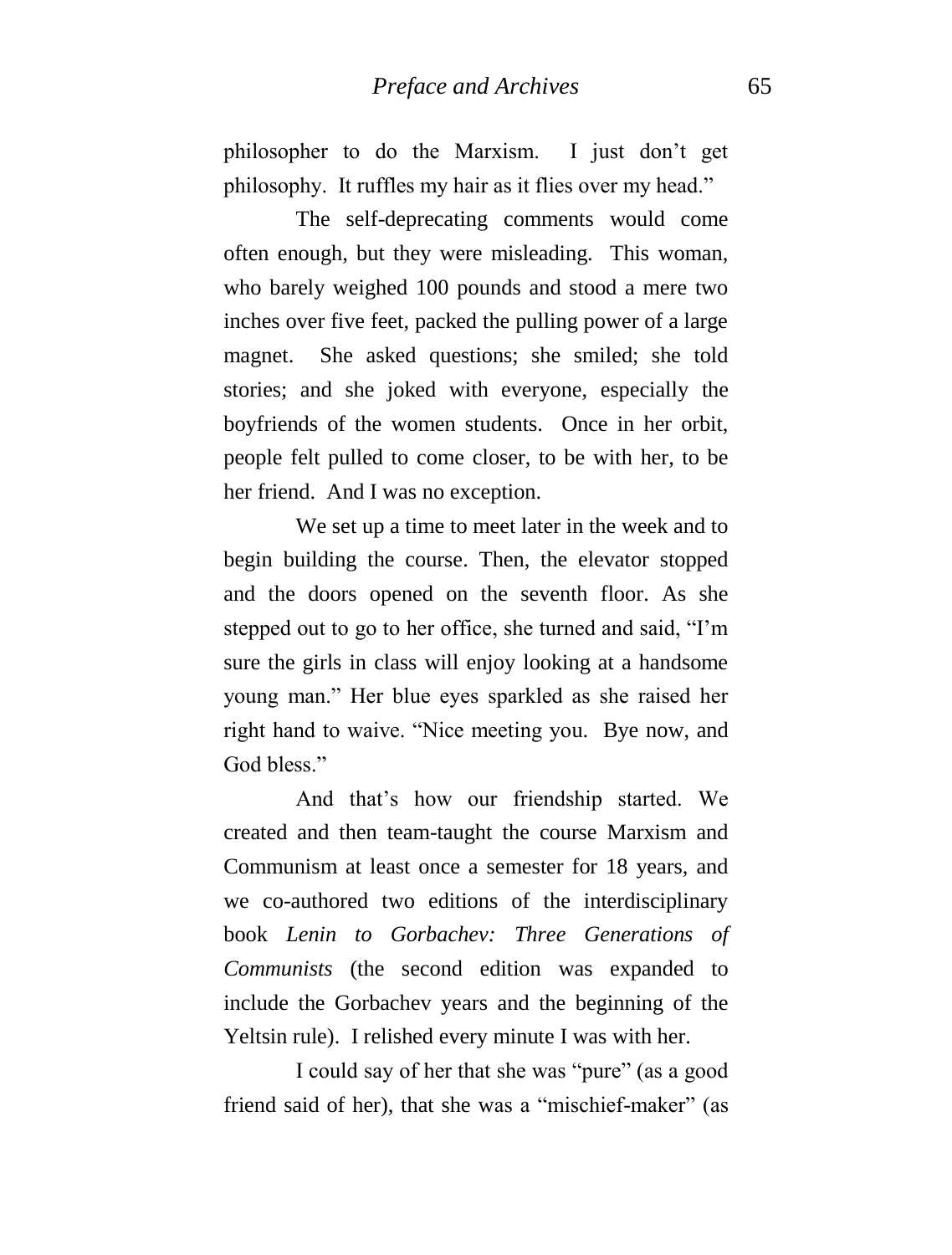my wife Kathy referred to her), or that she was a "party pooper" (as the students called her when she left their rooms at midnight to go to her own room to prepare for early morning classes in Russian or French history). These descriptive words or phrases would all lead to interesting stories from Sr. Joan Frances's life. Instead. I want to relate two stories of my own that capture the measure of the person and that define for me who she was.

That October afternoon in 1978 was unusually mild, and I had just completed my lecture on Stalin"s "Dialectical Materialism" in our Marxism and Communism course. I was sitting in the back of the room trying to listen to Sr. Joan Frances discuss Stalin"s purges, but I was distracted by several students fanning themselves with papers and slumping in their seats. Suddenly Sr. Joan Frances stopped in mid-sentence and said, "Dan, would you mind opening a window? It's warm in here." I walked to a window in the front of the classroom, and, as I was prying it open, she said, "See, class, there is a use for men after all."<sup>43</sup> After the loud laughter died down, she slipped back into her sentence and continued the lecture—to a now energized audience—as if nothing had happened. (She will tell her own version of this story in the memoir.)

<u>.</u>

 $43$  This incident happened before the days of political correctness, and, besides, our close friendship and affection for each other opened a door that allowed us to use one another as joke bait.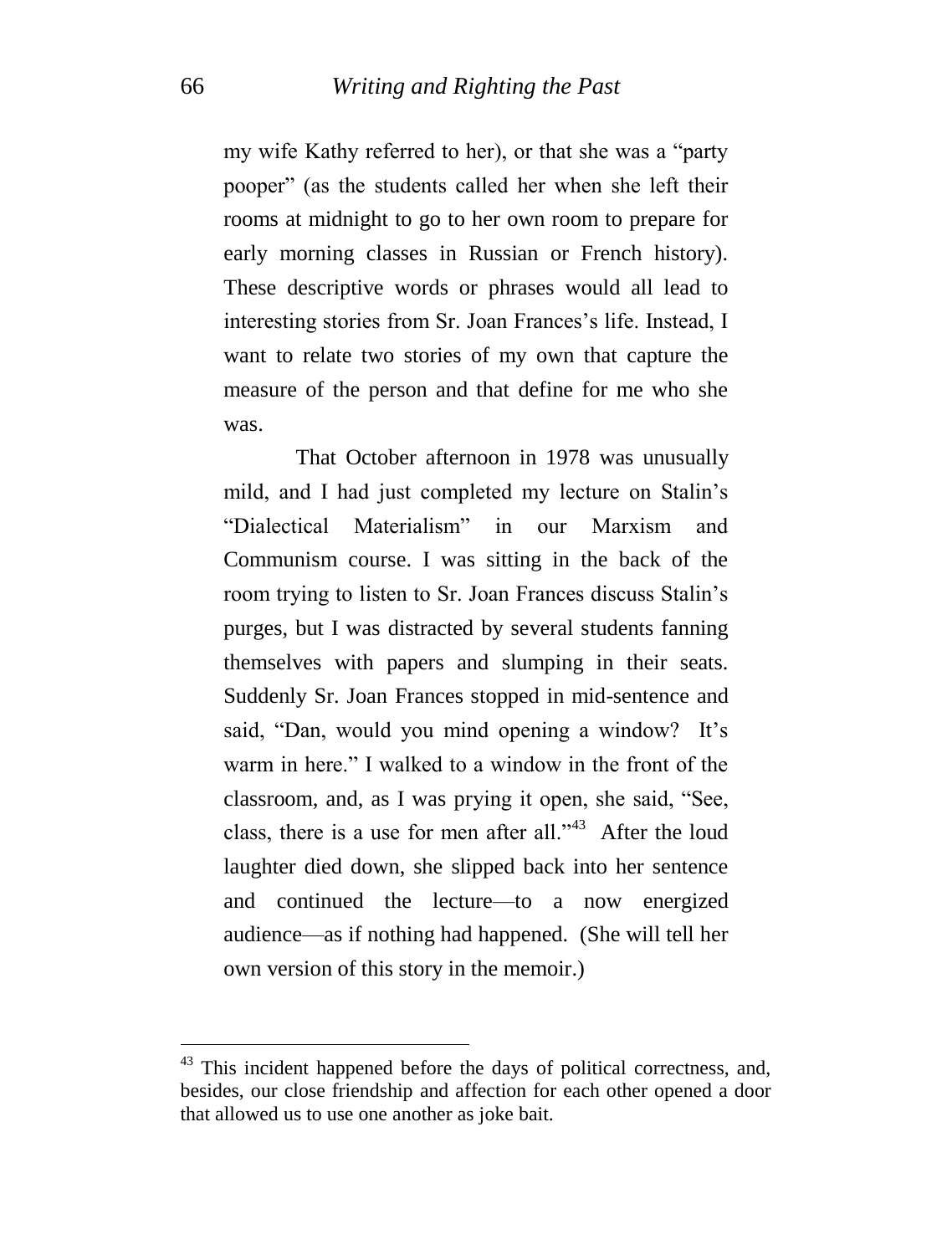The second incident occurred when we were grading papers during our first trimester together. We agreed to evaluate the student argumentative essays independently of one another and then to come together to discuss the strengths and weaknesses of each essay and to assign a grade. Every teacher knows that strong and weak essays virtually grade themselves, but the essays in the middle—with both strengths and weaknesses—give teachers headaches: is the essay a B+ or A-, another essay a C- or C, and so on? When Sr. Joan Frances saw me agonizing over a B or B+ for a paper, she said, "When in doubt, shouldn"t we assign the higher grade? We want to err in favor of the student."

These two stories incorporate the characteristics I admired most in Sr. Joan Frances. Her quick wit drew out humor in the most mundane or trying situations, and she displayed a concern for others manifested in daily details, like a half step higher in a grade. She summed up this other-centeredness in a line she quoted frequently to me: "Every human relationship entails an eternal responsibility." Unfortunately, this line sailed over my head when I was younger, but I now understand how Sr. Joan Frances made it her life"s mission to cultivate the seed of eternity in each human relationship. "I was only living the Gospel," she said.

بمبصبص

Sr. Joan Frances died on October 6, 2009 at the BVM Motherhouse in Dubuque, Iowa. She did not have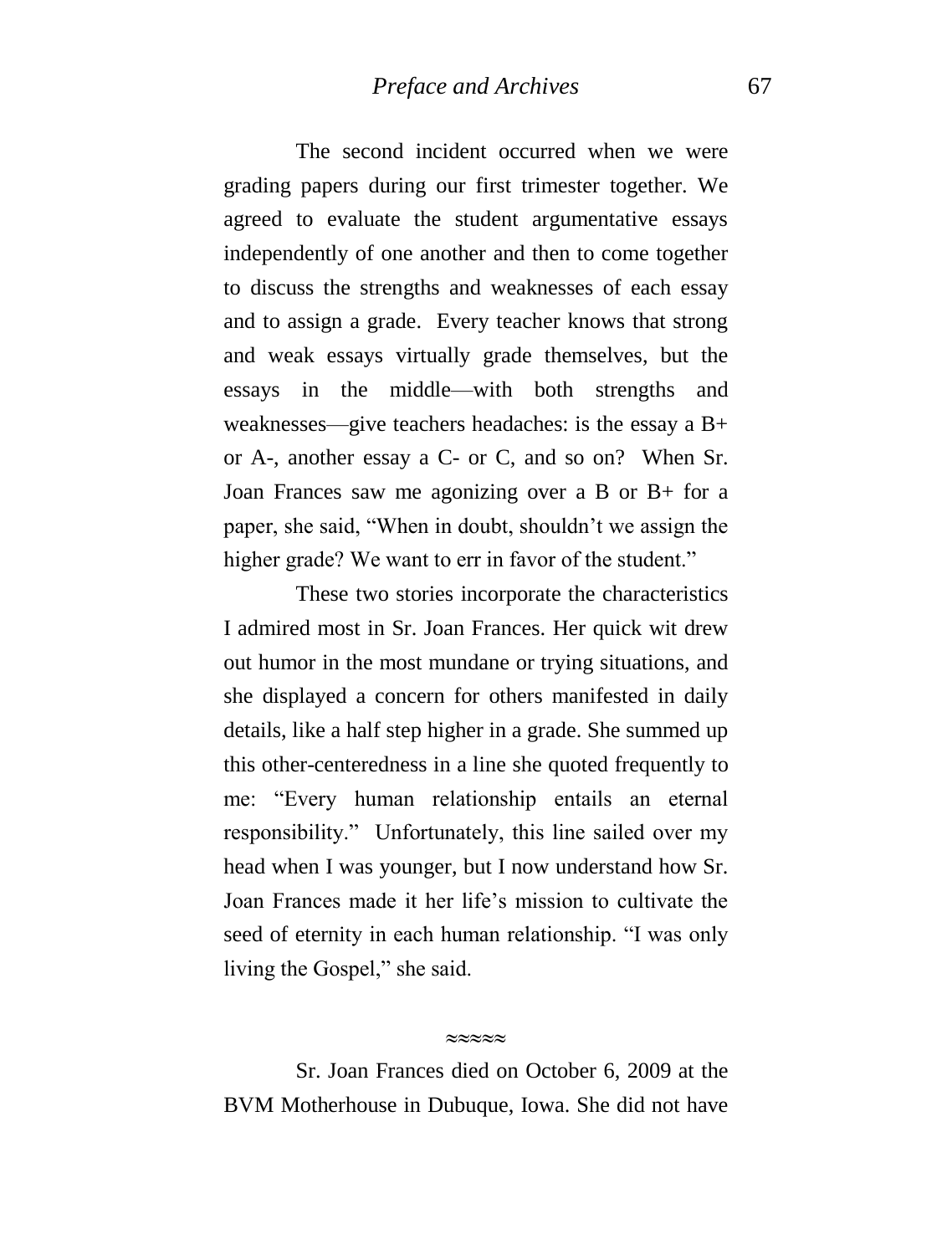enough time to work with me on her story or to collect photographs and documents, and she never identified sensitive material or edited the text. However, her close friend Sr. Jackie Burke read a few chapters of the first memoir draft to her, and the two of them laughed and cried at descriptions of some events. Sr. Joan Frances told me, "You make me look too good. I"m tempted to ask that your interpretation of my life be buried with me in case I need it when I come knocking on heaven's door." We both laughed, because we didn"t know that she would be at heaven"s door in a few weeks.

The opportunity to get the full story of Sr. Joan Frances's life with her help has slipped away forever. I even considered throwing away the pages I had written, the pretext being that if I couldn"t get the story right I might get it all wrong. However, I chose to persist and to complete the job, knowing that the story could never claim to be a full and accurate account of the life of Sr. Joan Frances. So, what is it?

*You're So Fresh* reads like a memoir. It is told in the first person using Sr. Joan Frances"s voice (as if she is speaking to readers) and with incidents from her life with which I am familiar (though the names are changed, except for historical figures). The memoir technique allows me to present Sr. Joan Frances as a real person the one I knew—with an authentic message to share with readers. What *You're So Fresh* loses in factual accuracy, it gains, I hope, in the ability to draw readers into the soul of the person to understand how she nurtured the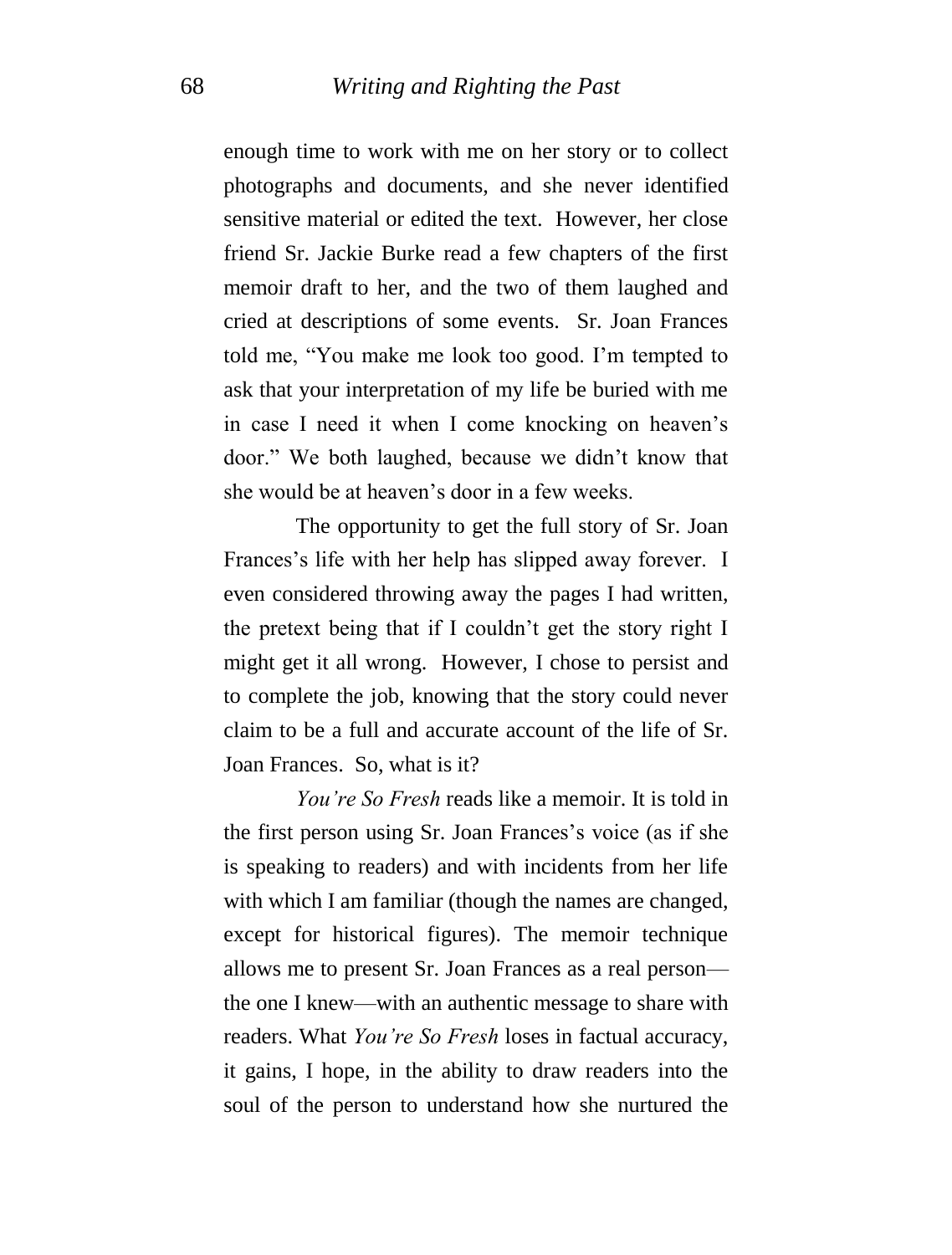seed of eternity in each human relationship. It is not the story I planned to tell, but in this instance the laughter in the distance encouraged a venture into the realm of wisdom. I hope the wisdom of Sr. Joan Frances will trump all else.

#### **Archives**

Interviewers are collecting the stories and wisdom of women religious to preserve them in the congregation's archives. If the community does not have archives, one sister should seek permission from her superior to designate herself as the congregation's archivist and to collect the documents. The process of archiving documents requires, minimally, three steps.

First, the project leader should assume responsibility for collecting the documents and getting them archive-ready. The leader should work with a checklist similar to the following one:

Are the documents complete and qualitatively uniform? Specifically: Are the anecdotes related in sufficient detail to be clear to readers? Are spelling, grammar, punctuation, and paragraphing accurate without the requirement of being perfect? The documents represent the work of imperfect human beings, and they stand, too, as historical artifacts. Clarity of communication should be the line the leader draws in the sand.

Does the sister approve the documents for the archives? Often enough, the sister raises the quality threshold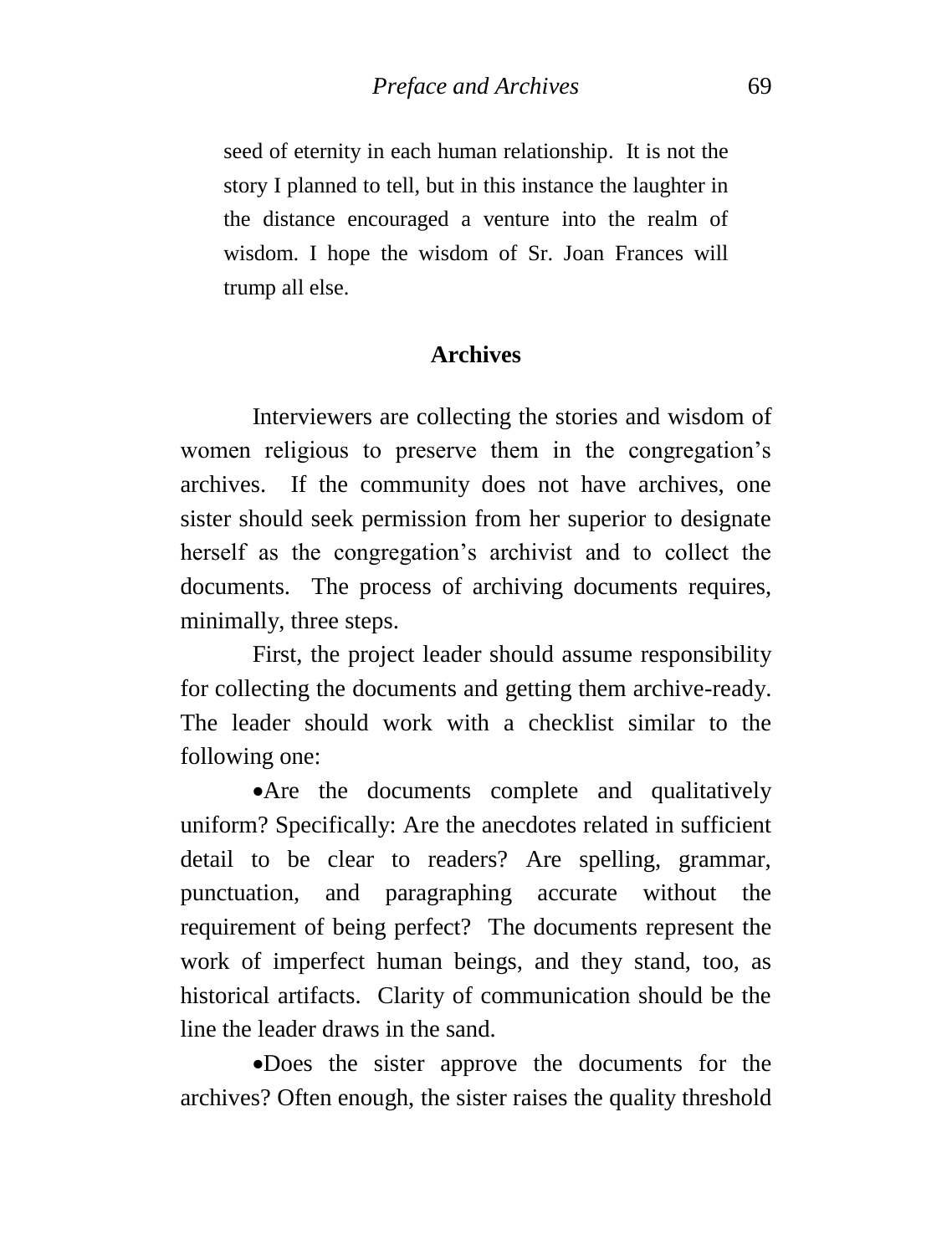for the documents when the discussion shifts to the archives. What is acceptable as an interviewer's project necessitates more scrutiny when it represents an official record of the sister's life. This greater quality demand by the sister requires the project leader to negotiate adjustments to the documents until the outcome satisfies the sister.

Does the sister wish to set stipulations on the documents? Stipulations vary to match the extraordinary fecundity of the human imagination. For example, one sister still taught courses at the university; she requested that her memoir remain locked until she retired (she did not want her students reading about her life). Another sister loved the work the interviewer had completed; nonetheless, she did not want any part of the memoir read at her funeral. In this same vein, a sister insisted that no information from the memoir be included in her obituary. Whatever the sister adds as a stipulation to the memoir package should be written down by the project leader and added as the front page to the archiveready documents.

Does the sister want any copies of the documents for herself, friends, and family? How many? For the majority of the sisters, the documents exceeded their expectations in terms of accuracy, detail, and overall quality. One sister said, "It was like having my own private secretary. I couldn"t have done any better myself." This sister and many others requested between two and four copies of the memoir package to pass on to nieces and nephews so that, as one sister said, "they can finally understand what my life was all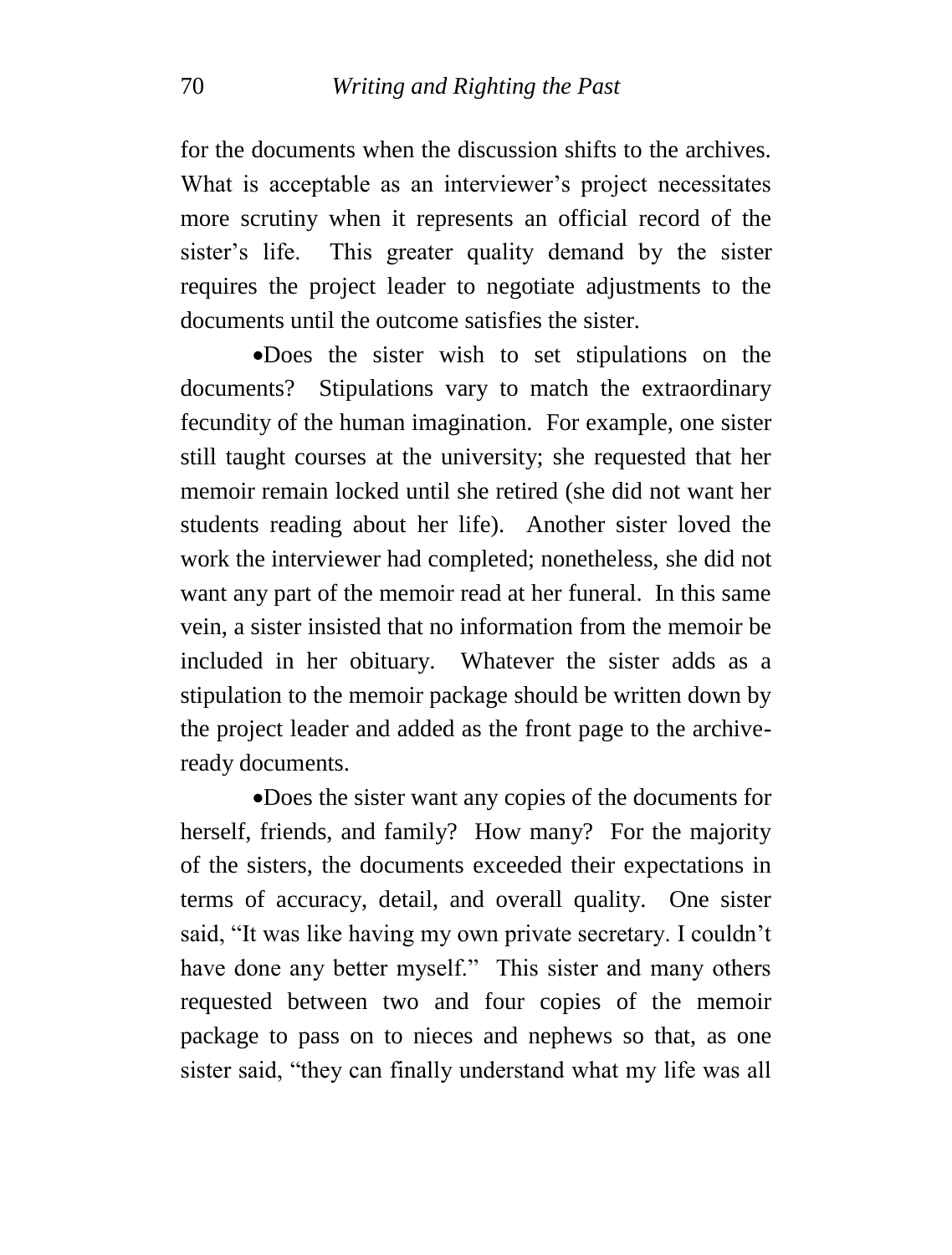about." Since the goal of the writer is to be read, this task generates its own reward.

Second, the project leader, after establishing a contact at the archives, delivers or mails (U.S. mail) the memoir packages to the person (and requests confirmation of their arrival if sent by mail). Some sisters believe that so much talk about themselves reflects a posture of pride that borders on immodesty. They are reluctant to bring their memoir package to the archives. The best strategy for delivery is for the project leader to do so personally.

Third, the archivist labels and catalogs the documents, noting the stipulations accompanying the packages. In the BVM archives, a sister photocopies the documents and inserts the copies in the personal files of the BVMs so that they can have easy access to them if they wish.

In sum, the memoir process ends with the writing of a preface and the delivery of the memoir package to the archives. The preface provides the opportunity for the interviewer-writer to articulate the personal impact of meeting the sister and memoir process, and presents readers with a preview of the sister in the memoirs. However, the "stars"<sup>44</sup> of the process remain the memoirs, the works of art that find their final destination in the community archives. The memoirs (and the preface), once in the archives, preserve an important part of the sister"s legacy and an irreplaceable moment of the community"s history.

<u>.</u>

 $44$  The real stars of the project, of course, are the sisters. Without them, the project does not exist.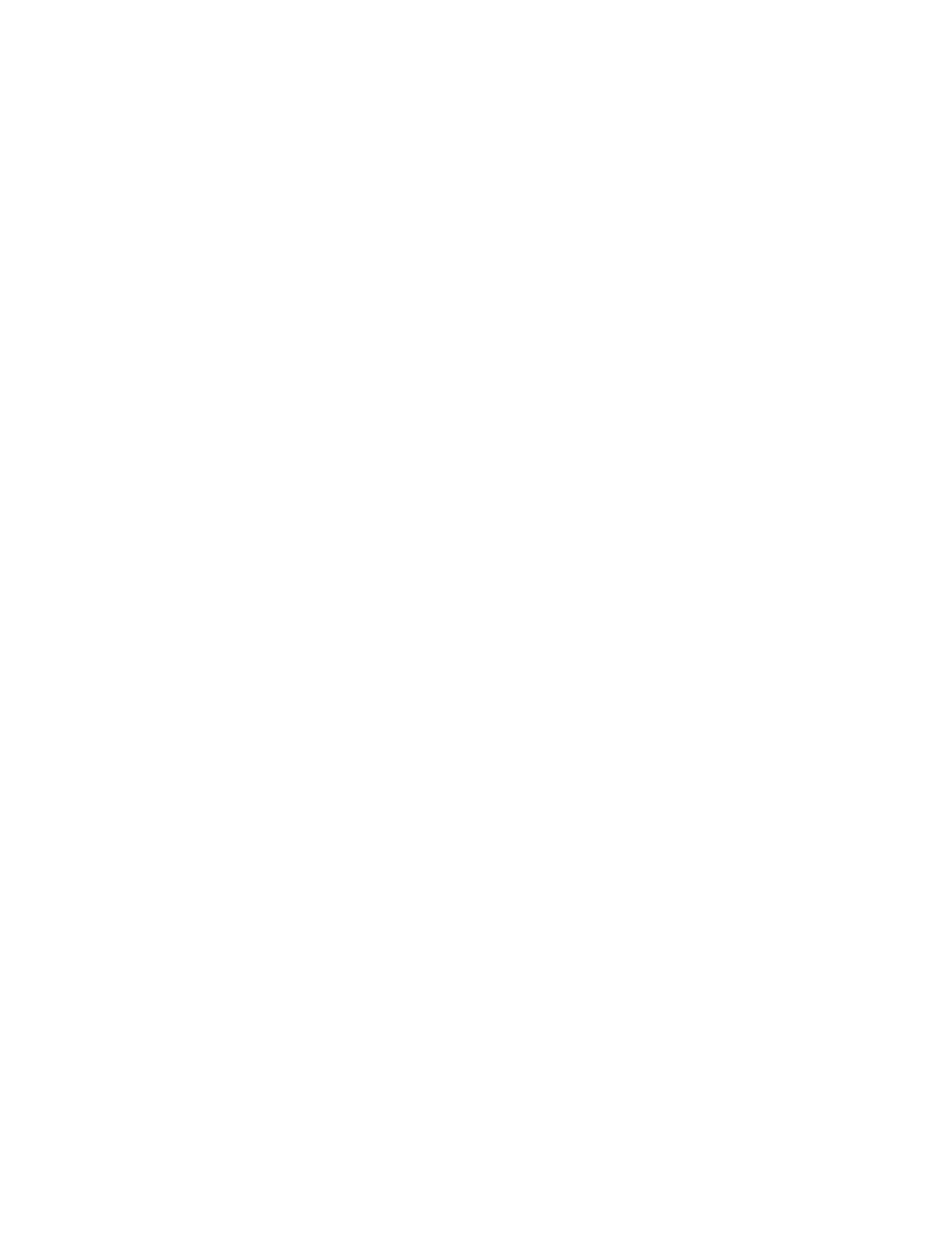# **Chapter Six Start Now!**

*"If you keep waiting for tomorrow, nothing happens today."* -Anonymous

It is hard to exaggerate the importance of getting started right now. Initially, the process requires two people: one to talk and the other to listen and to record the conversation. If transcribing the interviews presents a burdensome problem at any time, please contact the authors for assistance. They can access a pool of transcribers (student volunteers) at the university. (For author contact information, please see p. 9.)

A different approach gathers like-minded sisters together to discuss the formation of a memoir project. The first meeting must not end without the selection or appointment of a leader who can keep the project moving forward between meetings.

Whatever approach suits the sisters best, the paramount point is to start now!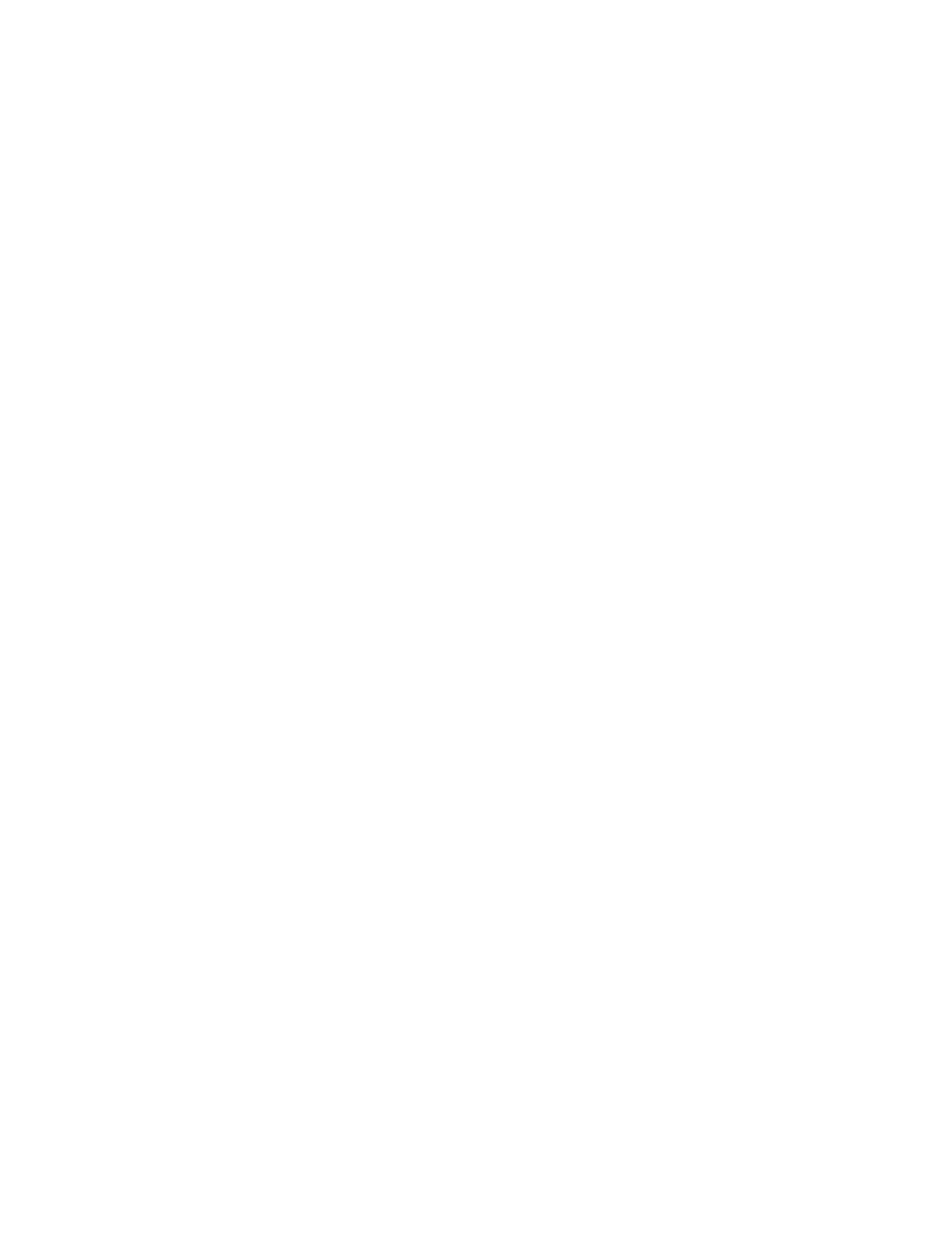## **Selected Bibliography**

#### **Women Religious Communities**

AD 2000 Report, "American Women Religious: Vatican Apostolic Visitation," online. See [http://www.ad2000.com.au/articles/2009/apr2009p7\\_3007.ht](http://www.ad2000.com.au/articles/2009/apr2009p7_3007.html) [ml](http://www.ad2000.com.au/articles/2009/apr2009p7_3007.html) Accessed 8/4/2009.

Briggs, Kenneth A. *Double Crossed: Uncovering the Catholic Church's Betrayal of American Nuns.* New York: Doubleday, 2006.

Carey, Ann. *Sisters in Crisis: The Tragic Unraveling of Women's Religious Communities.* Huntington, IN: Our Sunday Visitor Press, 1997.

Center for Applied Research in the Apostolate. "Women and Men Religious in Statistical Perspective," online. See <http://cara.georgetown.edu/bulletin/RelStatistics.html> Accessed 12/26/2008.

Coogan, Jane, BVM. *Mary Frances Clarke: Foundress.* Dubuque, IA: Mount Carmel Press, 1977.

Coogan, Jane, BVM. *The Price of Our Heritage: History of the Sisters of Charity of the Blessed Virgin Mary*, 2 Vols. Dubuque, IA: Mount Carmel Press, 1975, 1978.

Garvey, Helen Maher, BVM, "Why Are You Afraid of a Little Exhibit? A Story of Development" in *Salt*, Vol. 37, No. 4 (Summer, 2009): 10-12.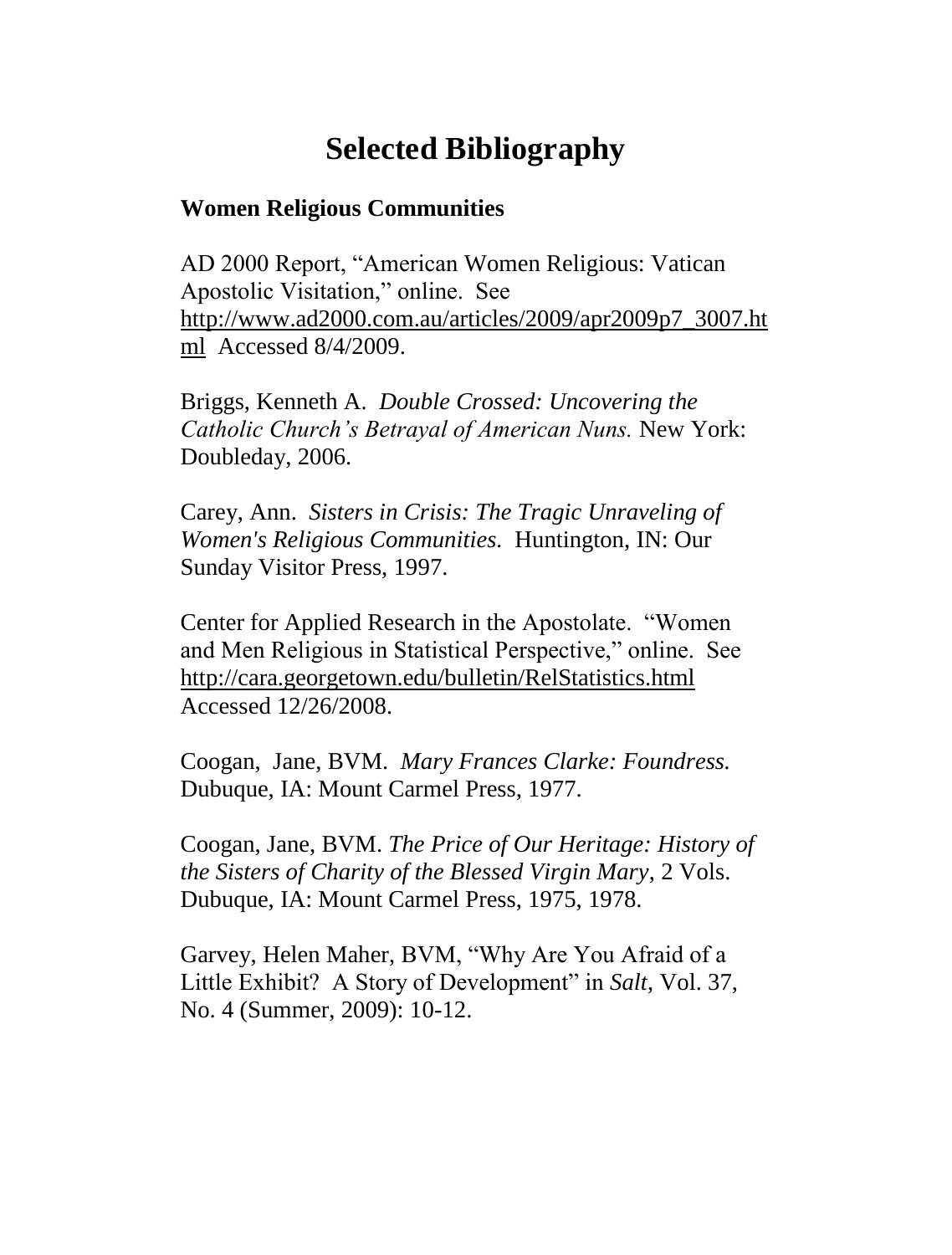Harrington, Ann M., BVM. *Creating Community: Mary Frances Clarke and Her Companions.* Dubuque, IA: Mount Carmel Press, 2004.

Harrington, Ann M., BVM. *BVM History from 1919-1945.*  Forthcoming.

Lawlor, Kathryn, BVM. *From Here to There: The Sisters of Charity of the Blessed Virgin Mary from 1942-1972.*  Forthcoming.

McDonnell, Jane, BVM. *Counterpoint Melodies: Mary Gertrude Regan, BVM and Cecilia Dougherty, BVM.*  Dubuque, IA: Mount Carmel Press, 1991.

Morey, Melanie M. and John J. Piderit. *Catholic Higher Education: A Culture in Crisis.* New York: Oxford University Press, 2006.

Myers, Elizabeth. "What"s In Your Attic? Preserving Mundelein College History" in *Linkage*, Vol. XII, No. 1 (Fall, 2008): 2.

Schneiders, Dr. Sandra M. "Why They Stay(ed)" in the *National Catholic Reporter*, online. See <http://nconline.org/print/14432>Accessed 10/6/2009.

Sisters of Charity of the Blessed Virgin Mary online at [www.bvmcong.org](http://www.bvmcong.org/)

Vaillancourt, Dan. "Using the Arts to Impact Society: How the Art of Memoir Preserves the Legacy of Women Religious" in *The International Journal of the Arts in Society*, Vol. 4, No. 3 (2009): 125-139.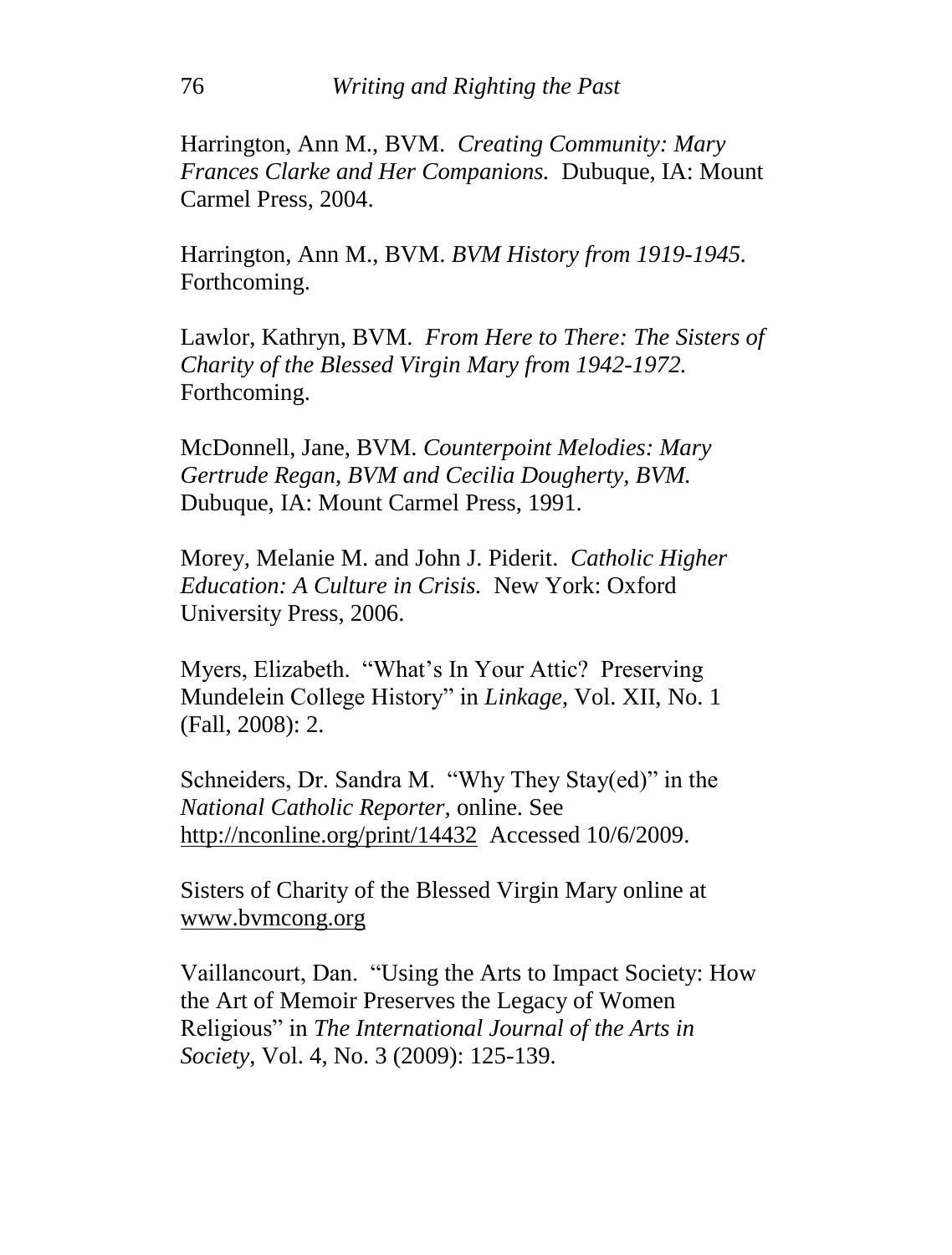Walsh, Doris, BVM. *Two Pioneer Mothers: Gertrude and Cecilia.* Forthcoming.

Wolf, Mary Alice. "Growth and Development with Older Women Religious: An Exploration in Life Review" in *Lifelong Learning*, Vol. 9, No. 4 (1986): 32-36.

Wolf, Mary Alice. "The Crisis of Legacy: Life Review Interviews with Elderly Women Religious" in the *Journal of Women and Aging*, Vol. 2, No. 3 (1990): 67-79.

Zollman, Mary Ann, BVM, Mira Mosle, BVM, and Teri Hadro, BVM, "Seasoning" in *Salt*, Vol. 38, No. 1 (Fall, 2009): 3.

#### **Memoir**

Barrington, Judith. *Writing the Memoir.* Second Edition. Portland, OR: The Eighth Mountain Press, 2002.

Dillard, Annie. *An American Childhood*. New York: Harper & Row, 1987.

Gilmour, Peter. *The Wisdom of Memoir: Reading and Writing Life's Sacred Texts.* Winona, MN: St. Mary"s Press, 1997.

Greene, Sandi. "Insight Into Lives and History: Reading and Writing the Memoir as Genre" in *The Old Schoolhouse Magazine*, online. See [http://www.thehomeschoolmagazine.com/How\\_To\\_Homesc](http://www.thehomeschoolmagazine.com/How_To_Homeschool/articles/articles.php?aid=76) [hool/articles/articles.php?aid=76](http://www.thehomeschoolmagazine.com/How_To_Homeschool/articles/articles.php?aid=76) Accessed 5/13/2009.

Haight, Barbara K. and Barrett S. Haight. *The Handbook of Structured Life Review*. Baltimore: Health Professions, 2007.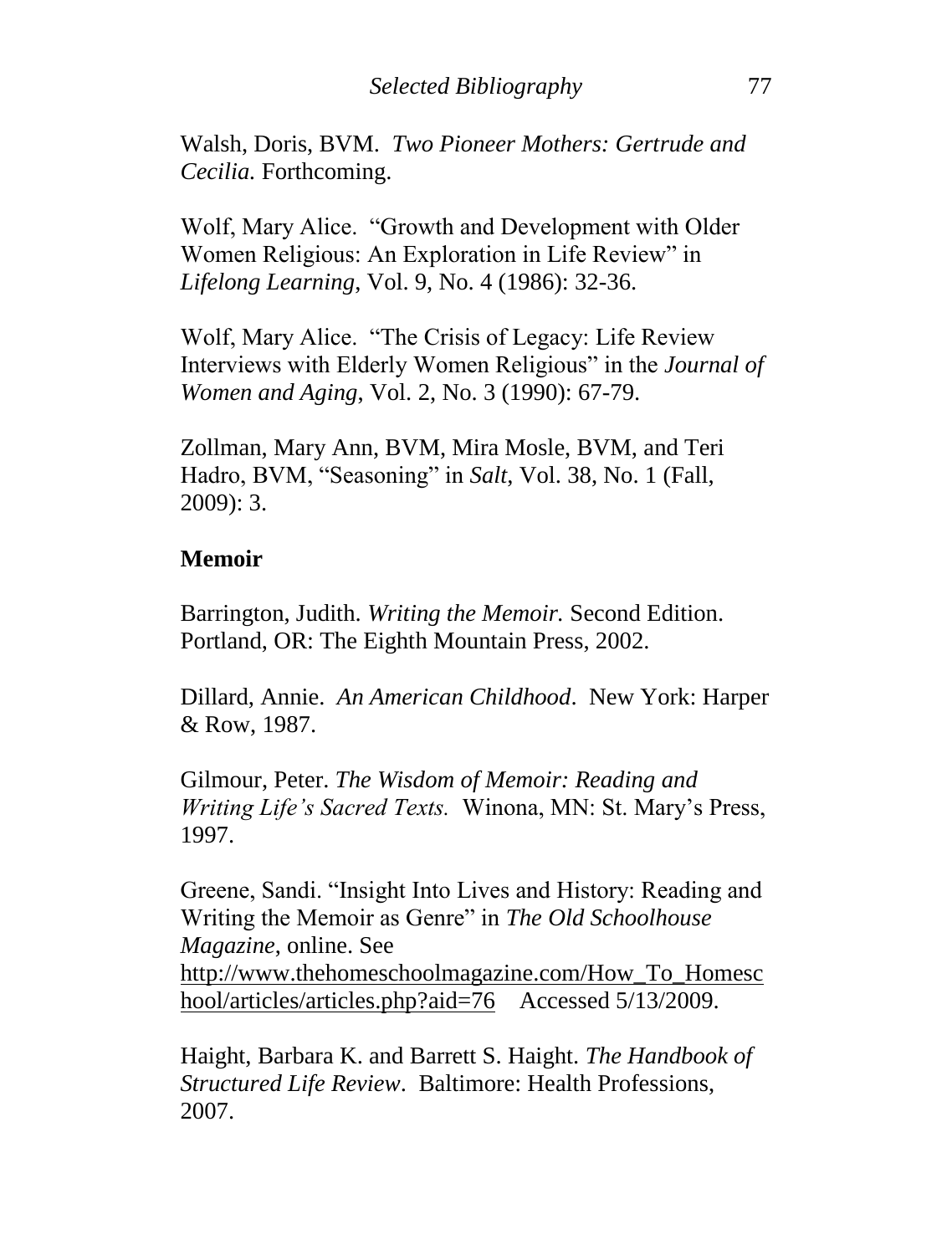Kita, Joe. "The Story of Your Life" in *Reader's Digest*, January 9, 2009: 142-149.

Kunz, John. "Shared Life Stories are Heaven" at <http://www.uwsuper.edu/cee/lll/reminiscence/index.cfm> Accessed 11/18/2009.

Mackey, Maureen. "10 Great Memoirs to Read," online. See [http://www.rd.com/blogs/book-fare/10-great-memoirs](http://www.rd.com/blogs/book-fare/10-great-memoirs-you-must-know-about/post7818.html)[you-must-know-about/post7818.html](http://www.rd.com/blogs/book-fare/10-great-memoirs-you-must-know-about/post7818.html) Accessed 5/13/2009.

Norris, Kathleen. *Dakota: A Spiritual Geography.* New York: Houghton Mifflin, 1993.

Vaillancourt, Dan. *"You're So Fresh: A Memoir of Sr. Joan Frances Crowley (Sister of Charity of the Blessed Virgin Mary, BVM).* Revised edition. Forthcoming.

Vidal, Gore. *Palimpsest.* New York: Random House, 1995.

Zinsser, William. *Inventing the Truth: The Art and Craft of Memoir.* Revised and Expanded Edition. New York: Houghton Mifflin (Mariner Book), 1998.

Zuwiyya, Nancy E. "Memoir," online. See http://inkspell.homestead.com/memoir.html Accessed 3/13/2008.

### **Other**

Augustine, Saint. *Confessions.* Tr. Henry Chadwick. New York: Oxford University Press, 1991.

Otto, Louise. Document 12: Louise Otto, "Program," *Frauen-Zeitung, Ein Organ fur die Hoheren Weiblichen*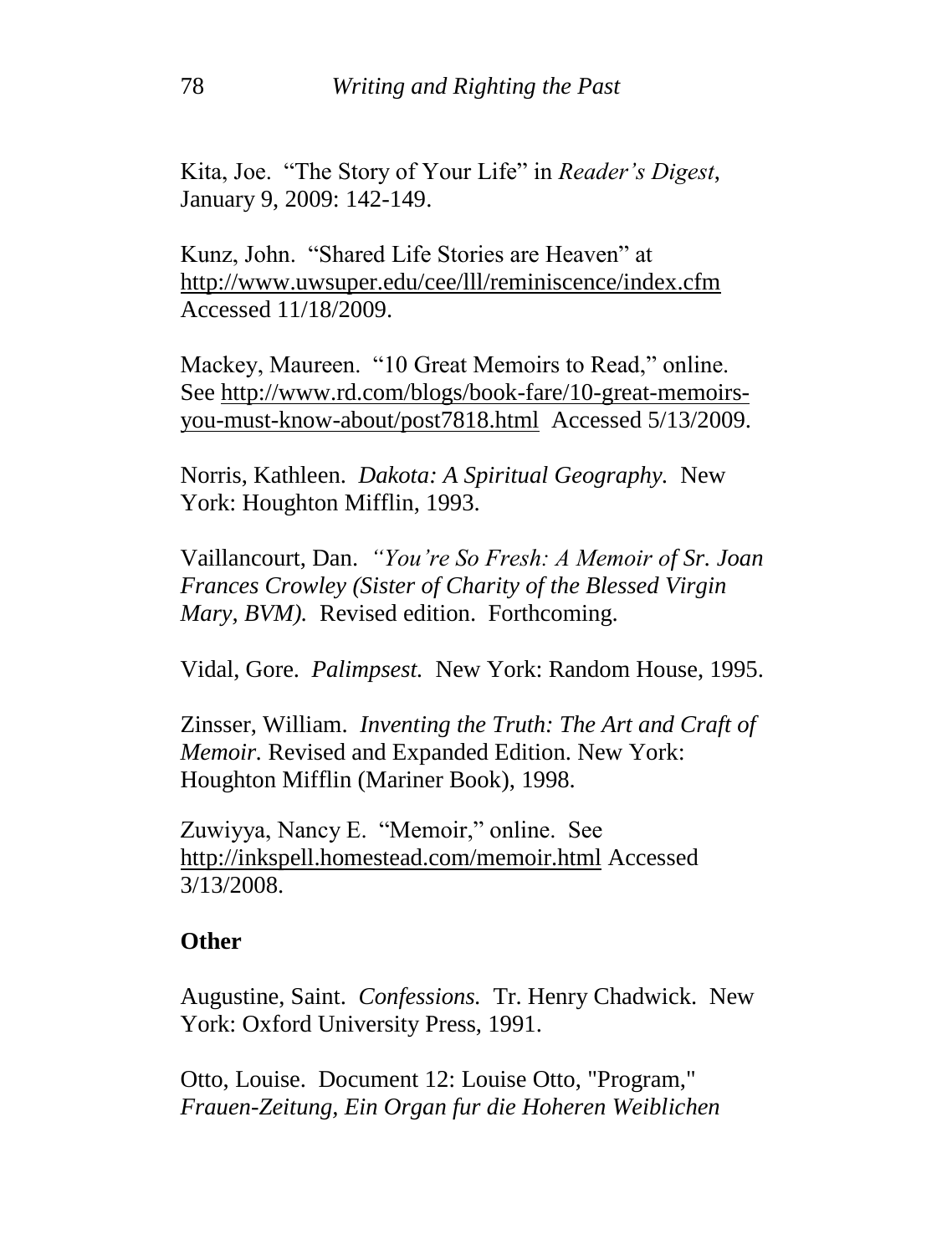*Interessen*, no. I, 21 April 1849. Translated by Susan Groag Bell. Reprinted in Susan Groag Bell and Karen M. Offen, eds., *Women, the Family, and Freedom: The Debate in Documents*, *Volume I, 1750-1880.* Palo Alto, CA: Stanford University Press, 1983.

Pope John Paul II. *Vita Consecrata*, given in Rome at Saint Peter's on March 25, 1996: #44 or p. 20-21. Document can be accessed online. See

[http://www.vatican.va/holy\\_father/john\\_paul\\_ii/apost\\_exhort](http://www.vatican.va/holy_father/john_paul_ii/apost_exhortations/documents/hf_jp-ii_exh_25031996_vita-consecrata_en.html) [ations/documents/hf\\_jp-ii\\_exh\\_25031996\\_vita](http://www.vatican.va/holy_father/john_paul_ii/apost_exhortations/documents/hf_jp-ii_exh_25031996_vita-consecrata_en.html)[consecrata\\_en.html](http://www.vatican.va/holy_father/john_paul_ii/apost_exhortations/documents/hf_jp-ii_exh_25031996_vita-consecrata_en.html) Accessed 2/15/2010.